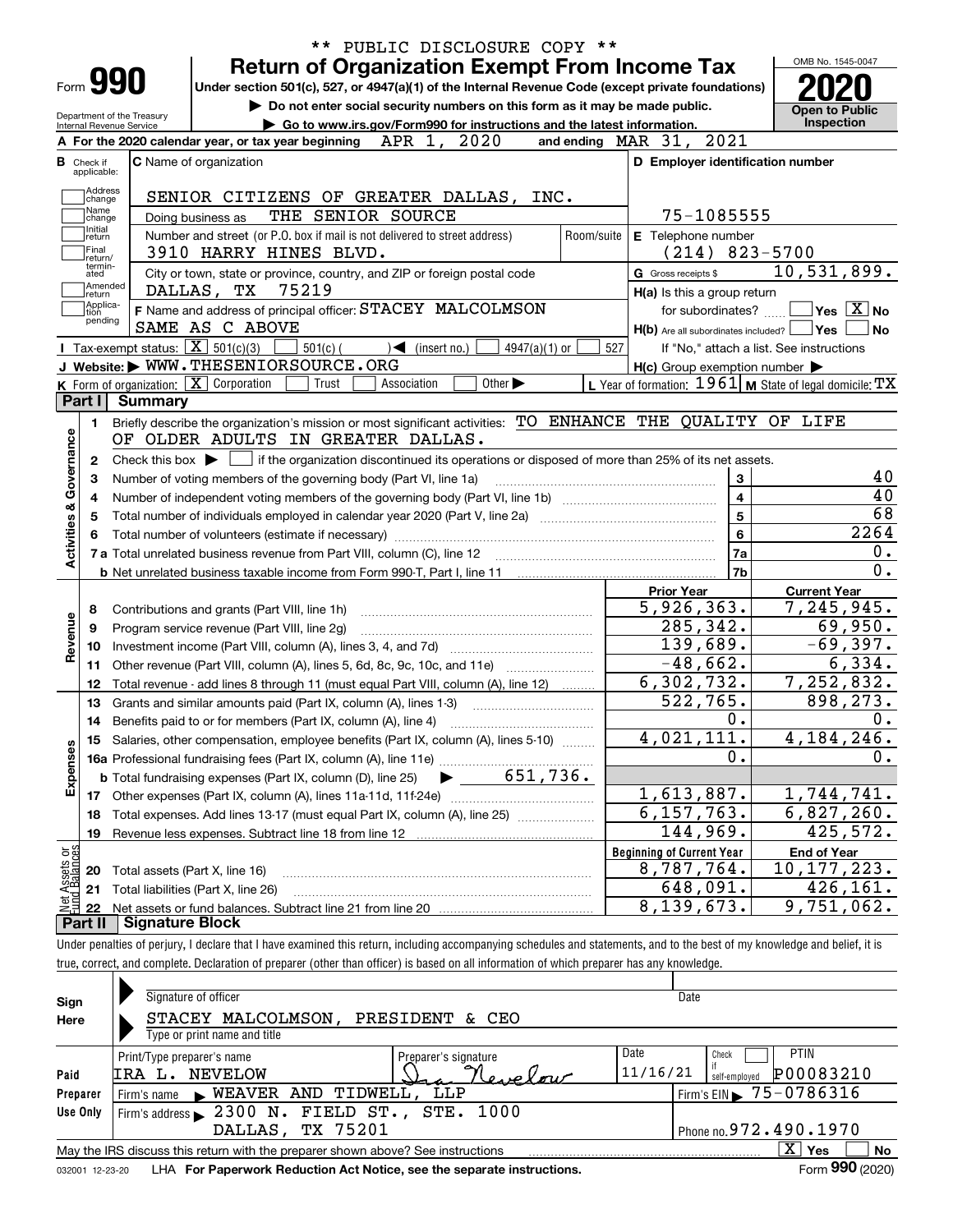| 1  | Check if Schedule O contains a response or note to any line in this Part III<br>Briefly describe the organization's mission:                                                                                                                                                                                                                                                                                                                          |
|----|-------------------------------------------------------------------------------------------------------------------------------------------------------------------------------------------------------------------------------------------------------------------------------------------------------------------------------------------------------------------------------------------------------------------------------------------------------|
|    | TO ENHANCE THE QUALITY OF LIFE OF OLDER ADULTS IN GREATER DALLAS.                                                                                                                                                                                                                                                                                                                                                                                     |
|    |                                                                                                                                                                                                                                                                                                                                                                                                                                                       |
| 2  | Did the organization undertake any significant program services during the year which were not listed on the                                                                                                                                                                                                                                                                                                                                          |
|    | Yes $X$ No<br>prior Form 990 or 990-EZ?<br>If "Yes," describe these new services on Schedule O.                                                                                                                                                                                                                                                                                                                                                       |
| 3  | $\sqrt{\mathsf{Yes}\ \boxed{\mathrm{X}}}$ No<br>Did the organization cease conducting, or make significant changes in how it conducts, any program services?<br>If "Yes," describe these changes on Schedule O.                                                                                                                                                                                                                                       |
| 4  | Describe the organization's program service accomplishments for each of its three largest program services, as measured by expenses.<br>Section 501(c)(3) and 501(c)(4) organizations are required to report the amount of grants and allocations to others, the total expenses, and<br>revenue, if any, for each program service reported.                                                                                                           |
| 4a | 898, 273. ) (Revenue \$<br>$\overline{1}$ , 921, 039. including grants of \$<br>(Expenses \$<br>(Code:<br>ELDER FINANCIAL SAFETY CENTER - THE ELDER FINANCIAL SAFETY CENTER IS A<br>THE DALLAS COUNTY D.A.'S<br>COLLABORATION BETWEEN THE SENIOR SOURCE,<br>OFFICE, AND THE PROBATE COURTS TO ENSURE THE FINANCIAL SAFETY OF OLDER                                                                                                                    |
|    | ADULTS THROUGH PREVENTION, PROSECUTION, AND PROTECTION SERVICES.<br>THE<br>SENIOR SOURCE PROVIDES THE PREVENTION SERVICES THROUGH THE ELDER<br>FINANCIAL SAFETY CENTER.<br>9,331 INDIVIDUALS RECEIVED PREVENTION                                                                                                                                                                                                                                      |
|    | SERVICES IN THE AREAS OF INSURANCE COUNSELING, FINANCIAL COUNSELING,<br>CONSUMER CREDIT COUNSELING, EMPLOYMENT, MONEY MANAGEMENT,<br>AND FINANCIAL<br>ADDITIONALLY, MORE THAN 10,000 INDIVIDUALS WERE EDUCATED ON<br>SUPPORT.                                                                                                                                                                                                                         |
|    | THE SERVICES OF THE ELDER FINANCIAL SAFETY CENTER, COVID-SPECIFIC AND<br>OTHER FRAUDS AND SCAMS, AND ENSURING FINANCIAL SECURITY.<br>89% OF<br>CLIENTS RECEIVING PREVENTION SERVICES INCREASED THEIR INCOME OR                                                                                                                                                                                                                                        |
| 4b | 791,831. including grants of \$<br>(Expenses \$<br>) (Revenue \$<br>(Code:<br>LONG TERM CARE OMBUDSMAN PROGRAM - NURSING HOME AND ASSISTED LIVING<br>RESIDENTS IN DALLAS COUNTY RECEIVED ASSISTANCE, PRIMARILY THROUGH<br>ONE-ON-ONE VISITS, FROM OMBUDSMAN STAFF AND VOLUNTEERS IN<br>80 NURSING<br>HOMES AND 235 ASSISTED LIVING FACILITIES.<br>OMBUDSMEN ADDRESSED 862<br>COMPLAINTS RELATED TO COVID-19 CONCERNS,<br>SUBSTANDARD CARE, UNANSWERED |
|    | CALL BUTTONS, MEDICATION MISMANAGEMENT, UNSANITARY CONDITIONS, AND<br>OTHER CRITICAL ISSUES.<br>STAFF AND VOLUNTEER OMBUDSMAN WORKED WITH<br>RESIDENTS, FACILITY STAFF, AND FAMILIES TO RESOLVE COMPLAINTS RECEIVED.<br>OMBUDSMAN WERE ABLE TO RESOLVE 81% OF THE COMPLAINTS TO THE RESIDENT'S<br>COMPLETE SATISFACTION, EXCEEDING THE NATIONAL AVERAGE OF 59% OF<br>COMPLAINT RESOLUTION. ADDITIONALLY, 1,880 FRIENDLY VISITOR VOLUNTEERS            |
|    | BROUGHT THE COMMUNITY INTO NURSING HOMES THROUGH INDIVIDUAL VISITATION,<br>$683, 631$ . including grants of \$<br>7,546.<br>4c (Code:<br>(Expenses \$<br>) (Revenue \$<br>FOSTER GRANDPARENT PROGRAM - 100 LOW-INCOME OLDER ADULTS IN DALLAS AND                                                                                                                                                                                                      |
|    | COLLIN COUNTIES WORKED 15 TO 40 HOURS A WEEK WITH SPECIAL NEEDS<br>CHILDREN AT HOSPITALS, HOMELESS SHELTERS, AND SPECIAL CARE FACILITIES<br>PROVIDING MORE THAN 100,000 HOURS OF SPECIAL ATTENTION.<br>CHILDREN WITH<br>EXCEPTIONAL NEEDS BENEFITTED FROM THE ATTENTION OF THE FOSTER                                                                                                                                                                 |
|    | GRANDPARENTS, AND THE LIVES OF THE GRANDPARENT VOLUNTEERS WERE ENRICHED<br>IN KNOWING THEY WERE NEEDED AND MAKE A DIFFERENCE IN THE LIVES OF THE<br>CHILDREN. DUE TO COVID-19, IN THE PAST YEAR, FOSTER GRANDPARENT<br>VOLUNTEERS WERE NOT ABLE TO VOLUNTEER IN PERSON; HOWEVER, THEY                                                                                                                                                                 |
|    | COMPLETED MANY VIRTUAL PROJECTS FOR STUDENTS, FAMILIES,<br>AND TEACHERS,<br>AND 98% OF THEM FELT AN INCREASED SENSE OF PURPOSE AS A VOLUNTEER.                                                                                                                                                                                                                                                                                                        |
|    | 4d Other program services (Describe on Schedule O.)<br>62,404.<br>$1,827,627$ . including grants of \$<br>(Expenses \$<br>(Revenue \$<br>5, 224, 128.<br>4e Total program service expenses                                                                                                                                                                                                                                                            |
|    | Form 990 (2020)                                                                                                                                                                                                                                                                                                                                                                                                                                       |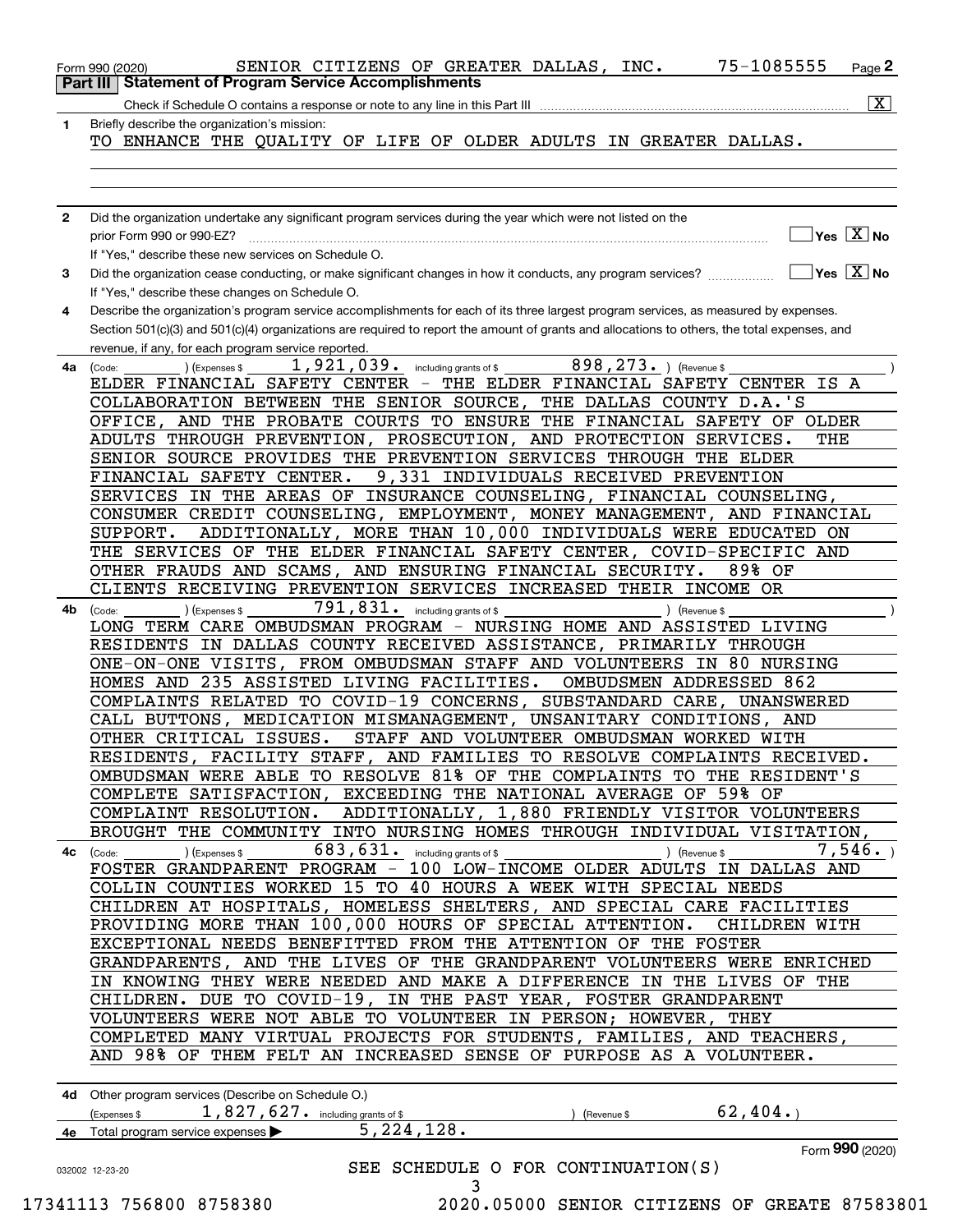|  | Form 990 (2020) |
|--|-----------------|

|     |                                                                                                                                   |                 | Yes                     | No              |
|-----|-----------------------------------------------------------------------------------------------------------------------------------|-----------------|-------------------------|-----------------|
| 1.  | Is the organization described in section $501(c)(3)$ or $4947(a)(1)$ (other than a private foundation)?                           |                 |                         |                 |
|     |                                                                                                                                   | 1.              | X                       |                 |
| 2   |                                                                                                                                   | $\overline{2}$  | $\overline{\mathbf{x}}$ |                 |
| 3   | Did the organization engage in direct or indirect political campaign activities on behalf of or in opposition to candidates for   |                 |                         |                 |
|     |                                                                                                                                   | 3               |                         | х               |
| 4   | Section 501(c)(3) organizations. Did the organization engage in lobbying activities, or have a section 501(h) election in effect  |                 |                         |                 |
|     |                                                                                                                                   | 4               |                         | х               |
| 5   | Is the organization a section 501(c)(4), 501(c)(5), or 501(c)(6) organization that receives membership dues, assessments, or      |                 |                         | х               |
| 6   | Did the organization maintain any donor advised funds or any similar funds or accounts for which donors have the right to         | 5               |                         |                 |
|     | provide advice on the distribution or investment of amounts in such funds or accounts? If "Yes," complete Schedule D, Part I      | 6               |                         | x               |
| 7   | Did the organization receive or hold a conservation easement, including easements to preserve open space,                         |                 |                         |                 |
|     |                                                                                                                                   | $\overline{7}$  |                         | x               |
| 8   | Did the organization maintain collections of works of art, historical treasures, or other similar assets? If "Yes," complete      |                 |                         |                 |
|     |                                                                                                                                   | 8               |                         | x               |
| 9   | Did the organization report an amount in Part X, line 21, for escrow or custodial account liability, serve as a custodian for     |                 |                         |                 |
|     | amounts not listed in Part X; or provide credit counseling, debt management, credit repair, or debt negotiation services?         |                 |                         |                 |
|     |                                                                                                                                   | 9               |                         | х               |
| 10  | Did the organization, directly or through a related organization, hold assets in donor-restricted endowments                      |                 |                         |                 |
|     |                                                                                                                                   | 10              |                         | x               |
| 11  | If the organization's answer to any of the following questions is "Yes," then complete Schedule D, Parts VI, VIII, VIII, IX, or X |                 |                         |                 |
|     | as applicable.                                                                                                                    |                 |                         |                 |
|     | a Did the organization report an amount for land, buildings, and equipment in Part X, line 10? If "Yes," complete Schedule D,     |                 |                         |                 |
|     |                                                                                                                                   | 11a             | X                       |                 |
|     | b Did the organization report an amount for investments - other securities in Part X, line 12, that is 5% or more of its total    |                 |                         |                 |
|     |                                                                                                                                   | 11 <sub>b</sub> |                         | х               |
|     | c Did the organization report an amount for investments - program related in Part X, line 13, that is 5% or more of its total     |                 |                         | x               |
|     |                                                                                                                                   | 11c             |                         |                 |
|     | d Did the organization report an amount for other assets in Part X, line 15, that is 5% or more of its total assets reported in   | 11d             |                         | х               |
|     | e Did the organization report an amount for other liabilities in Part X, line 25? If "Yes," complete Schedule D, Part X           | 11e             | $\mathbf X$             |                 |
|     | Did the organization's separate or consolidated financial statements for the tax year include a footnote that addresses           |                 |                         |                 |
|     | the organization's liability for uncertain tax positions under FIN 48 (ASC 740)? If "Yes," complete Schedule D, Part X            | 11f             | X                       |                 |
|     | 12a Did the organization obtain separate, independent audited financial statements for the tax year? If "Yes," complete           |                 |                         |                 |
|     |                                                                                                                                   | 12a             | X                       |                 |
|     | <b>b</b> Was the organization included in consolidated, independent audited financial statements for the tax year?                |                 |                         |                 |
|     | If "Yes," and if the organization answered "No" to line 12a, then completing Schedule D, Parts XI and XII is optional             | 12b             |                         | ᅀ               |
| 13  |                                                                                                                                   | 13              |                         | $\mathbf X$     |
| 14a | Did the organization maintain an office, employees, or agents outside of the United States?                                       | 14a             |                         | X               |
|     | <b>b</b> Did the organization have aggregate revenues or expenses of more than \$10,000 from grantmaking, fundraising, business,  |                 |                         |                 |
|     | investment, and program service activities outside the United States, or aggregate foreign investments valued at \$100,000        |                 |                         |                 |
|     |                                                                                                                                   | 14b             |                         | x               |
| 15  | Did the organization report on Part IX, column (A), line 3, more than \$5,000 of grants or other assistance to or for any         |                 |                         |                 |
|     |                                                                                                                                   | 15              |                         | x               |
| 16  | Did the organization report on Part IX, column (A), line 3, more than \$5,000 of aggregate grants or other assistance to          |                 |                         | x               |
|     |                                                                                                                                   | 16              |                         |                 |
| 17  | Did the organization report a total of more than \$15,000 of expenses for professional fundraising services on Part IX,           | 17              |                         | x               |
| 18  | Did the organization report more than \$15,000 total of fundraising event gross income and contributions on Part VIII, lines      |                 |                         |                 |
|     |                                                                                                                                   | 18              | х                       |                 |
| 19  | Did the organization report more than \$15,000 of gross income from gaming activities on Part VIII, line 9a? If "Yes."            |                 |                         |                 |
|     |                                                                                                                                   | 19              |                         | X               |
|     |                                                                                                                                   | 20a             |                         | $\mathbf X$     |
|     | b If "Yes" to line 20a, did the organization attach a copy of its audited financial statements to this return?                    | 20 <sub>b</sub> |                         |                 |
| 21  | Did the organization report more than \$5,000 of grants or other assistance to any domestic organization or                       |                 |                         |                 |
|     |                                                                                                                                   | 21              |                         | x               |
|     | 032003 12-23-20                                                                                                                   |                 |                         | Form 990 (2020) |

4

032003 12-23-20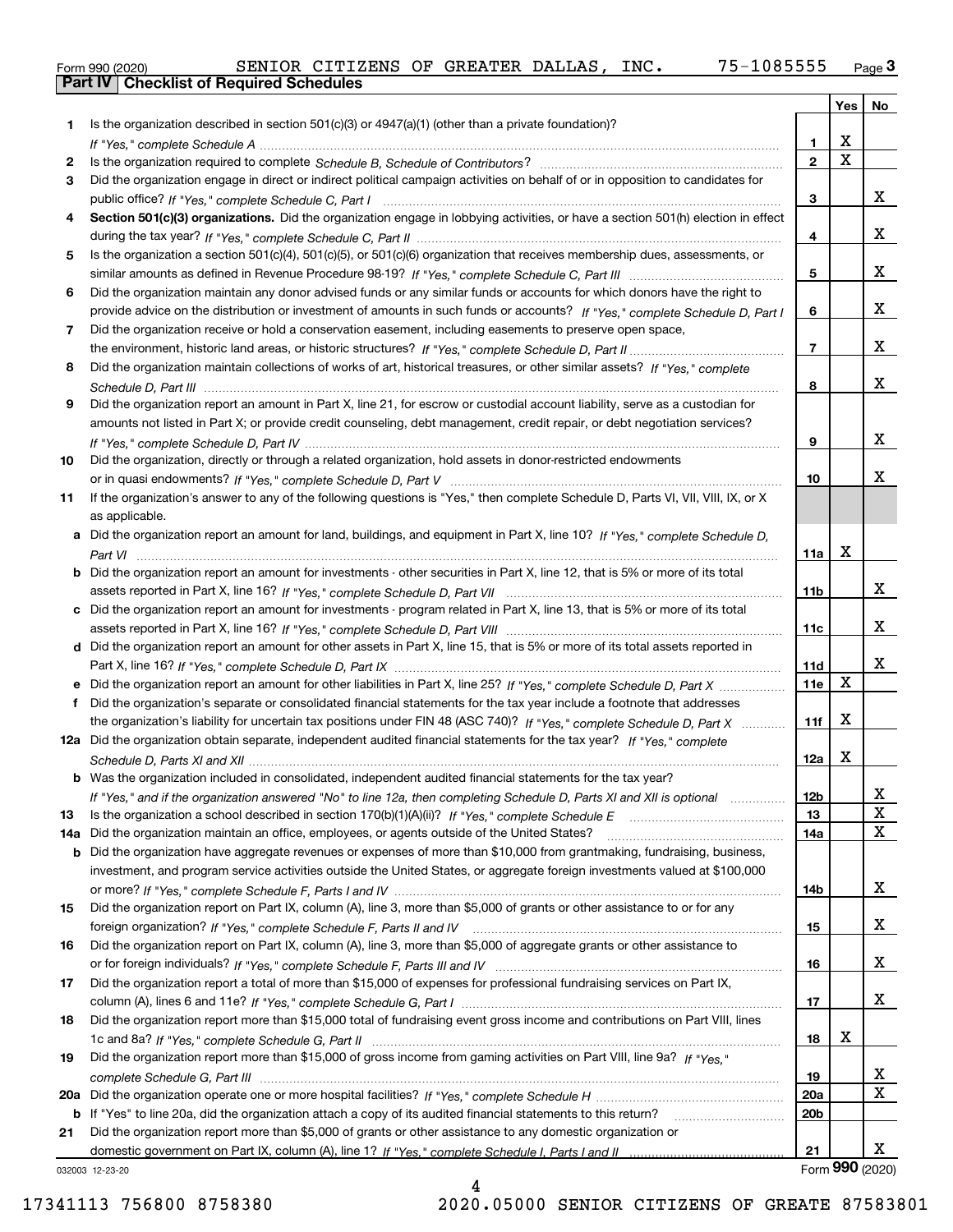|  | Form 990 (2020) |
|--|-----------------|
|  |                 |

*(continued)*

|               |                                                                                                                                                                                  |                        | Yes | No              |
|---------------|----------------------------------------------------------------------------------------------------------------------------------------------------------------------------------|------------------------|-----|-----------------|
| 22            | Did the organization report more than \$5,000 of grants or other assistance to or for domestic individuals on                                                                    |                        |     |                 |
|               | Part IX, column (A), line 2? If "Yes," complete Schedule I, Parts I and III [11] [11] [12] [12] [12] Part IX, column (A), line 2? If "Yes," complete Schedule I, Parts I and III | 22                     | х   |                 |
| 23            | Did the organization answer "Yes" to Part VII, Section A, line 3, 4, or 5 about compensation of the organization's current                                                       |                        |     |                 |
|               | and former officers, directors, trustees, key employees, and highest compensated employees? If "Yes." complete                                                                   |                        |     |                 |
|               |                                                                                                                                                                                  | 23                     | Х   |                 |
|               | 24a Did the organization have a tax-exempt bond issue with an outstanding principal amount of more than \$100,000 as of the                                                      |                        |     |                 |
|               | last day of the year, that was issued after December 31, 2002? If "Yes," answer lines 24b through 24d and complete                                                               |                        |     |                 |
|               |                                                                                                                                                                                  | 24a                    |     | x               |
|               | <b>b</b> Did the organization invest any proceeds of tax-exempt bonds beyond a temporary period exception?                                                                       | 24 <sub>b</sub>        |     |                 |
|               | c Did the organization maintain an escrow account other than a refunding escrow at any time during the year to defease                                                           |                        |     |                 |
|               |                                                                                                                                                                                  | 24c                    |     |                 |
|               |                                                                                                                                                                                  | 24d                    |     |                 |
|               | 25a Section 501(c)(3), 501(c)(4), and 501(c)(29) organizations. Did the organization engage in an excess benefit                                                                 |                        |     |                 |
|               |                                                                                                                                                                                  | 25a                    |     | x               |
|               | b Is the organization aware that it engaged in an excess benefit transaction with a disqualified person in a prior year, and                                                     |                        |     |                 |
|               | that the transaction has not been reported on any of the organization's prior Forms 990 or 990-EZ? If "Yes," complete                                                            |                        |     |                 |
|               | Schedule L, Part I                                                                                                                                                               | 25b                    |     | х               |
| 26            | Did the organization report any amount on Part X, line 5 or 22, for receivables from or payables to any current                                                                  |                        |     |                 |
|               | or former officer, director, trustee, key employee, creator or founder, substantial contributor, or 35%                                                                          |                        |     |                 |
|               | controlled entity or family member of any of these persons? If "Yes," complete Schedule L, Part II                                                                               | 26                     |     | x               |
| 27            | Did the organization provide a grant or other assistance to any current or former officer, director, trustee, key employee,                                                      |                        |     |                 |
|               | creator or founder, substantial contributor or employee thereof, a grant selection committee member, or to a 35% controlled                                                      |                        |     |                 |
|               | entity (including an employee thereof) or family member of any of these persons? If "Yes," complete Schedule L, Part III                                                         | 27                     |     | x               |
| 28            | Was the organization a party to a business transaction with one of the following parties (see Schedule L, Part IV                                                                |                        |     |                 |
|               | instructions, for applicable filing thresholds, conditions, and exceptions):                                                                                                     |                        |     |                 |
|               | a A current or former officer, director, trustee, key employee, creator or founder, or substantial contributor? If                                                               |                        |     | X               |
|               |                                                                                                                                                                                  | 28a<br>28 <sub>b</sub> |     | $\mathbf x$     |
|               | c A 35% controlled entity of one or more individuals and/or organizations described in lines 28a or 28b? If                                                                      |                        |     |                 |
|               |                                                                                                                                                                                  | 28c                    |     | x               |
| 29            |                                                                                                                                                                                  | 29                     | X   |                 |
| 30            | Did the organization receive contributions of art, historical treasures, or other similar assets, or qualified conservation                                                      |                        |     |                 |
|               |                                                                                                                                                                                  | 30                     |     | X               |
| 31            | Did the organization liquidate, terminate, or dissolve and cease operations? If "Yes," complete Schedule N, Part I                                                               | 31                     |     | $\mathbf{x}$    |
| 32            | Did the organization sell, exchange, dispose of, or transfer more than 25% of its net assets? If "Yes," complete                                                                 |                        |     |                 |
|               |                                                                                                                                                                                  | 32                     |     | x               |
| 33            | Did the organization own 100% of an entity disregarded as separate from the organization under Regulations                                                                       |                        |     |                 |
|               |                                                                                                                                                                                  | 33                     |     | x               |
| 34            | Was the organization related to any tax-exempt or taxable entity? If "Yes," complete Schedule R, Part II, III, or IV, and                                                        |                        |     |                 |
|               |                                                                                                                                                                                  | 34                     |     | x               |
|               | 35a Did the organization have a controlled entity within the meaning of section 512(b)(13)?                                                                                      | <b>35a</b>             |     | X               |
|               | b If "Yes" to line 35a, did the organization receive any payment from or engage in any transaction with a controlled entity                                                      |                        |     |                 |
|               |                                                                                                                                                                                  | 35 <sub>b</sub>        |     |                 |
| 36            | Section 501(c)(3) organizations. Did the organization make any transfers to an exempt non-charitable related organization?                                                       |                        |     |                 |
|               |                                                                                                                                                                                  | 36                     |     | X               |
| 37            | Did the organization conduct more than 5% of its activities through an entity that is not a related organization                                                                 |                        |     |                 |
|               |                                                                                                                                                                                  | 37                     |     | x               |
| 38            | Did the organization complete Schedule O and provide explanations in Schedule O for Part VI, lines 11b and 19?                                                                   |                        |     |                 |
|               | Note: All Form 990 filers are required to complete Schedule O                                                                                                                    | 38                     | х   |                 |
| <b>Part V</b> | <b>Statements Regarding Other IRS Filings and Tax Compliance</b>                                                                                                                 |                        |     |                 |
|               | Check if Schedule O contains a response or note to any line in this Part V                                                                                                       |                        |     |                 |
|               |                                                                                                                                                                                  |                        | Yes | No              |
|               | 8<br>1a<br>0                                                                                                                                                                     |                        |     |                 |
| b             | Enter the number of Forms W-2G included in line 1a. Enter -0- if not applicable<br>1b                                                                                            |                        |     |                 |
| c             | Did the organization comply with backup withholding rules for reportable payments to vendors and reportable gaming                                                               |                        | х   |                 |
|               | (gambling) winnings to prize winners?                                                                                                                                            | 1c                     |     | Form 990 (2020) |
|               | 032004 12-23-20<br>5                                                                                                                                                             |                        |     |                 |

 <sup>17341113 756800 8758380 2020.05000</sup> SENIOR CITIZENS OF GREATE 87583801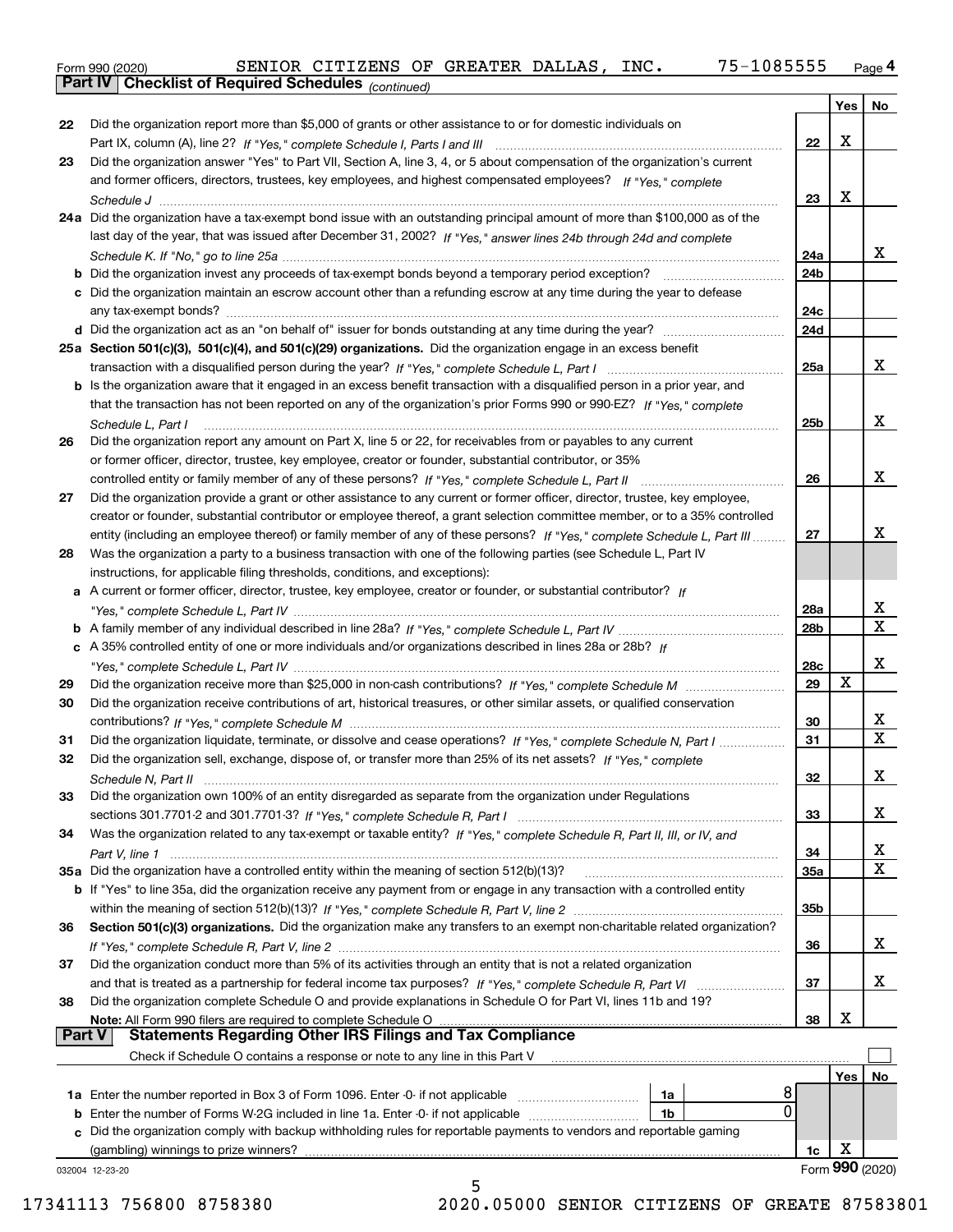|        | SENIOR CITIZENS OF GREATER DALLAS, INC.<br>Form 990 (2020)                                                                                      | 75-1085555 |                |     | <u>Page</u> 5 |  |  |  |
|--------|-------------------------------------------------------------------------------------------------------------------------------------------------|------------|----------------|-----|---------------|--|--|--|
|        | Statements Regarding Other IRS Filings and Tax Compliance (continued)<br><b>Part V</b>                                                          |            |                |     |               |  |  |  |
|        |                                                                                                                                                 |            |                | Yes | No            |  |  |  |
|        | 2a Enter the number of employees reported on Form W-3, Transmittal of Wage and Tax Statements,                                                  |            |                |     |               |  |  |  |
|        | filed for the calendar year ending with or within the year covered by this return                                                               | 68<br>2a   |                |     |               |  |  |  |
|        |                                                                                                                                                 |            | 2 <sub>b</sub> | X   |               |  |  |  |
|        |                                                                                                                                                 |            |                |     |               |  |  |  |
|        | 3a Did the organization have unrelated business gross income of \$1,000 or more during the year?                                                |            | 3a             |     | х             |  |  |  |
|        |                                                                                                                                                 |            | 3 <sub>b</sub> |     |               |  |  |  |
|        | 4a At any time during the calendar year, did the organization have an interest in, or a signature or other authority over, a                    |            |                |     |               |  |  |  |
|        | financial account in a foreign country (such as a bank account, securities account, or other financial account)?                                |            | 4a             |     | х             |  |  |  |
|        | <b>b</b> If "Yes," enter the name of the foreign country $\blacktriangleright$                                                                  |            |                |     |               |  |  |  |
|        | See instructions for filing requirements for FinCEN Form 114, Report of Foreign Bank and Financial Accounts (FBAR).                             |            |                |     |               |  |  |  |
|        |                                                                                                                                                 |            | 5a             |     | x             |  |  |  |
| b      |                                                                                                                                                 |            | 5 <sub>b</sub> |     | Χ             |  |  |  |
| c      |                                                                                                                                                 |            | 5c             |     |               |  |  |  |
|        | 6a Does the organization have annual gross receipts that are normally greater than \$100,000, and did the organization solicit                  |            |                |     |               |  |  |  |
|        |                                                                                                                                                 |            | 6a             |     | х             |  |  |  |
|        | <b>b</b> If "Yes," did the organization include with every solicitation an express statement that such contributions or gifts                   |            |                |     |               |  |  |  |
|        |                                                                                                                                                 |            | 6b             |     |               |  |  |  |
| 7      | Organizations that may receive deductible contributions under section 170(c).                                                                   |            |                |     |               |  |  |  |
| а      | Did the organization receive a payment in excess of \$75 made partly as a contribution and partly for goods and services provided to the payor? |            | 7a             | х   |               |  |  |  |
| b      | If "Yes," did the organization notify the donor of the value of the goods or services provided?                                                 |            | 7b             | X   |               |  |  |  |
| c      | Did the organization sell, exchange, or otherwise dispose of tangible personal property for which it was required                               |            |                |     |               |  |  |  |
|        |                                                                                                                                                 |            | 7c             |     | х             |  |  |  |
|        | d If "Yes," indicate the number of Forms 8282 filed during the year [11,111] The Section of Holder and The Section 2016                         | 7d         |                |     |               |  |  |  |
| е      | Did the organization receive any funds, directly or indirectly, to pay premiums on a personal benefit contract?                                 |            | 7e<br>7f       |     | х<br>х        |  |  |  |
|        | Did the organization, during the year, pay premiums, directly or indirectly, on a personal benefit contract?<br>f                               |            |                |     |               |  |  |  |
|        | If the organization received a contribution of qualified intellectual property, did the organization file Form 8899 as required?<br>g           |            |                |     |               |  |  |  |
|        | If the organization received a contribution of cars, boats, airplanes, or other vehicles, did the organization file a Form 1098-C?<br>h.        |            |                |     |               |  |  |  |
| 8      | Sponsoring organizations maintaining donor advised funds. Did a donor advised fund maintained by the                                            |            |                |     |               |  |  |  |
|        | sponsoring organization have excess business holdings at any time during the year?<br>Sponsoring organizations maintaining donor advised funds. |            | 8              |     |               |  |  |  |
| 9      | Did the sponsoring organization make any taxable distributions under section 4966?                                                              |            | 9a             |     |               |  |  |  |
| а<br>b |                                                                                                                                                 |            | 9b             |     |               |  |  |  |
| 10     | Section 501(c)(7) organizations. Enter:                                                                                                         |            |                |     |               |  |  |  |
| а      |                                                                                                                                                 | 10a        |                |     |               |  |  |  |
|        | Gross receipts, included on Form 990, Part VIII, line 12, for public use of club facilities                                                     | 10b        |                |     |               |  |  |  |
| 11     | Section 501(c)(12) organizations. Enter:                                                                                                        |            |                |     |               |  |  |  |
| а      | Gross income from members or shareholders                                                                                                       | 11a        |                |     |               |  |  |  |
|        | b Gross income from other sources (Do not net amounts due or paid to other sources against                                                      |            |                |     |               |  |  |  |
|        |                                                                                                                                                 | 11b        |                |     |               |  |  |  |
|        | 12a Section 4947(a)(1) non-exempt charitable trusts. Is the organization filing Form 990 in lieu of Form 1041?                                  |            | 12a            |     |               |  |  |  |
|        | <b>b</b> If "Yes," enter the amount of tax-exempt interest received or accrued during the year <i>manument</i> of                               | 12b        |                |     |               |  |  |  |
| 13     | Section 501(c)(29) qualified nonprofit health insurance issuers.                                                                                |            |                |     |               |  |  |  |
|        | a Is the organization licensed to issue qualified health plans in more than one state?                                                          |            | 13а            |     |               |  |  |  |
|        | Note: See the instructions for additional information the organization must report on Schedule O.                                               |            |                |     |               |  |  |  |
|        | <b>b</b> Enter the amount of reserves the organization is required to maintain by the states in which the                                       |            |                |     |               |  |  |  |
|        |                                                                                                                                                 | 13b        |                |     |               |  |  |  |
|        |                                                                                                                                                 | 13c        |                |     |               |  |  |  |
|        | 14a Did the organization receive any payments for indoor tanning services during the tax year?                                                  |            | 14a            |     | x             |  |  |  |
|        | <b>b</b> If "Yes," has it filed a Form 720 to report these payments? If "No," provide an explanation on Schedule O                              |            | 14b            |     |               |  |  |  |
| 15     | Is the organization subject to the section 4960 tax on payment(s) of more than \$1,000,000 in remuneration or                                   |            |                |     |               |  |  |  |
|        |                                                                                                                                                 |            | 15             |     | X.            |  |  |  |
|        | If "Yes," see instructions and file Form 4720, Schedule N.                                                                                      |            |                |     |               |  |  |  |
| 16     | Is the organization an educational institution subject to the section 4968 excise tax on net investment income?                                 |            | 16             |     | х             |  |  |  |
|        | If "Yes," complete Form 4720, Schedule O.                                                                                                       |            |                |     | $\mathbf{QQ}$ |  |  |  |
|        |                                                                                                                                                 |            |                |     |               |  |  |  |

Form (2020) **990**

032005 12-23-20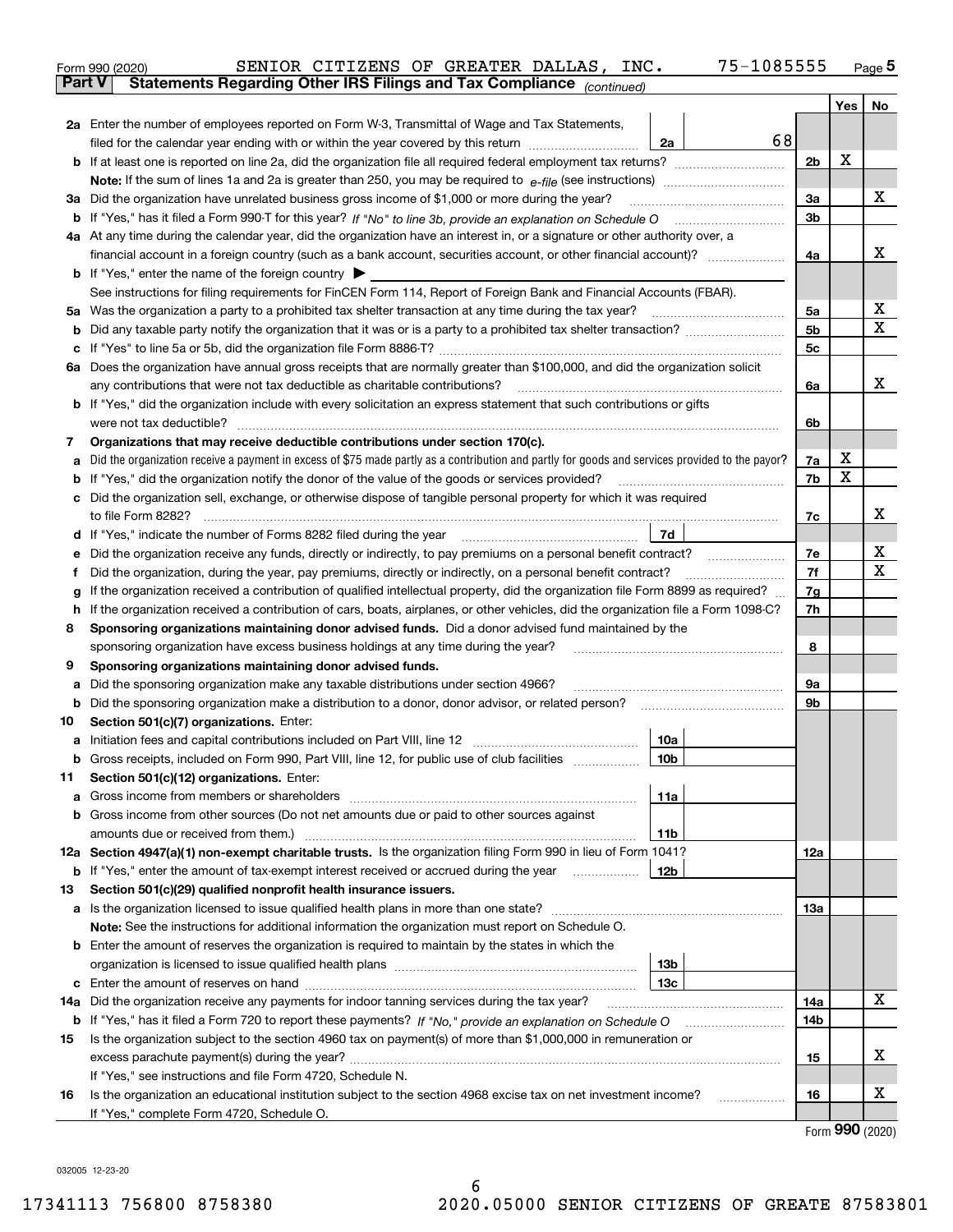|  | Form 990 (2020) |
|--|-----------------|
|  |                 |

*For each "Yes" response to lines 2 through 7b below, and for a "No" response to line 8a, 8b, or 10b below, describe the circumstances, processes, or changes on Schedule O. See instructions.* Form 990 (2020) **CONFIGUT SENIOR CITIZENS OF GREATER DALLAS, INC.** 75-1085555 Page 6<br>**Part VI Governance, Management, and Disclosure** For each "Yes" response to lines 2 through 7b below, and for a "No" response

|    |                                                                                                                                                                            |    |    |                 | Yes <sub>1</sub> | No                      |
|----|----------------------------------------------------------------------------------------------------------------------------------------------------------------------------|----|----|-----------------|------------------|-------------------------|
|    | <b>1a</b> Enter the number of voting members of the governing body at the end of the tax year <i>manumum</i>                                                               | 1a | 40 |                 |                  |                         |
|    | If there are material differences in voting rights among members of the governing body, or if the governing                                                                |    |    |                 |                  |                         |
|    | body delegated broad authority to an executive committee or similar committee, explain on Schedule O.                                                                      |    |    |                 |                  |                         |
|    |                                                                                                                                                                            | 1b | 40 |                 |                  |                         |
| 2  | Did any officer, director, trustee, or key employee have a family relationship or a business relationship with any other                                                   |    |    |                 |                  |                         |
|    | officer, director, trustee, or key employee?                                                                                                                               |    |    | $\mathbf{2}$    |                  | X                       |
| 3  | Did the organization delegate control over management duties customarily performed by or under the direct supervision                                                      |    |    |                 |                  |                         |
|    |                                                                                                                                                                            |    |    | 3               |                  | X                       |
| 4  | Did the organization make any significant changes to its governing documents since the prior Form 990 was filed?                                                           |    |    | 4               |                  | $\overline{\mathbf{x}}$ |
| 5  |                                                                                                                                                                            |    |    | 5               |                  | $\mathbf X$             |
| 6  | Did the organization have members or stockholders?                                                                                                                         |    |    | 6               |                  | $\mathbf X$             |
|    | 7a Did the organization have members, stockholders, or other persons who had the power to elect or appoint one or                                                          |    |    |                 |                  |                         |
|    |                                                                                                                                                                            |    |    | 7a              |                  | X                       |
|    | <b>b</b> Are any governance decisions of the organization reserved to (or subject to approval by) members, stockholders, or                                                |    |    |                 |                  |                         |
|    | persons other than the governing body?                                                                                                                                     |    |    | 7b              |                  | X                       |
| 8  | Did the organization contemporaneously document the meetings held or written actions undertaken during the year by the following:                                          |    |    |                 |                  |                         |
| a  |                                                                                                                                                                            |    |    | 8a              | X                |                         |
|    |                                                                                                                                                                            |    |    | 8b              | X                |                         |
| 9  | Is there any officer, director, trustee, or key employee listed in Part VII, Section A, who cannot be reached at the                                                       |    |    |                 |                  |                         |
|    |                                                                                                                                                                            |    |    | 9               |                  | x                       |
|    | Section B. Policies (This Section B requests information about policies not required by the Internal Revenue Code.)                                                        |    |    |                 |                  |                         |
|    |                                                                                                                                                                            |    |    |                 | Yes∣             | No                      |
|    |                                                                                                                                                                            |    |    | 10a             |                  | X                       |
|    | <b>b</b> If "Yes," did the organization have written policies and procedures governing the activities of such chapters, affiliates,                                        |    |    |                 |                  |                         |
|    |                                                                                                                                                                            |    |    | 10 <sub>b</sub> |                  |                         |
|    | 11a Has the organization provided a complete copy of this Form 990 to all members of its governing body before filing the form?                                            |    |    | 11a             | $\mathbf X$      |                         |
|    | <b>b</b> Describe in Schedule O the process, if any, used by the organization to review this Form 990.                                                                     |    |    |                 |                  |                         |
|    |                                                                                                                                                                            |    |    | 12a             | X                |                         |
| b  |                                                                                                                                                                            |    |    | 12b             | X                |                         |
|    | c Did the organization regularly and consistently monitor and enforce compliance with the policy? If "Yes," describe                                                       |    |    |                 |                  |                         |
|    | in Schedule O how this was done www.communication.com/www.communications.com/www.communications.com/                                                                       |    |    | 12c             | X                |                         |
| 13 |                                                                                                                                                                            |    |    | 13              | X                |                         |
| 14 | Did the organization have a written document retention and destruction policy? manufactured and the organization have a written document retention and destruction policy? |    |    | 14              | $\mathbf X$      |                         |
| 15 | Did the process for determining compensation of the following persons include a review and approval by independent                                                         |    |    |                 |                  |                         |
|    | persons, comparability data, and contemporaneous substantiation of the deliberation and decision?                                                                          |    |    |                 |                  |                         |
|    |                                                                                                                                                                            |    |    | 15a             | X                |                         |
|    |                                                                                                                                                                            |    |    | 15 <sub>b</sub> | X                |                         |
|    | If "Yes" to line 15a or 15b, describe the process in Schedule O (see instructions).                                                                                        |    |    |                 |                  |                         |
|    | 16a Did the organization invest in, contribute assets to, or participate in a joint venture or similar arrangement with a                                                  |    |    |                 |                  |                         |
|    | taxable entity during the year?                                                                                                                                            |    |    | 16a             |                  | X                       |
|    | <b>b</b> If "Yes," did the organization follow a written policy or procedure requiring the organization to evaluate its participation                                      |    |    |                 |                  |                         |
|    | in joint venture arrangements under applicable federal tax law, and take steps to safequard the organization's                                                             |    |    |                 |                  |                         |
|    |                                                                                                                                                                            |    |    | 16b             |                  |                         |
|    | <b>Section C. Disclosure</b>                                                                                                                                               |    |    |                 |                  |                         |
| 17 | NONE<br>List the states with which a copy of this Form 990 is required to be filed $\blacktriangleright$                                                                   |    |    |                 |                  |                         |
| 18 | Section 6104 requires an organization to make its Forms 1023 (1024 or 1024-A, if applicable), 990, and 990-T (Section 501(c)(3)s only) available                           |    |    |                 |                  |                         |
|    | for public inspection. Indicate how you made these available. Check all that apply.                                                                                        |    |    |                 |                  |                         |
|    | $X$ Upon request<br>$X$ Another's website<br>Own website<br>Other (explain on Schedule O)                                                                                  |    |    |                 |                  |                         |
| 19 | Describe on Schedule O whether (and if so, how) the organization made its governing documents, conflict of interest policy, and financial                                  |    |    |                 |                  |                         |
|    | statements available to the public during the tax year.                                                                                                                    |    |    |                 |                  |                         |
| 20 | State the name, address, and telephone number of the person who possesses the organization's books and records                                                             |    |    |                 |                  |                         |
|    | HASSAN TAHAT - 214-823-5700                                                                                                                                                |    |    |                 |                  |                         |
|    | 75219<br>3910 HARRY HINES BLVD., DALLAS,<br>TХ                                                                                                                             |    |    |                 |                  |                         |
|    |                                                                                                                                                                            |    |    |                 | Form 990 (2020)  |                         |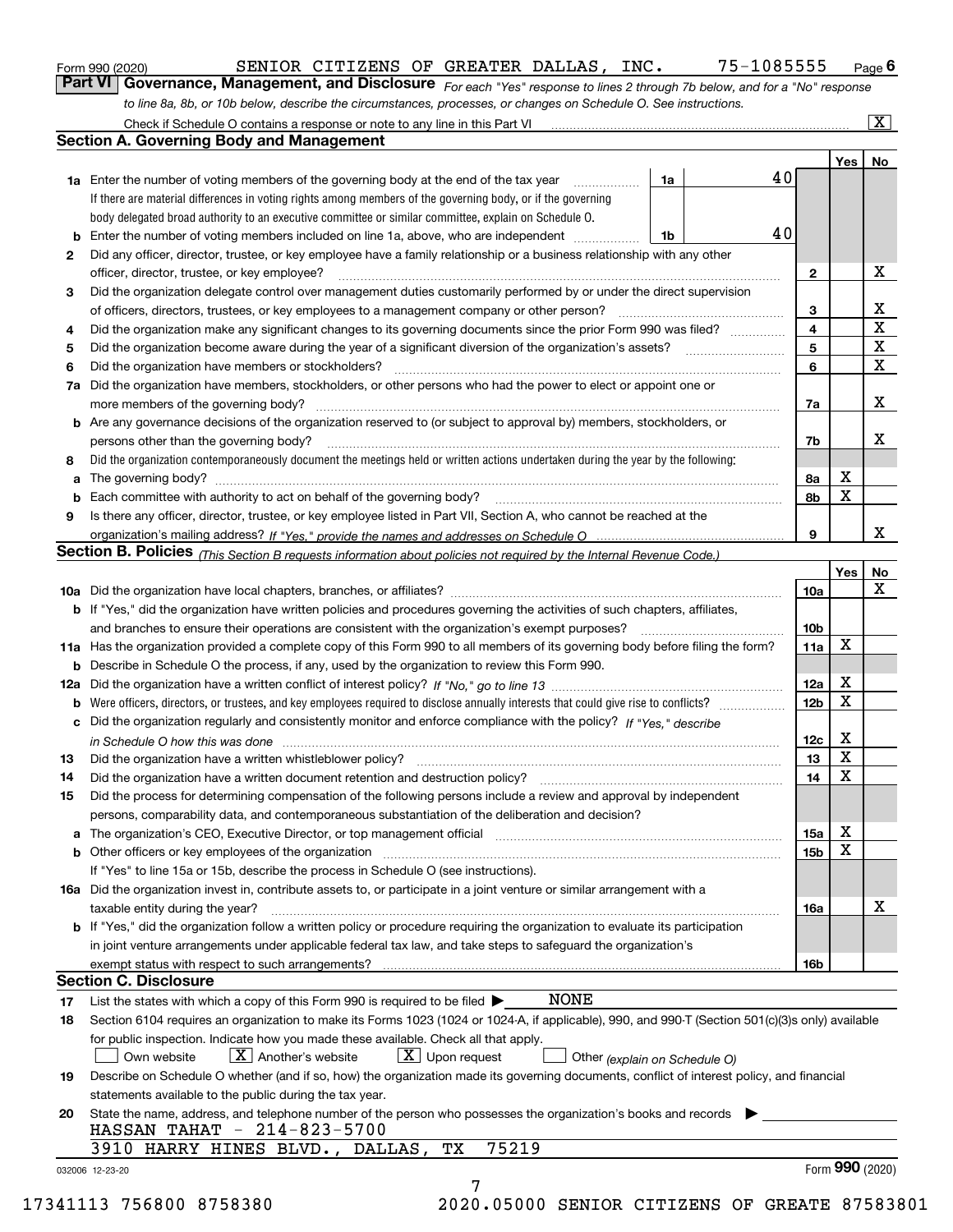| Form 990 (2020)                                                                                   |  | SENIOR CITIZENS OF GREATER DALLAS,                                           |  |  |  | INC. | 75-1085555 | Page $7$ |  |  |  |
|---------------------------------------------------------------------------------------------------|--|------------------------------------------------------------------------------|--|--|--|------|------------|----------|--|--|--|
| <b>Part VII</b> Compensation of Officers, Directors, Trustees, Key Employees, Highest Compensated |  |                                                                              |  |  |  |      |            |          |  |  |  |
| <b>Employees, and Independent Contractors</b>                                                     |  |                                                                              |  |  |  |      |            |          |  |  |  |
|                                                                                                   |  | Check if Schedule O contains a response or note to any line in this Part VII |  |  |  |      |            |          |  |  |  |

Check if Schedule O contains a response or note to any line in this Part VII

**Section A. Officers, Directors, Trustees, Key Employees, and Highest Compensated Employees**

**1a**  Complete this table for all persons required to be listed. Report compensation for the calendar year ending with or within the organization's tax year. **•** List all of the organization's current officers, directors, trustees (whether individuals or organizations), regardless of amount of compensation.

Enter -0- in columns (D), (E), and (F) if no compensation was paid.

 $\bullet$  List all of the organization's  $\,$ current key employees, if any. See instructions for definition of "key employee."

**•** List the organization's five current highest compensated employees (other than an officer, director, trustee, or key employee) who received reportable compensation (Box 5 of Form W-2 and/or Box 7 of Form 1099-MISC) of more than \$100,000 from the organization and any related organizations.

**•** List all of the organization's former officers, key employees, and highest compensated employees who received more than \$100,000 of reportable compensation from the organization and any related organizations.

**former directors or trustees**  ¥ List all of the organization's that received, in the capacity as a former director or trustee of the organization, more than \$10,000 of reportable compensation from the organization and any related organizations.

See instructions for the order in which to list the persons above.

Check this box if neither the organization nor any related organization compensated any current officer, director, or trustee.  $\mathcal{L}^{\text{max}}$ 

| (A)<br>(B)                |                                                                              |                               | (C)                                                                                                         |                         |                            |                                 |                        | (D)                                            | (E)                                              | (F)                                                                               |
|---------------------------|------------------------------------------------------------------------------|-------------------------------|-------------------------------------------------------------------------------------------------------------|-------------------------|----------------------------|---------------------------------|------------------------|------------------------------------------------|--------------------------------------------------|-----------------------------------------------------------------------------------|
| Name and title            | Average<br>hours per                                                         |                               | Position<br>(do not check more than one<br>box, unless person is both an<br>officer and a director/trustee) |                         | Reportable<br>compensation | Reportable<br>compensation      | Estimated<br>amount of |                                                |                                                  |                                                                                   |
|                           | week<br>(list any<br>hours for<br>related<br>organizations<br>below<br>line) | ndividual trustee or director | nstitutional trustee                                                                                        | Officer                 | Key employee               | Highest compensated<br>employee | Former                 | from<br>the<br>organization<br>(W-2/1099-MISC) | from related<br>organizations<br>(W-2/1099-MISC) | other<br>compensation<br>from the<br>organization<br>and related<br>organizations |
| STACEY MALCOLMSON<br>(1)  | 40.00                                                                        |                               |                                                                                                             |                         |                            |                                 |                        |                                                |                                                  |                                                                                   |
| PRESIDENT & CEO           |                                                                              |                               |                                                                                                             | $\mathbf X$             |                            |                                 |                        | 206,480.                                       | 0.                                               | 19,635.                                                                           |
| (2)<br>HASSAN TAHAT       | 40.00                                                                        |                               |                                                                                                             |                         |                            |                                 |                        |                                                |                                                  |                                                                                   |
| CFO                       |                                                                              |                               |                                                                                                             | $\mathbf X$             |                            |                                 |                        | 120,200.                                       | 0.                                               | 24,001.                                                                           |
| RENAE PERRY<br>(3)        | 40.00                                                                        |                               |                                                                                                             |                         |                            |                                 |                        |                                                |                                                  |                                                                                   |
| COO                       |                                                                              |                               |                                                                                                             | $\mathbf X$             |                            |                                 |                        | 117,585.                                       | 0.                                               | 10,956.                                                                           |
| STEPHANIE RUSSELL<br>(4)  | 40.00                                                                        |                               |                                                                                                             |                         |                            |                                 |                        |                                                |                                                  |                                                                                   |
| CDO                       |                                                                              |                               |                                                                                                             | $\overline{\textbf{X}}$ |                            |                                 |                        | 114,428.                                       | $\mathbf 0$ .                                    | 13,869.                                                                           |
| (5)<br>KRISTIN DUPONT     | 40.00                                                                        |                               |                                                                                                             |                         |                            |                                 |                        |                                                |                                                  |                                                                                   |
| DIRECTOR OF MARKETING     |                                                                              |                               |                                                                                                             | $\overline{\textbf{X}}$ |                            |                                 |                        | 102,297.                                       | 0.                                               | 16,814.                                                                           |
| (6)<br>KATIE DICKINSON    | 40.00                                                                        |                               |                                                                                                             |                         |                            |                                 |                        |                                                |                                                  |                                                                                   |
| CAO                       |                                                                              |                               |                                                                                                             | $\mathbf x$             |                            |                                 |                        | 90,613.                                        | $\mathbf 0$ .                                    | 12,168.                                                                           |
| <b>BETH THOELE</b><br>(7) | 1.00                                                                         |                               |                                                                                                             |                         |                            |                                 |                        |                                                |                                                  |                                                                                   |
| CHAIR                     |                                                                              | $\mathbf X$                   |                                                                                                             |                         |                            |                                 |                        | $0$ .                                          | 0.                                               | $0_{\cdot}$                                                                       |
| REBECCA J. WYNNE<br>(8)   | 0.50                                                                         |                               |                                                                                                             |                         |                            |                                 |                        |                                                |                                                  |                                                                                   |
| PLANNING CHAIR            |                                                                              | $\mathbf x$                   |                                                                                                             |                         |                            |                                 |                        | 0.                                             | 0.                                               | $0_{.}$                                                                           |
| (9) PETER B. HEGI         | 0.50                                                                         |                               |                                                                                                             |                         |                            |                                 |                        |                                                |                                                  |                                                                                   |
| CHAIR-ELECT               |                                                                              | $\mathbf X$                   |                                                                                                             |                         |                            |                                 |                        | 0.                                             | 0.                                               | 0.                                                                                |
| (10) KIM QUINN            | 0.50                                                                         |                               |                                                                                                             |                         |                            |                                 |                        |                                                |                                                  |                                                                                   |
| CORPORATE SECRETARY       |                                                                              | $\mathbf X$                   |                                                                                                             |                         |                            |                                 |                        | 0.                                             | 0.                                               | $0_{.}$                                                                           |
| (11) ARTHUR SIMMONS       | 0.50                                                                         |                               |                                                                                                             |                         |                            |                                 |                        |                                                |                                                  |                                                                                   |
| <b>AT-LARGE</b>           |                                                                              | $\mathbf X$                   |                                                                                                             |                         |                            |                                 |                        | 0.                                             | $0$ .                                            | $0_{.}$                                                                           |
| (12) KEVIN AKERS          | 0.30                                                                         |                               |                                                                                                             |                         |                            |                                 |                        |                                                |                                                  |                                                                                   |
| <b>DIRECTOR</b>           |                                                                              | $\mathbf X$                   |                                                                                                             |                         |                            |                                 |                        | 0.                                             | 0.                                               | $0_{.}$                                                                           |
| (13) ANDREW (ANDY) BARR   | 0.50                                                                         |                               |                                                                                                             |                         |                            |                                 |                        |                                                |                                                  |                                                                                   |
| <b>DIRECTOR</b>           |                                                                              | X                             |                                                                                                             |                         |                            |                                 |                        | 0.                                             | 0.                                               | 0.                                                                                |
| (14) STEPHANIE M. BERNAL  | 0.30                                                                         |                               |                                                                                                             |                         |                            |                                 |                        |                                                |                                                  |                                                                                   |
| <b>DIRECTOR</b>           |                                                                              | $\mathbf x$                   |                                                                                                             |                         |                            |                                 |                        | 0.                                             | 0.                                               | $0_{.}$                                                                           |
| (15) DEN BISHOP           | 0.30                                                                         |                               |                                                                                                             |                         |                            |                                 |                        |                                                |                                                  |                                                                                   |
| <b>DIRECTOR</b>           |                                                                              | $\mathbf X$                   |                                                                                                             |                         |                            |                                 |                        | 0.                                             | 0.                                               | 0.                                                                                |
| (16) KIM CAMPBELL-HAILEY  | 0.30                                                                         |                               |                                                                                                             |                         |                            |                                 |                        |                                                |                                                  |                                                                                   |
| <b>DIRECTOR</b>           |                                                                              | $\mathbf X$                   |                                                                                                             |                         |                            |                                 |                        | 0.                                             | 0.                                               | $0_{.}$                                                                           |
| (17) SCOTT CHASE          | 0.30                                                                         |                               |                                                                                                             |                         |                            |                                 |                        |                                                |                                                  |                                                                                   |
| <b>DIRECTOR</b>           |                                                                              | $\mathbf X$                   |                                                                                                             |                         |                            |                                 |                        | 0.                                             | 0.                                               | 0.                                                                                |
|                           |                                                                              |                               |                                                                                                             |                         |                            |                                 |                        |                                                |                                                  | $\overline{2}$                                                                    |

8

032007 12-23-20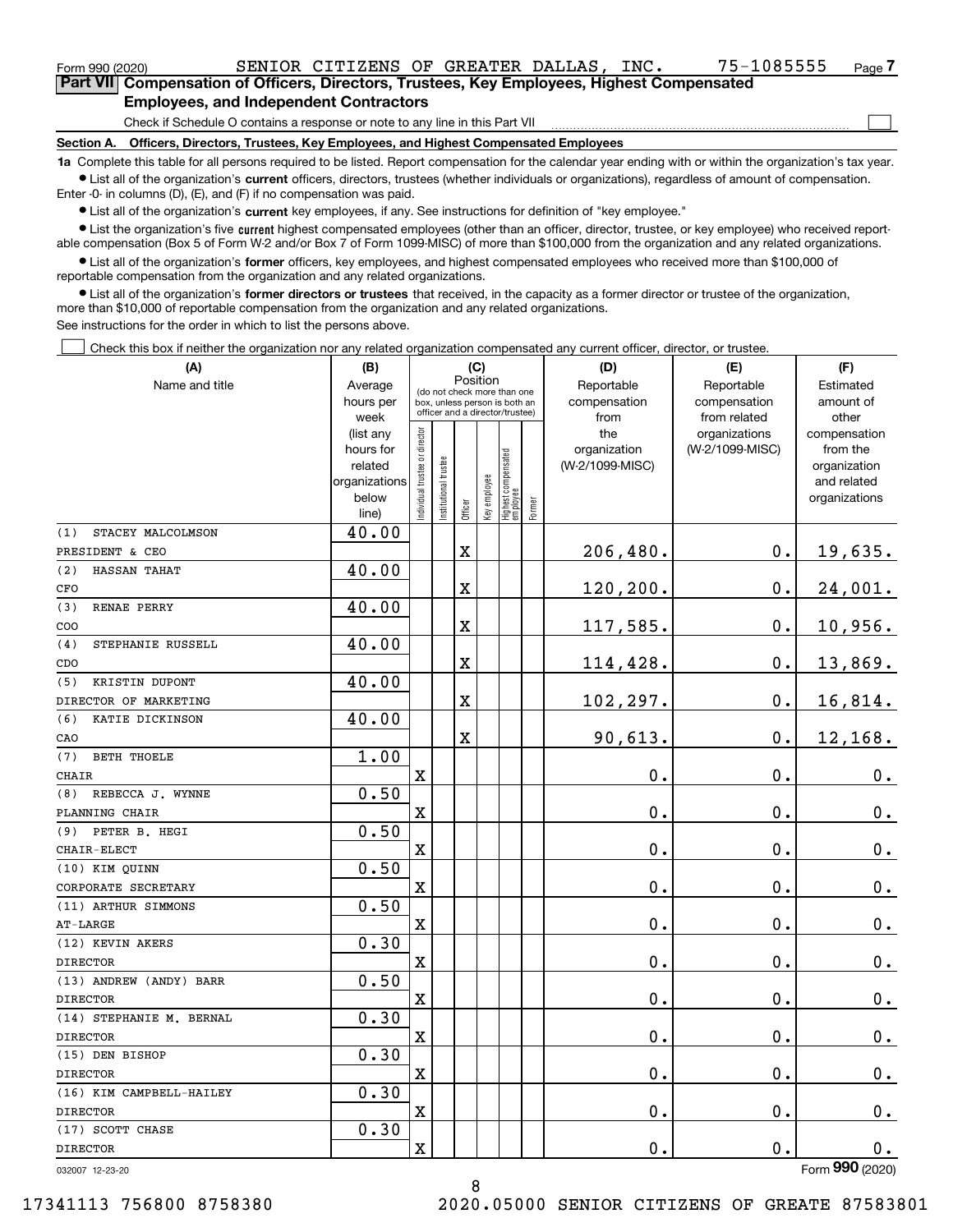| Form 990 (2020)         |                                                                                                                                                 |               |                                |                       |                                                              |              |                                  |        | SENIOR CITIZENS OF GREATER DALLAS, INC. | 75-1085555      |                  |                 |               | Page 8 |
|-------------------------|-------------------------------------------------------------------------------------------------------------------------------------------------|---------------|--------------------------------|-----------------------|--------------------------------------------------------------|--------------|----------------------------------|--------|-----------------------------------------|-----------------|------------------|-----------------|---------------|--------|
| <b>Part VII</b>         | Section A. Officers, Directors, Trustees, Key Employees, and Highest Compensated Employees (continued)                                          |               |                                |                       |                                                              |              |                                  |        |                                         |                 |                  |                 |               |        |
|                         | (A)                                                                                                                                             | (B)           |                                |                       | (C)                                                          |              |                                  |        | (D)                                     | (E)             |                  |                 | (F)           |        |
|                         | Name and title                                                                                                                                  | Average       |                                |                       | Position                                                     |              |                                  |        | Reportable                              | Reportable      |                  |                 | Estimated     |        |
|                         |                                                                                                                                                 | hours per     |                                |                       | (do not check more than one<br>box, unless person is both an |              |                                  |        | compensation                            | compensation    |                  |                 | amount of     |        |
|                         |                                                                                                                                                 | week          |                                |                       | officer and a director/trustee)                              |              |                                  |        | from                                    | from related    |                  |                 | other         |        |
|                         |                                                                                                                                                 | (list any     |                                |                       |                                                              |              |                                  |        | the                                     | organizations   |                  |                 | compensation  |        |
|                         |                                                                                                                                                 | hours for     |                                |                       |                                                              |              |                                  |        | organization                            | (W-2/1099-MISC) |                  |                 | from the      |        |
|                         |                                                                                                                                                 | related       |                                |                       |                                                              |              |                                  |        | (W-2/1099-MISC)                         |                 |                  |                 | organization  |        |
|                         |                                                                                                                                                 | organizations |                                |                       |                                                              |              |                                  |        |                                         |                 |                  |                 | and related   |        |
|                         |                                                                                                                                                 | below         | Individual trustee or director | Institutional trustee | Officer                                                      | Key employee | Highest compensated<br> employee | Former |                                         |                 |                  |                 | organizations |        |
|                         |                                                                                                                                                 | line)         |                                |                       |                                                              |              |                                  |        |                                         |                 |                  |                 |               |        |
|                         | (18) ROBYN CONLON                                                                                                                               | 0.30          |                                |                       |                                                              |              |                                  |        |                                         |                 |                  |                 |               |        |
| <b>DIRECTOR</b>         |                                                                                                                                                 |               | X                              |                       |                                                              |              |                                  |        |                                         | 0.              | 0.               |                 |               | О.     |
|                         | (19) TUCKER ENTHOVEN                                                                                                                            | 0.30          |                                |                       |                                                              |              |                                  |        |                                         |                 |                  |                 |               |        |
| <b>DIRECTOR</b>         |                                                                                                                                                 |               | X                              |                       |                                                              |              |                                  |        |                                         | 0.              | $\mathbf 0$ .    |                 |               | $0$ .  |
|                         | (20) DIANE FANNON                                                                                                                               | 0.30          |                                |                       |                                                              |              |                                  |        |                                         |                 |                  |                 |               |        |
| <b>DIRECTOR</b>         |                                                                                                                                                 |               | X                              |                       |                                                              |              |                                  |        |                                         | 0.              | $\mathbf 0$ .    |                 |               | $0$ .  |
|                         | (21) KRIS HANBERRY                                                                                                                              | 0.30          |                                |                       |                                                              |              |                                  |        |                                         |                 |                  |                 |               |        |
| <b>DIRECTOR</b>         |                                                                                                                                                 |               | X                              |                       |                                                              |              |                                  |        |                                         | 0.              | 0.               |                 |               | $0$ .  |
|                         | (22) MARYKAY MANNING                                                                                                                            | 0.30          |                                |                       |                                                              |              |                                  |        |                                         |                 |                  |                 |               |        |
| <b>DIRECTOR</b>         |                                                                                                                                                 |               | X                              |                       |                                                              |              |                                  |        |                                         | 0.              | 0.               |                 |               | $0$ .  |
|                         | (23) KATY MILLER                                                                                                                                | 0.30          |                                |                       |                                                              |              |                                  |        |                                         |                 |                  |                 |               |        |
| <b>DIRECTOR</b>         |                                                                                                                                                 |               | X                              |                       |                                                              |              |                                  |        |                                         | 0.              | 0.               |                 |               | $0$ .  |
|                         | (24) TODD NORDEEN                                                                                                                               | 0.50          |                                |                       |                                                              |              |                                  |        |                                         |                 |                  |                 |               |        |
| AT-LARGE                |                                                                                                                                                 |               | X                              |                       |                                                              |              |                                  |        |                                         | 0.              | 0.               |                 |               | $0\,.$ |
|                         | (25) RABBI ANDREW PALEY                                                                                                                         | 0.30          |                                |                       |                                                              |              |                                  |        |                                         |                 |                  |                 |               |        |
|                         |                                                                                                                                                 |               |                                |                       |                                                              |              |                                  |        |                                         |                 |                  |                 |               |        |
| <b>DIRECTOR</b>         |                                                                                                                                                 |               | X                              |                       |                                                              |              |                                  |        |                                         | 0.              | 0.               |                 |               | 0.     |
|                         | (26) CHAD PARK, DDS                                                                                                                             | 0.50          |                                |                       |                                                              |              |                                  |        |                                         |                 |                  |                 |               |        |
| AT-LARGE                |                                                                                                                                                 |               | $\mathbf x$                    |                       |                                                              |              |                                  |        |                                         | 0.              | $\mathbf 0$ .    |                 |               | 0.     |
| 751,603.<br>1b Subtotal |                                                                                                                                                 |               |                                |                       |                                                              |              | $\overline{0}$ .                 |        | 97,443.                                 |                 |                  |                 |               |        |
|                         | c Total from continuation sheets to Part VII, Section A                                                                                         |               |                                |                       |                                                              |              |                                  |        |                                         | 0.              | $\overline{0}$ . |                 |               | 0.     |
|                         |                                                                                                                                                 |               |                                |                       |                                                              |              |                                  |        | 751,603.                                |                 | $\overline{0}$ . |                 | 97,443.       |        |
| 2                       | Total number of individuals (including but not limited to those listed above) who received more than \$100,000 of reportable                    |               |                                |                       |                                                              |              |                                  |        |                                         |                 |                  |                 |               |        |
|                         | compensation from the organization                                                                                                              |               |                                |                       |                                                              |              |                                  |        |                                         |                 |                  |                 |               | 5      |
|                         |                                                                                                                                                 |               |                                |                       |                                                              |              |                                  |        |                                         |                 |                  |                 | Yes           | No     |
| 3                       | Did the organization list any former officer, director, trustee, key employee, or highest compensated employee on                               |               |                                |                       |                                                              |              |                                  |        |                                         |                 |                  |                 |               |        |
|                         | line 1a? If "Yes," complete Schedule J for such individual manufactured contained and the 1a? If "Yes," complete Schedule J for such individual |               |                                |                       |                                                              |              |                                  |        |                                         |                 |                  | 3               |               | X      |
|                         | For any individual listed on line 1a, is the sum of reportable compensation and other compensation from the organization                        |               |                                |                       |                                                              |              |                                  |        |                                         |                 |                  |                 |               |        |
|                         |                                                                                                                                                 |               |                                |                       |                                                              |              |                                  |        |                                         |                 |                  | 4               | X             |        |
| 5                       | Did any person listed on line 1a receive or accrue compensation from any unrelated organization or individual for services                      |               |                                |                       |                                                              |              |                                  |        |                                         |                 |                  |                 |               |        |
|                         |                                                                                                                                                 |               |                                |                       |                                                              |              |                                  |        |                                         |                 |                  | 5               |               | х      |
|                         | <b>Section B. Independent Contractors</b>                                                                                                       |               |                                |                       |                                                              |              |                                  |        |                                         |                 |                  |                 |               |        |
| 1                       | Complete this table for your five highest compensated independent contractors that received more than \$100,000 of compensation from            |               |                                |                       |                                                              |              |                                  |        |                                         |                 |                  |                 |               |        |
|                         | the organization. Report compensation for the calendar year ending with or within the organization's tax year.                                  |               |                                |                       |                                                              |              |                                  |        |                                         |                 |                  |                 |               |        |
|                         | (A)                                                                                                                                             |               |                                |                       |                                                              |              |                                  |        | (B)                                     |                 |                  | (C)             |               |        |
|                         | Name and business address                                                                                                                       |               |                                | <b>NONE</b>           |                                                              |              |                                  |        | Description of services                 |                 |                  | Compensation    |               |        |
|                         |                                                                                                                                                 |               |                                |                       |                                                              |              |                                  |        |                                         |                 |                  |                 |               |        |
|                         |                                                                                                                                                 |               |                                |                       |                                                              |              |                                  |        |                                         |                 |                  |                 |               |        |
|                         |                                                                                                                                                 |               |                                |                       |                                                              |              |                                  |        |                                         |                 |                  |                 |               |        |
|                         |                                                                                                                                                 |               |                                |                       |                                                              |              |                                  |        |                                         |                 |                  |                 |               |        |
|                         |                                                                                                                                                 |               |                                |                       |                                                              |              |                                  |        |                                         |                 |                  |                 |               |        |
|                         |                                                                                                                                                 |               |                                |                       |                                                              |              |                                  |        |                                         |                 |                  |                 |               |        |
|                         |                                                                                                                                                 |               |                                |                       |                                                              |              |                                  |        |                                         |                 |                  |                 |               |        |
|                         |                                                                                                                                                 |               |                                |                       |                                                              |              |                                  |        |                                         |                 |                  |                 |               |        |
|                         |                                                                                                                                                 |               |                                |                       |                                                              |              |                                  |        |                                         |                 |                  |                 |               |        |
|                         |                                                                                                                                                 |               |                                |                       |                                                              |              |                                  |        |                                         |                 |                  |                 |               |        |
|                         |                                                                                                                                                 |               |                                |                       |                                                              |              |                                  |        |                                         |                 |                  |                 |               |        |
| 2                       | Total number of independent contractors (including but not limited to those listed above) who received more than                                |               |                                |                       |                                                              |              |                                  |        |                                         |                 |                  |                 |               |        |
|                         | \$100,000 of compensation from the organization                                                                                                 |               |                                |                       |                                                              | 0            |                                  |        |                                         |                 |                  |                 |               |        |
|                         | SEE PART VII, SECTION A CONTINUATION SHEETS                                                                                                     |               |                                |                       |                                                              |              |                                  |        |                                         |                 |                  | Form 990 (2020) |               |        |

032008 12-23-20 SEE PART VII, SECTION A CONTINUATION SHEETS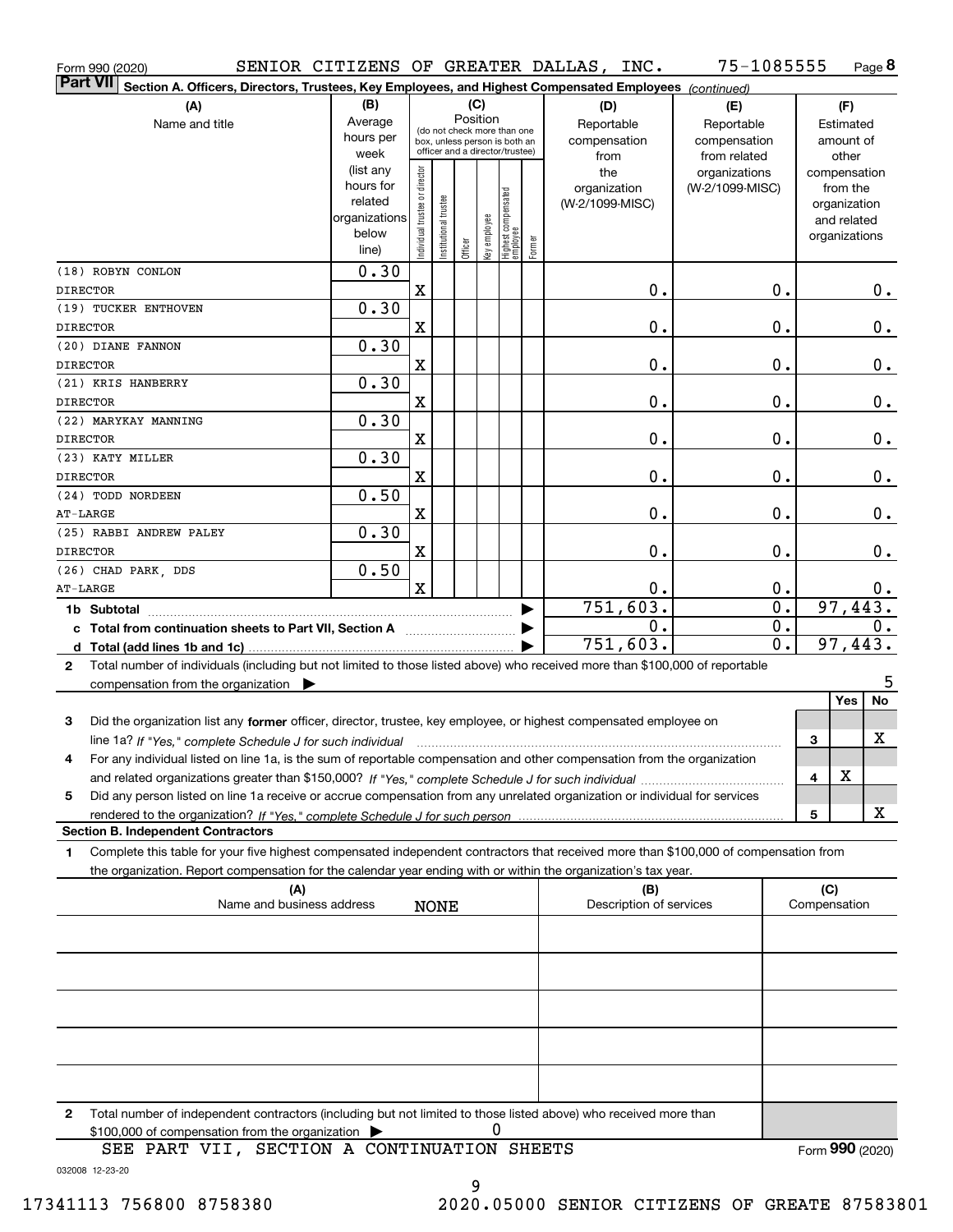| Form 990                                                                                                               |                   |                                |                       |         |                        |                              |        | SENIOR CITIZENS OF GREATER DALLAS, INC. | 75-1085555                       |                          |
|------------------------------------------------------------------------------------------------------------------------|-------------------|--------------------------------|-----------------------|---------|------------------------|------------------------------|--------|-----------------------------------------|----------------------------------|--------------------------|
| Part VII <br>Section A.<br>Officers, Directors, Trustees, Key Employees, and Highest Compensated Employees (continued) |                   |                                |                       |         |                        |                              |        |                                         |                                  |                          |
| (A)                                                                                                                    | (B)               |                                |                       |         | (C)                    |                              |        | (D)                                     | (E)                              | (F)                      |
| Name and title                                                                                                         | Average           |                                |                       |         | Position               |                              |        | Reportable                              | Reportable                       | Estimated                |
|                                                                                                                        | hours             |                                |                       |         | (check all that apply) |                              |        | compensation                            | compensation                     | amount of                |
|                                                                                                                        | per               |                                |                       |         |                        |                              |        | from                                    | from related                     | other                    |
|                                                                                                                        | week<br>(list any |                                |                       |         |                        |                              |        | the<br>organization                     | organizations<br>(W-2/1099-MISC) | compensation<br>from the |
|                                                                                                                        | hours for         |                                |                       |         |                        |                              |        | (W-2/1099-MISC)                         |                                  | organization             |
|                                                                                                                        | related           |                                |                       |         |                        |                              |        |                                         |                                  | and related              |
|                                                                                                                        | organizations     |                                |                       |         |                        |                              |        |                                         |                                  | organizations            |
|                                                                                                                        | below             | Individual trustee or director | Institutional trustee | Officer | Key employee           | Highest compensated employee | Former |                                         |                                  |                          |
|                                                                                                                        | line)             |                                |                       |         |                        |                              |        |                                         |                                  |                          |
| (27) PAM PERELLA                                                                                                       | 0.30              |                                |                       |         |                        |                              |        |                                         |                                  |                          |
| <b>DIRECTOR</b>                                                                                                        |                   | $\overline{\mathbf{X}}$        |                       |         |                        |                              |        | $0$ .                                   | $\mathbf 0$ .                    | $\mathbf 0$ .            |
| (28) JAMES R. (JIM) RILEY                                                                                              | 0.30              |                                |                       |         |                        |                              |        |                                         |                                  |                          |
| <b>DIRECTOR</b>                                                                                                        |                   | X                              |                       |         |                        |                              |        | 0.                                      | $\mathbf 0$ .                    | $\mathbf 0$ .            |
| (29) MICHAEL J. SCHAEFER                                                                                               | 0.50              |                                |                       |         |                        |                              |        | 0.                                      | $\mathbf 0$ .                    |                          |
| <b>TREASURER</b><br>(30) CARTER TOLLESON                                                                               |                   | X                              |                       |         |                        |                              |        |                                         |                                  | $\mathbf 0$ .            |
| AT-LARGE                                                                                                               | 0.50              | X                              |                       |         |                        |                              |        | 0.                                      | $\mathbf 0$ .                    | $\mathbf 0$ .            |
| (31) JEFF VANDERBILT                                                                                                   | 0.30              |                                |                       |         |                        |                              |        |                                         |                                  |                          |
| <b>DIRECTOR</b>                                                                                                        |                   | X                              |                       |         |                        |                              |        | 0.                                      | $\mathbf 0$ .                    | $\mathbf 0$ .            |
| (32) BOB WHITE                                                                                                         | 0.30              |                                |                       |         |                        |                              |        |                                         |                                  |                          |
| <b>DIRECTOR</b>                                                                                                        |                   | X                              |                       |         |                        |                              |        | 0.                                      | $\mathbf 0$ .                    | $\mathbf 0$ .            |
| (33) MICHAEL SHTOFMAN                                                                                                  | 0.50              |                                |                       |         |                        |                              |        |                                         |                                  |                          |
| AT-LARGE                                                                                                               |                   | X                              |                       |         |                        |                              |        | 0.                                      | $\mathbf 0$ .                    | $\mathbf 0$ .            |
| (34) STACIE ADAMS                                                                                                      | 0.30              |                                |                       |         |                        |                              |        |                                         |                                  |                          |
| <b>DIRECTOR</b>                                                                                                        |                   | $\mathbf X$                    |                       |         |                        |                              |        | 0.                                      | $\mathbf 0$ .                    | $\mathbf 0$ .            |
| (35) ROBIN BAGWELL                                                                                                     | 0.30              |                                |                       |         |                        |                              |        |                                         |                                  |                          |
| <b>DIRECTOR</b>                                                                                                        |                   | $\mathbf X$                    |                       |         |                        |                              |        | 0.                                      | $\mathbf 0$ .                    | $\mathbf 0$ .            |
| (36) WANN BANKS                                                                                                        | 0.30              |                                |                       |         |                        |                              |        |                                         |                                  |                          |
| <b>DIRECTOR</b>                                                                                                        |                   | X                              |                       |         |                        |                              |        | 0.                                      | $\mathbf 0$ .                    | $\mathbf 0$ .            |
| (37) SEJAL DESAI                                                                                                       | 0.30              |                                |                       |         |                        |                              |        |                                         |                                  |                          |
| <b>DIRECTOR</b>                                                                                                        |                   | $\overline{\textbf{X}}$        |                       |         |                        |                              |        | 0.                                      | $\mathbf 0$ .                    | $\mathbf 0$ .            |
| (38) ROBERT (BOB) DILL                                                                                                 | 0.30              |                                |                       |         |                        |                              |        |                                         |                                  |                          |
| <b>DIRECTOR</b>                                                                                                        |                   | $\overline{\textbf{X}}$        |                       |         |                        |                              |        | 0.                                      | 0.                               | 0.                       |
| (39) TREY PUGH                                                                                                         | 0.30              |                                |                       |         |                        |                              |        |                                         |                                  |                          |
| <b>DIRECTOR</b>                                                                                                        |                   | $\mathbf X$                    |                       |         |                        |                              |        | $\mathbf 0$ .                           | $0$ .                            | $\pmb{0}$ .              |
| (40) AMANPREET RANDAZZO                                                                                                | 0.30              |                                |                       |         |                        |                              |        |                                         |                                  |                          |
| DIRECTOR                                                                                                               |                   | X                              |                       |         |                        |                              |        | $\mathbf 0$ .                           | $\mathbf 0$ .                    | 0.                       |
| (41) DEE VELVIN                                                                                                        | 0.30              |                                |                       |         |                        |                              |        |                                         |                                  |                          |
| DIRECTOR                                                                                                               |                   | X                              |                       |         |                        |                              |        | $\mathbf 0$ .                           | $\mathbf 0$ .                    | $\mathbf 0$ .            |
| (42) BEVERLY BELL GODBEY                                                                                               | 0.50              |                                |                       |         |                        |                              |        |                                         |                                  |                          |
| PAST-CHAIR                                                                                                             |                   | X                              |                       |         |                        |                              |        | 0.                                      | $\mathbf 0$ .                    | $\mathbf 0$ .            |
| (43) VINCE ACKERSON                                                                                                    | 0.30              |                                |                       |         |                        |                              |        |                                         |                                  |                          |
| DIRECTOR                                                                                                               |                   | X                              |                       |         |                        |                              |        | 0.                                      | $\mathbf 0$ .                    | $\mathbf 0$ .            |
| (44) SHERYL COYNE-BATSON                                                                                               | 0.30              |                                |                       |         |                        |                              |        |                                         |                                  |                          |
| <b>DIRECTOR</b>                                                                                                        |                   | X                              |                       |         |                        |                              |        | 0.                                      | $\mathbf 0$ .                    | $\mathbf 0$ .            |
| (45) JEFF FRANCIS                                                                                                      | 0.30              |                                |                       |         |                        |                              |        |                                         |                                  |                          |
| <b>DIRECTOR</b>                                                                                                        |                   | $\mathbf X$                    |                       |         |                        |                              |        | 0.                                      | $\mathbf 0$ .                    | $\mathbf 0$ .            |
| (46) RWAN HARDESTY                                                                                                     | 0.30              |                                |                       |         |                        |                              |        |                                         |                                  |                          |
| DIRECTOR                                                                                                               |                   | X                              |                       |         |                        |                              |        | 0.                                      | $\mathbf 0$ .                    | 0.                       |
|                                                                                                                        |                   |                                |                       |         |                        |                              |        |                                         |                                  |                          |
| Total to Part VII, Section A, line 1c                                                                                  |                   |                                |                       |         |                        |                              |        |                                         |                                  |                          |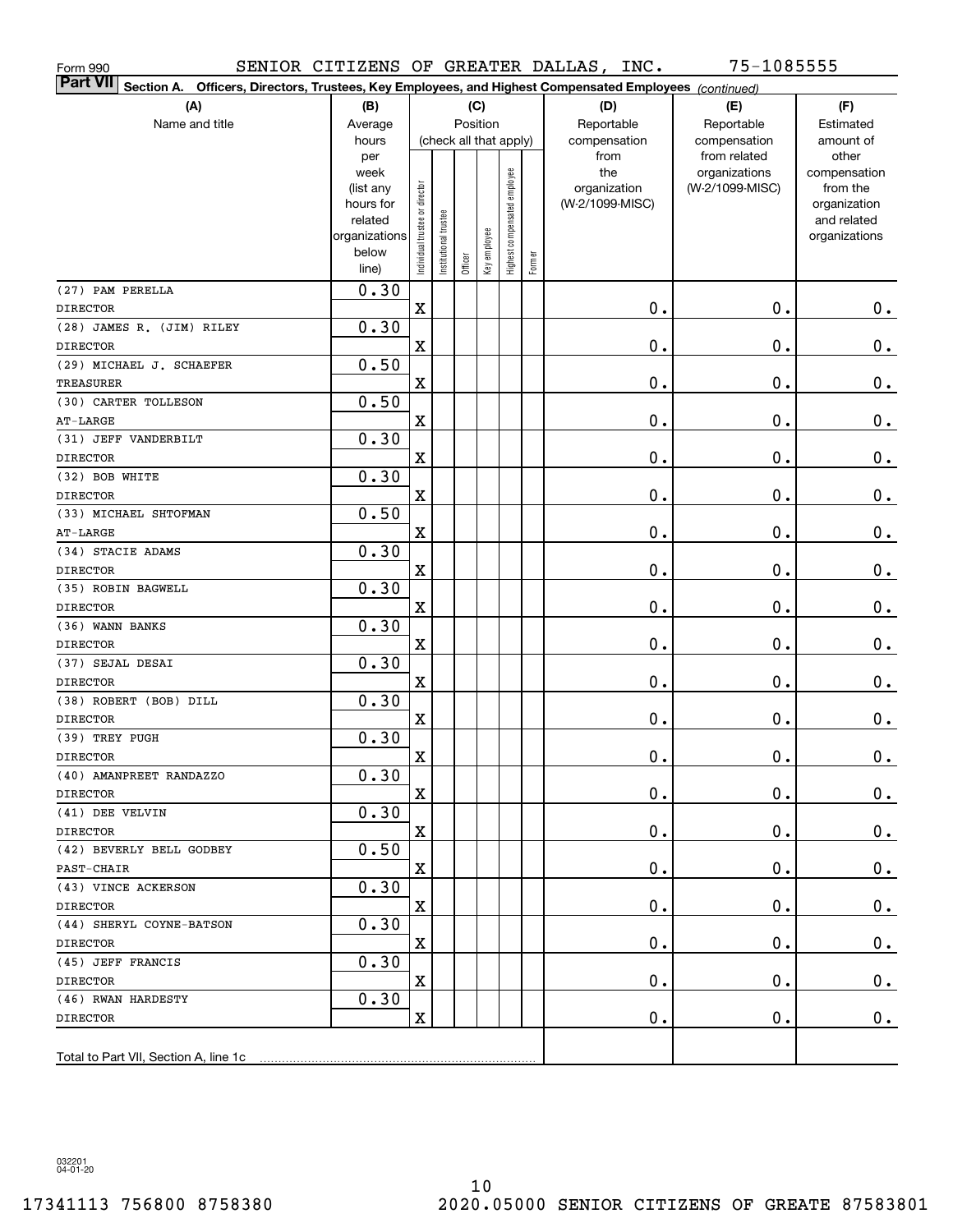| Form 990<br><b>Part VII</b>                                                                               |                                                                 |                                |                       |           |              |                              |        | SENIOR CITIZENS OF GREATER DALLAS, INC. | 75-1085555                    |                       |
|-----------------------------------------------------------------------------------------------------------|-----------------------------------------------------------------|--------------------------------|-----------------------|-----------|--------------|------------------------------|--------|-----------------------------------------|-------------------------------|-----------------------|
| Section A.<br>Officers, Directors, Trustees, Key Employees, and Highest Compensated Employees (continued) |                                                                 |                                |                       |           |              |                              |        |                                         |                               |                       |
| (A)                                                                                                       | (B)                                                             |                                |                       |           | (C)          |                              |        | (D)                                     | (E)                           | (F)                   |
| Name and title                                                                                            | Average                                                         |                                |                       |           | Position     |                              |        | Reportable                              | Reportable                    | Estimated             |
|                                                                                                           | (check all that apply)<br>hours<br>compensation<br>compensation |                                |                       | amount of |              |                              |        |                                         |                               |                       |
|                                                                                                           | per<br>week                                                     |                                |                       |           |              |                              |        | from<br>the                             | from related<br>organizations | other<br>compensation |
|                                                                                                           | (list any                                                       |                                |                       |           |              |                              |        | organization                            | (W-2/1099-MISC)               | from the              |
|                                                                                                           | hours for                                                       |                                |                       |           |              |                              |        | (W-2/1099-MISC)                         |                               | organization          |
|                                                                                                           | related                                                         |                                |                       |           |              |                              |        |                                         |                               | and related           |
|                                                                                                           | organizations<br>below                                          |                                |                       |           |              |                              |        |                                         |                               | organizations         |
|                                                                                                           | line)                                                           | Individual trustee or director | Institutional trustee | Officer   | Key employee | Highest compensated employee | Former |                                         |                               |                       |
| (47) CONNIE O'NEILL                                                                                       | 0.30                                                            |                                |                       |           |              |                              |        |                                         |                               |                       |
| <b>DIRECTOR</b>                                                                                           |                                                                 | $\mathbf x$                    |                       |           |              |                              |        | $\mathbf 0$ .                           | $0$ .                         | 0.                    |
| (48) TOM RHODES                                                                                           | 0.30                                                            |                                |                       |           |              |                              |        |                                         |                               |                       |
| <b>DIRECTOR</b>                                                                                           |                                                                 | $\mathbf x$                    |                       |           |              |                              |        | $\mathbf 0$ .                           | $\mathbf 0$ .                 | 0.                    |
|                                                                                                           |                                                                 |                                |                       |           |              |                              |        |                                         |                               |                       |
|                                                                                                           |                                                                 |                                |                       |           |              |                              |        |                                         |                               |                       |
|                                                                                                           |                                                                 |                                |                       |           |              |                              |        |                                         |                               |                       |
|                                                                                                           |                                                                 |                                |                       |           |              |                              |        |                                         |                               |                       |
|                                                                                                           |                                                                 |                                |                       |           |              |                              |        |                                         |                               |                       |
|                                                                                                           |                                                                 |                                |                       |           |              |                              |        |                                         |                               |                       |
|                                                                                                           |                                                                 |                                |                       |           |              |                              |        |                                         |                               |                       |
|                                                                                                           |                                                                 |                                |                       |           |              |                              |        |                                         |                               |                       |
|                                                                                                           |                                                                 |                                |                       |           |              |                              |        |                                         |                               |                       |
|                                                                                                           |                                                                 |                                |                       |           |              |                              |        |                                         |                               |                       |
|                                                                                                           |                                                                 |                                |                       |           |              |                              |        |                                         |                               |                       |
|                                                                                                           |                                                                 |                                |                       |           |              |                              |        |                                         |                               |                       |
|                                                                                                           |                                                                 |                                |                       |           |              |                              |        |                                         |                               |                       |
|                                                                                                           |                                                                 |                                |                       |           |              |                              |        |                                         |                               |                       |
|                                                                                                           |                                                                 |                                |                       |           |              |                              |        |                                         |                               |                       |
|                                                                                                           |                                                                 |                                |                       |           |              |                              |        |                                         |                               |                       |
|                                                                                                           |                                                                 |                                |                       |           |              |                              |        |                                         |                               |                       |
|                                                                                                           |                                                                 |                                |                       |           |              |                              |        |                                         |                               |                       |
|                                                                                                           |                                                                 |                                |                       |           |              |                              |        |                                         |                               |                       |
|                                                                                                           |                                                                 |                                |                       |           |              |                              |        |                                         |                               |                       |
|                                                                                                           |                                                                 |                                |                       |           |              |                              |        |                                         |                               |                       |
|                                                                                                           |                                                                 |                                |                       |           |              |                              |        |                                         |                               |                       |
|                                                                                                           |                                                                 |                                |                       |           |              |                              |        |                                         |                               |                       |
|                                                                                                           |                                                                 |                                |                       |           |              |                              |        |                                         |                               |                       |
|                                                                                                           |                                                                 |                                |                       |           |              |                              |        |                                         |                               |                       |
|                                                                                                           |                                                                 |                                |                       |           |              |                              |        |                                         |                               |                       |
|                                                                                                           |                                                                 |                                |                       |           |              |                              |        |                                         |                               |                       |
|                                                                                                           |                                                                 |                                |                       |           |              |                              |        |                                         |                               |                       |
|                                                                                                           |                                                                 |                                |                       |           |              |                              |        |                                         |                               |                       |
|                                                                                                           |                                                                 |                                |                       |           |              |                              |        |                                         |                               |                       |
|                                                                                                           |                                                                 |                                |                       |           |              |                              |        |                                         |                               |                       |
|                                                                                                           |                                                                 |                                |                       |           |              |                              |        |                                         |                               |                       |
|                                                                                                           |                                                                 |                                |                       |           |              |                              |        |                                         |                               |                       |
|                                                                                                           |                                                                 |                                |                       |           |              |                              |        |                                         |                               |                       |
|                                                                                                           |                                                                 |                                |                       |           |              |                              |        |                                         |                               |                       |

032201 04-01-20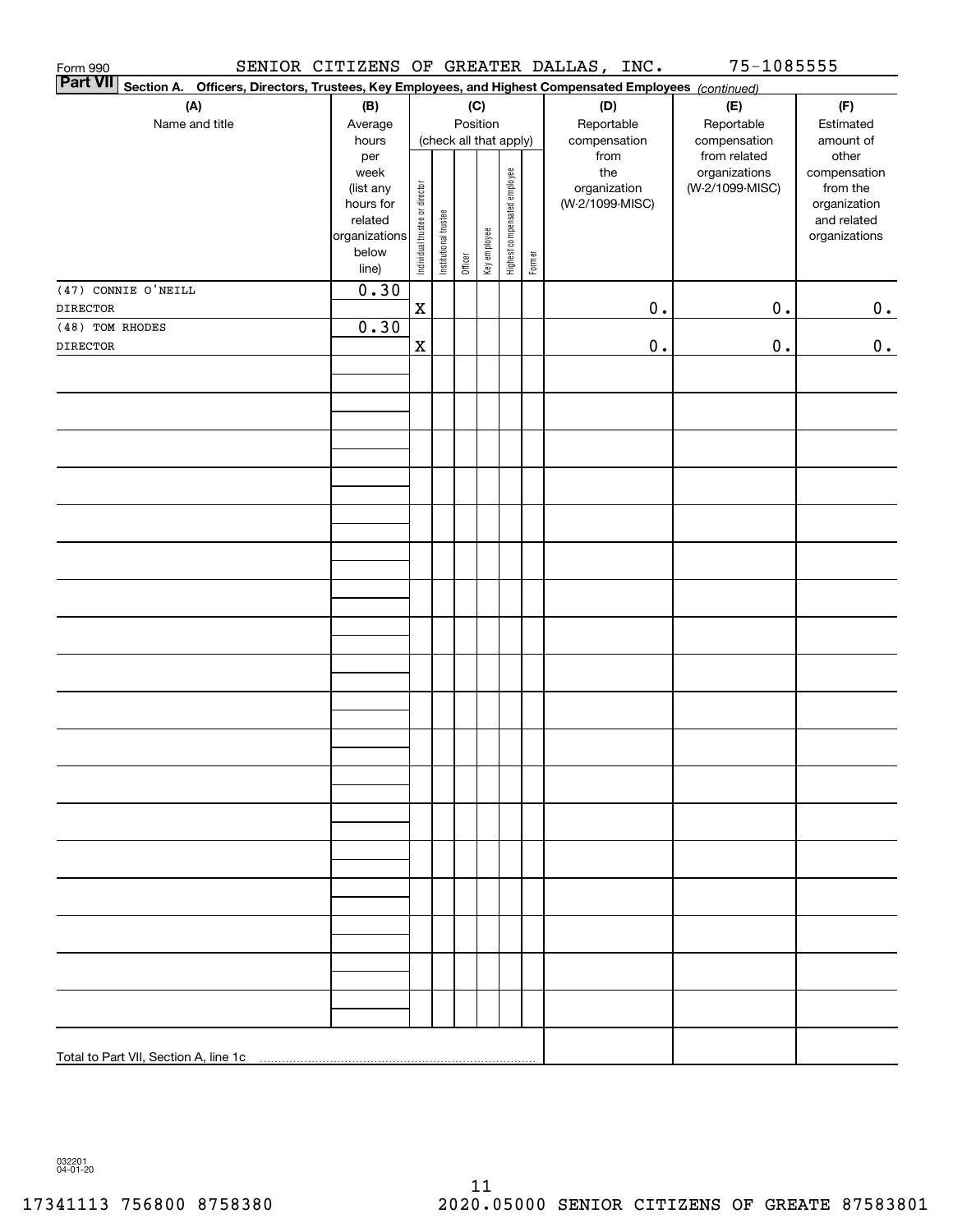|                                                           |                  |    | SENIOR CITIZENS OF GREATER DALLAS, INC.<br>Form 990 (2020)                    |                      |   |                      |                                              | 75-1085555                                        | Page 9                                                          |
|-----------------------------------------------------------|------------------|----|-------------------------------------------------------------------------------|----------------------|---|----------------------|----------------------------------------------|---------------------------------------------------|-----------------------------------------------------------------|
|                                                           | <b>Part VIII</b> |    | <b>Statement of Revenue</b>                                                   |                      |   |                      |                                              |                                                   |                                                                 |
|                                                           |                  |    | Check if Schedule O contains a response or note to any line in this Part VIII |                      |   |                      |                                              |                                                   |                                                                 |
|                                                           |                  |    |                                                                               |                      |   | (A)<br>Total revenue | (B)<br>Related or exempt<br>function revenue | $\overline{(C)}$<br>Unrelated<br>business revenue | (D)<br>Revenue excluded<br>from tax under<br>sections 512 - 514 |
|                                                           |                  |    | <b>1a</b><br>1 a Federated campaigns                                          | 200,000.             |   |                      |                                              |                                                   |                                                                 |
| Contributions, Gifts, Grants<br>and Other Similar Amounts |                  |    | 1 <sub>b</sub><br><b>b</b> Membership dues                                    |                      |   |                      |                                              |                                                   |                                                                 |
|                                                           |                  |    | 1 <sub>c</sub><br>c Fundraising events                                        | 1,239,772.           |   |                      |                                              |                                                   |                                                                 |
|                                                           |                  |    | 1 <sub>d</sub><br>d Related organizations<br>$\overline{\phantom{a}}$         |                      |   |                      |                                              |                                                   |                                                                 |
|                                                           |                  |    | e Government grants (contributions)<br>1e                                     | 2,908,944.           |   |                      |                                              |                                                   |                                                                 |
|                                                           |                  |    | f All other contributions, gifts, grants, and                                 |                      |   |                      |                                              |                                                   |                                                                 |
|                                                           |                  |    | similar amounts not included above<br>1f                                      | 2,897,229.           |   |                      |                                              |                                                   |                                                                 |
|                                                           |                  |    | $1g$ \$<br>g Noncash contributions included in lines 1a-1f                    | 443,997.             |   |                      |                                              |                                                   |                                                                 |
|                                                           |                  |    |                                                                               |                      |   | 7,245,945.           |                                              |                                                   |                                                                 |
|                                                           |                  |    |                                                                               | <b>Business Code</b> |   |                      |                                              |                                                   |                                                                 |
|                                                           |                  | 2а | <b>GUARDIANSHIP FEES</b>                                                      | 900099               |   | 62,404.              | 62,404.                                      |                                                   |                                                                 |
|                                                           |                  | b  | VGP CLIENT                                                                    | 900099               |   | 7,546.               | 7,546.                                       |                                                   |                                                                 |
|                                                           |                  | c  |                                                                               |                      |   |                      |                                              |                                                   |                                                                 |
|                                                           |                  | d  |                                                                               |                      |   |                      |                                              |                                                   |                                                                 |
| Program Service<br>Revenue                                |                  | е  |                                                                               |                      |   |                      |                                              |                                                   |                                                                 |
|                                                           |                  |    |                                                                               |                      |   | 69,950.              |                                              |                                                   |                                                                 |
|                                                           | З                | g  | Investment income (including dividends, interest, and                         |                      |   |                      |                                              |                                                   |                                                                 |
|                                                           |                  |    |                                                                               |                      | ▶ | 62,184.              |                                              |                                                   | 62,184.                                                         |
|                                                           | 4                |    | Income from investment of tax-exempt bond proceeds                            |                      |   |                      |                                              |                                                   |                                                                 |
|                                                           | 5                |    |                                                                               |                      |   |                      |                                              |                                                   |                                                                 |
|                                                           |                  |    | (i) Real                                                                      | (ii) Personal        |   |                      |                                              |                                                   |                                                                 |
|                                                           |                  |    | <b>6 a</b> Gross rents<br>6a<br>.                                             |                      |   |                      |                                              |                                                   |                                                                 |
|                                                           |                  | b  | Less: rental expenses<br>6b                                                   |                      |   |                      |                                              |                                                   |                                                                 |
|                                                           |                  | c  | Rental income or (loss)<br>6с                                                 |                      |   |                      |                                              |                                                   |                                                                 |
|                                                           |                  |    | d Net rental income or (loss)                                                 |                      |   |                      |                                              |                                                   |                                                                 |
|                                                           |                  |    | (i) Securities<br>7 a Gross amount from sales of                              | (ii) Other           |   |                      |                                              |                                                   |                                                                 |
|                                                           |                  |    | 3,086,416.<br>assets other than inventory<br>7a                               |                      |   |                      |                                              |                                                   |                                                                 |
|                                                           |                  |    | <b>b</b> Less: cost or other basis<br>3, 217, 997.                            |                      |   |                      |                                              |                                                   |                                                                 |
| anueve                                                    |                  |    | 7b<br>and sales expenses<br>7c<br>$-131,581.$<br>c Gain or (loss)             |                      |   |                      |                                              |                                                   |                                                                 |
|                                                           |                  |    |                                                                               |                      |   | $-131,581.$          |                                              |                                                   | $-131,581.$                                                     |
| č                                                         |                  |    | 8 a Gross income from fundraising events (not                                 |                      |   |                      |                                              |                                                   |                                                                 |
| Other                                                     |                  |    | including \$<br>1,239,772. of                                                 |                      |   |                      |                                              |                                                   |                                                                 |
|                                                           |                  |    | contributions reported on line 1c). See                                       |                      |   |                      |                                              |                                                   |                                                                 |
|                                                           |                  |    | 8a                                                                            | 55,209.              |   |                      |                                              |                                                   |                                                                 |
|                                                           |                  |    | 8b<br><b>b</b> Less: direct expenses <b>constants b</b>                       | 61,070.              |   |                      |                                              |                                                   |                                                                 |
|                                                           |                  |    | c Net income or (loss) from fundraising events                                |                      |   | $-5,861.$            |                                              |                                                   | $-5,861.$                                                       |
|                                                           |                  |    | 9 a Gross income from gaming activities. See                                  |                      |   |                      |                                              |                                                   |                                                                 |
|                                                           |                  |    | 9a                                                                            |                      |   |                      |                                              |                                                   |                                                                 |
|                                                           |                  |    | l 9b                                                                          |                      |   |                      |                                              |                                                   |                                                                 |
|                                                           |                  |    | c Net income or (loss) from gaming activities                                 |                      |   |                      |                                              |                                                   |                                                                 |
|                                                           |                  |    | 10 a Gross sales of inventory, less returns<br> 10a                           |                      |   |                      |                                              |                                                   |                                                                 |
|                                                           |                  |    | 10 <sub>b</sub><br><b>b</b> Less: cost of goods sold                          |                      |   |                      |                                              |                                                   |                                                                 |
|                                                           |                  |    | c Net income or (loss) from sales of inventory                                |                      |   |                      |                                              |                                                   |                                                                 |
|                                                           |                  |    |                                                                               | <b>Business Code</b> |   |                      |                                              |                                                   |                                                                 |
|                                                           |                  |    | 11 a MISCELLANEOUS REVENUE                                                    | 900099               |   | 12,195.              |                                              |                                                   | 12,195.                                                         |
| Miscellaneous<br>Revenue                                  |                  | b  |                                                                               |                      |   |                      |                                              |                                                   |                                                                 |
|                                                           |                  | c  |                                                                               |                      |   |                      |                                              |                                                   |                                                                 |
|                                                           |                  |    |                                                                               |                      |   |                      |                                              |                                                   |                                                                 |
|                                                           |                  |    |                                                                               |                      | ▶ | 12,195.              |                                              |                                                   |                                                                 |
|                                                           | 12               |    |                                                                               |                      |   | 7,252,832.           | 69,950.                                      | 0.                                                | $-63,063.$<br>Form 990 (2020)                                   |
| 032009 12-23-20                                           |                  |    |                                                                               |                      |   |                      |                                              |                                                   |                                                                 |

12

032009 12-23-20

17341113 756800 8758380 2020.05000 SENIOR CITIZENS OF GREATE 87583801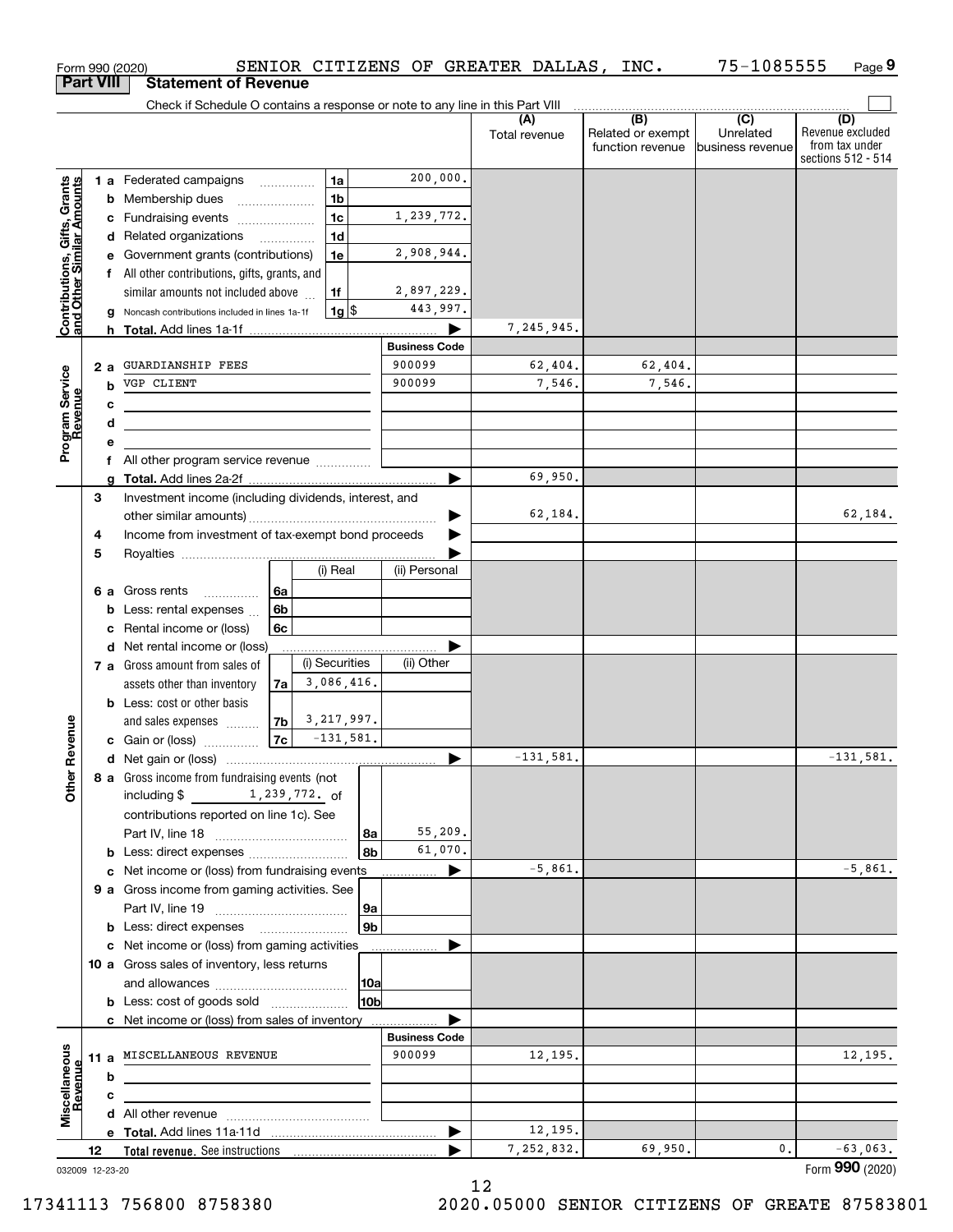SENIOR CITIZENS OF GREATER DALLAS, INC. 75-1085555

|              | Form 990 (2020)<br>SENIOR CITIZENS OF GREATER DALLAS,<br><b>Part IX   Statement of Functional Expenses</b>                 |                         |                                    | TMC.                                      | $15 - 1085555$<br>Page 1       |
|--------------|----------------------------------------------------------------------------------------------------------------------------|-------------------------|------------------------------------|-------------------------------------------|--------------------------------|
|              | Section 501(c)(3) and 501(c)(4) organizations must complete all columns. All other organizations must complete column (A). |                         |                                    |                                           |                                |
|              | Check if Schedule O contains a response or note to any line in this Part IX                                                |                         |                                    |                                           |                                |
|              | Do not include amounts reported on lines 6b,<br>7b, 8b, 9b, and 10b of Part VIII.                                          | (A)<br>Total expenses   | (B)<br>Program service<br>expenses | (C)<br>Management and<br>general expenses | (D)<br>Fundraising<br>expenses |
| 1            | Grants and other assistance to domestic organizations                                                                      |                         |                                    |                                           |                                |
|              | and domestic governments. See Part IV, line 21                                                                             |                         |                                    |                                           |                                |
| $\mathbf{2}$ | Grants and other assistance to domestic                                                                                    |                         |                                    |                                           |                                |
|              | individuals. See Part IV, line 22                                                                                          | 898,273.                | 898,273.                           |                                           |                                |
| 3            | Grants and other assistance to foreign                                                                                     |                         |                                    |                                           |                                |
|              | organizations, foreign governments, and foreign                                                                            |                         |                                    |                                           |                                |
|              | individuals. See Part IV, lines 15 and 16                                                                                  |                         |                                    |                                           |                                |
| 4            | Benefits paid to or for members                                                                                            |                         |                                    |                                           |                                |
| 5            | Compensation of current officers, directors,                                                                               |                         |                                    |                                           |                                |
|              |                                                                                                                            | 830,010.                | 390,990.                           | 120,852.                                  | 318,168.                       |
| 6            | Compensation not included above to disqualified                                                                            |                         |                                    |                                           |                                |
|              | persons (as defined under section 4958(f)(1)) and                                                                          |                         |                                    |                                           |                                |
|              | persons described in section 4958(c)(3)(B)                                                                                 |                         |                                    |                                           |                                |
| 7            |                                                                                                                            | 2,596,238.              | 2,136,492.                         | 276,453.                                  | 183,293.                       |
| 8            | Pension plan accruals and contributions (include                                                                           | 162,862.                | 137,920.                           | 16,784.                                   |                                |
|              | section 401(k) and 403(b) employer contributions)                                                                          | $\overline{343}$ , 303. | 263,570.                           | 54, 193.                                  | 8,158.<br>25,540.              |
| 9            |                                                                                                                            | 251,833.                | 189,630.                           | 27,913.                                   | 34,290.                        |
| 10<br>11     | Fees for services (nonemployees):                                                                                          |                         |                                    |                                           |                                |
|              |                                                                                                                            |                         |                                    |                                           |                                |
| b            |                                                                                                                            |                         |                                    |                                           |                                |
| c            |                                                                                                                            | 33,450.                 | 24,084.                            | $\overline{5}$ , 352.                     | 4,014.                         |
| d            |                                                                                                                            |                         |                                    |                                           |                                |
| е            | Professional fundraising services. See Part IV, line 17                                                                    |                         |                                    |                                           |                                |
|              | f Investment management fees                                                                                               |                         |                                    |                                           |                                |
| g            | Other. (If line 11g amount exceeds 10% of line 25,                                                                         |                         |                                    |                                           |                                |
|              | column (A) amount, list line 11g expenses on Sch 0.)                                                                       | 22,778.                 | 14,809.                            | 6,465.                                    | 1,504.                         |
| 12           |                                                                                                                            | 71,687.                 | 34,495.                            | 35,419.                                   | $\overline{1,773}$ .           |
| 13           |                                                                                                                            | 108,694.                | 87,447.                            | 10,972.                                   | 10,275.                        |
| 14           |                                                                                                                            | 181,636.                | 147,180.                           | 23, 217.                                  | 11,239.                        |
| 15           |                                                                                                                            |                         |                                    |                                           |                                |
| 16           | Occupancy                                                                                                                  | 214,068.                | 123,691.                           | 70,791.                                   | 19,586.                        |
| 17           | Travel                                                                                                                     | 8,822.                  | 7,436.                             | 430.                                      | 956.                           |
| 18           | Payments of travel or entertainment expenses                                                                               |                         |                                    |                                           |                                |
|              | for any federal, state, or local public officials                                                                          |                         |                                    |                                           |                                |
| 19           | Conferences, conventions, and meetings                                                                                     | 10,742.                 | 8,753.                             | 1,604.                                    | 385.                           |
| 20           | Interest                                                                                                                   |                         |                                    |                                           |                                |
| 21           |                                                                                                                            | 231,021.                |                                    | 231,021.                                  |                                |
| 22           | Depreciation, depletion, and amortization<br>Insurance                                                                     |                         |                                    |                                           |                                |
| 23<br>24     | Other expenses. Itemize expenses not covered                                                                               |                         |                                    |                                           |                                |
|              | above (List miscellaneous expenses on line 24e. If                                                                         |                         |                                    |                                           |                                |
|              | line 24e amount exceeds 10% of line 25, column (A)<br>amount, list line 24e expenses on Schedule 0.)                       |                         |                                    |                                           |                                |
| a            | STIPEND                                                                                                                    | 591,061.                | 591,061.                           |                                           |                                |
| b            | PROGRAM SUPPLIES                                                                                                           | 87,534.                 | 43,930.                            | 42,627.                                   | 977.                           |
|              | VOLUNTEER RECOGNITION                                                                                                      | 43,719.                 | 39,721.                            | 3,752.                                    | $\overline{246}$ .             |
| d            | <b>EQUIPMENT</b>                                                                                                           | 41,696.                 | 18,655.                            | 3,797.                                    | 19,244.                        |
|              | e All other expenses                                                                                                       | 97,833.                 | 65,991.                            | 19,754.                                   | 12,088.                        |
| 25           | Total functional expenses. Add lines 1 through 24e                                                                         | 6,827,260.              | 5, 224, 128.                       | 951,396.                                  | 651,736.                       |
| 26           | Joint costs. Complete this line only if the organization                                                                   |                         |                                    |                                           |                                |
|              | reported in column (B) joint costs from a combined                                                                         |                         |                                    |                                           |                                |
|              | educational campaign and fundraising solicitation.                                                                         |                         |                                    |                                           |                                |

032010 12-23-20

 $Check here$ 

Check here  $\bullet$  if following SOP 98-2 (ASC 958-720)

13 17341113 756800 8758380 2020.05000 SENIOR CITIZENS OF GREATE 87583801

Form (2020) **990**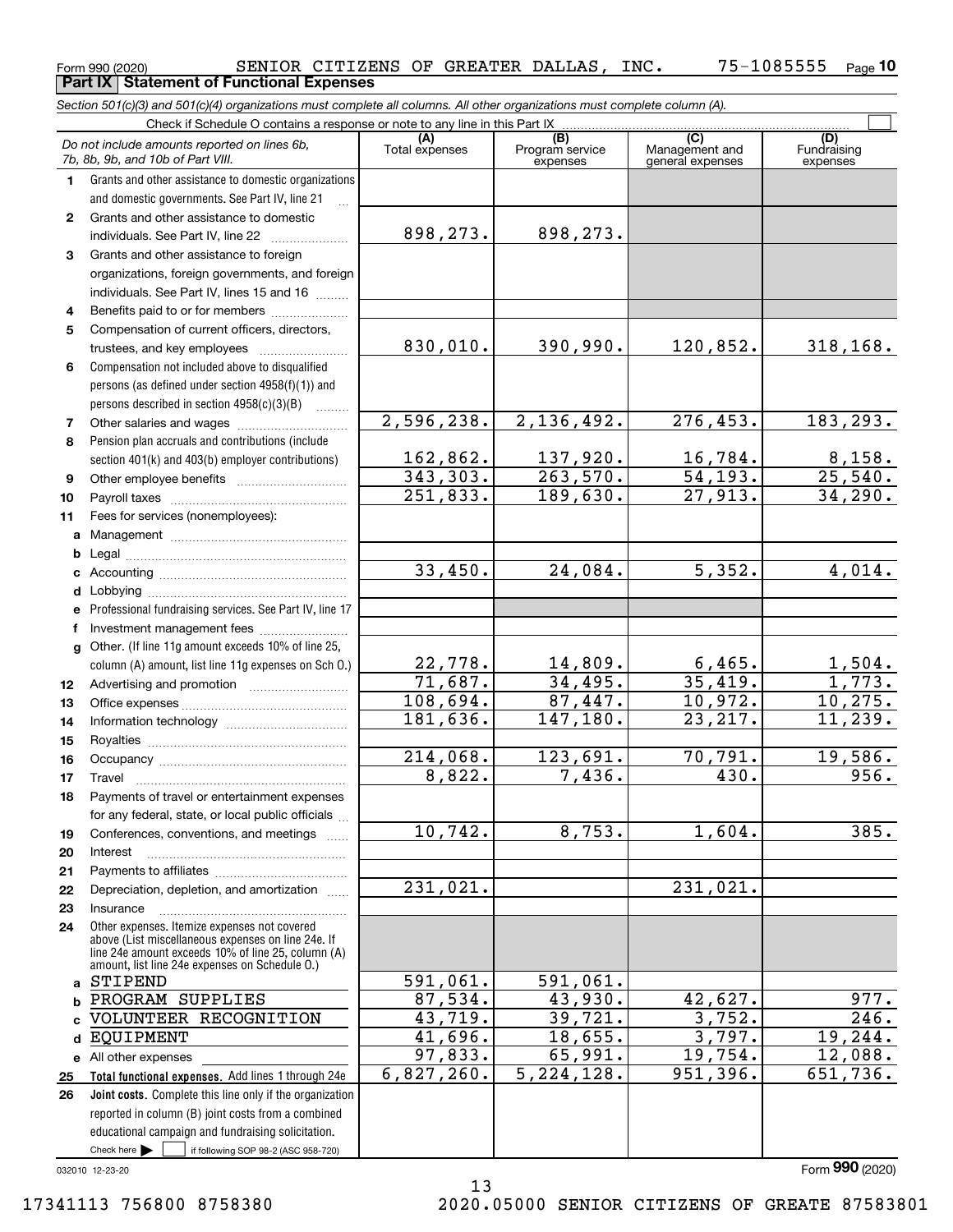ğ

**and complete lines 29 through 33.**

Total liabilities and net assets/fund balances

Capital stock or trust principal, or current funds ~~~~~~~~~~~~~~~ Paid-in or capital surplus, or land, building, or equipment fund www.commun.com Retained earnings, endowment, accumulated income, or other funds Total net assets or fund balances ~~~~~~~~~~~~~~~~~~~~~~

 $8,139,673.$   $32$  9, 751, 062.  $8,787,764.$  33 10,177,223.

 $\mathcal{L}^{\text{max}}$ Check if Schedule O contains a response or note to any line in this Part X **(A) (B)** Beginning of year | | End of year  $468,562.$  1,098,747. **11**Cash - non-interest-bearing ~~~~~~~~~~~~~~~~~~~~~~~~~ **22**Savings and temporary cash investments ~~~~~~~~~~~~~~~~~~ $316,077.$   $3 \mid 211,390.$ **33** Pledges and grants receivable, net  $\ldots$  **multimes contained and grants receivable**, net **multimes contained and grants receivable**, net **multimes contained and grants receivable** 144,784. 26,328. Accounts receivable, net ~~~~~~~~~~~~~~~~~~~~~~~~~~ **44**Loans and other receivables from any current or former officer, director, **5**trustee, key employee, creator or founder, substantial contributor, or 35% controlled entity or family member of any of these persons ............................ **5**Loans and other receivables from other disqualified persons (as defined **6**under section  $4958(f)(1)$ , and persons described in section  $4958(c)(3)(B)$ **677**Notes and loans receivable, net ~~~~~~~~~~~~~~~~~~~~~~~**Assets 88**Inventories for sale or use ~~~~~~~~~~~~~~~~~~~~~~~~~~  $6,845.$  |  $9$  |  $1,024.$ **99**Prepaid expenses and deferred charges ~~~~~~~~~~~~~~~~~~ **10a**Land, buildings, and equipment: cost or other 7,545,268. basis. Complete Part VI of Schedule D will aller  $2,838,693. \qquad 4,831,116.$   $10c \qquad 4,706,575.$ **10cb** Less: accumulated depreciation  $\ldots$  **10b**  $3,020,380.$   $\vert$  11  $\vert$  4, 123, 345. **1111**Investments - publicly traded securities ~~~~~~~~~~~~~~~~~~~ **1212**Investments - other securities. See Part IV, line 11 ~~~~~~~~~~~~~~ **1313** Investments - program-related. See Part IV, line 11 [2010] [2010] [2010] [2010] [2010] [2010] [2010] [2010] [2 **1414**Intangible assets ~~~~~~~~~~~~~~~~~~~~~~~~~~~~~~ Other assets. See Part IV, line 11 ~~~~~~~~~~~~~~~~~~~~~~  $0.15$  9,814. **1515**8,787,764. 10,177,223. **1616Total assets.**  Add lines 1 through 15 (must equal line 33)  $127,073.$   $17$  142,627. **1717**Accounts payable and accrued expenses ~~~~~~~~~~~~~~~~~~ **1818**Grants payable ~~~~~~~~~~~~~~~~~~~~~~~~~~~~~~~  $521,018.$  19 273,720. **1919**Deferred revenue ~~~~~~~~~~~~~~~~~~~~~~~~~~~~~~ **2020**Tax-exempt bond liabilities …………………………………………………………… Escrow or custodial account liability. Complete Part IV of Schedule D **212122**Loans and other payables to any current or former officer, director, iabilities **Liabilities** trustee, key employee, creator or founder, substantial contributor, or 35% controlled entity or family member of any of these persons ~~~~~~~~~**2223**Secured mortgages and notes payable to unrelated third parties **23**Unsecured notes and loans payable to unrelated third parties **242425**Other liabilities (including federal income tax, payables to related third parties, and other liabilities not included on lines 17-24). Complete Part X of Schedule D ~~~~~~~~~~~~~~~~~~~~~~~~~~~~~~~  $0. |25|$  9,814. **25** $648,091. |26| 426,161.$ **2626Total liabilities.**  Add lines 17 through 25 **Organizations that follow FASB ASC 958, check here** | X Assets or Fund Balances **Net Assets or Fund Balances and complete lines 27, 28, 32, and 33.**  $6, 171, 622$ .  $\boxed{27}$  7, 449, 260. **2727**Net assets without donor restrictions <sub>…………………………………………………</sub>……  $1,968,051. |28 | 2,301,802.$ **2828**Net assets with donor restrictions ~~~~~~~~~~~~~~~~~~~~~~**Organizations that do not follow FASB ASC 958, check here** |

**Part X** | Balance Sheet

Form (2020) **990**

| Form 990 (2020) |  | SENIOR | CITIZENS |  | OF GREATER DALLAS |  | INC. | .085555<br>$75 -$ | Page |  |
|-----------------|--|--------|----------|--|-------------------|--|------|-------------------|------|--|
|-----------------|--|--------|----------|--|-------------------|--|------|-------------------|------|--|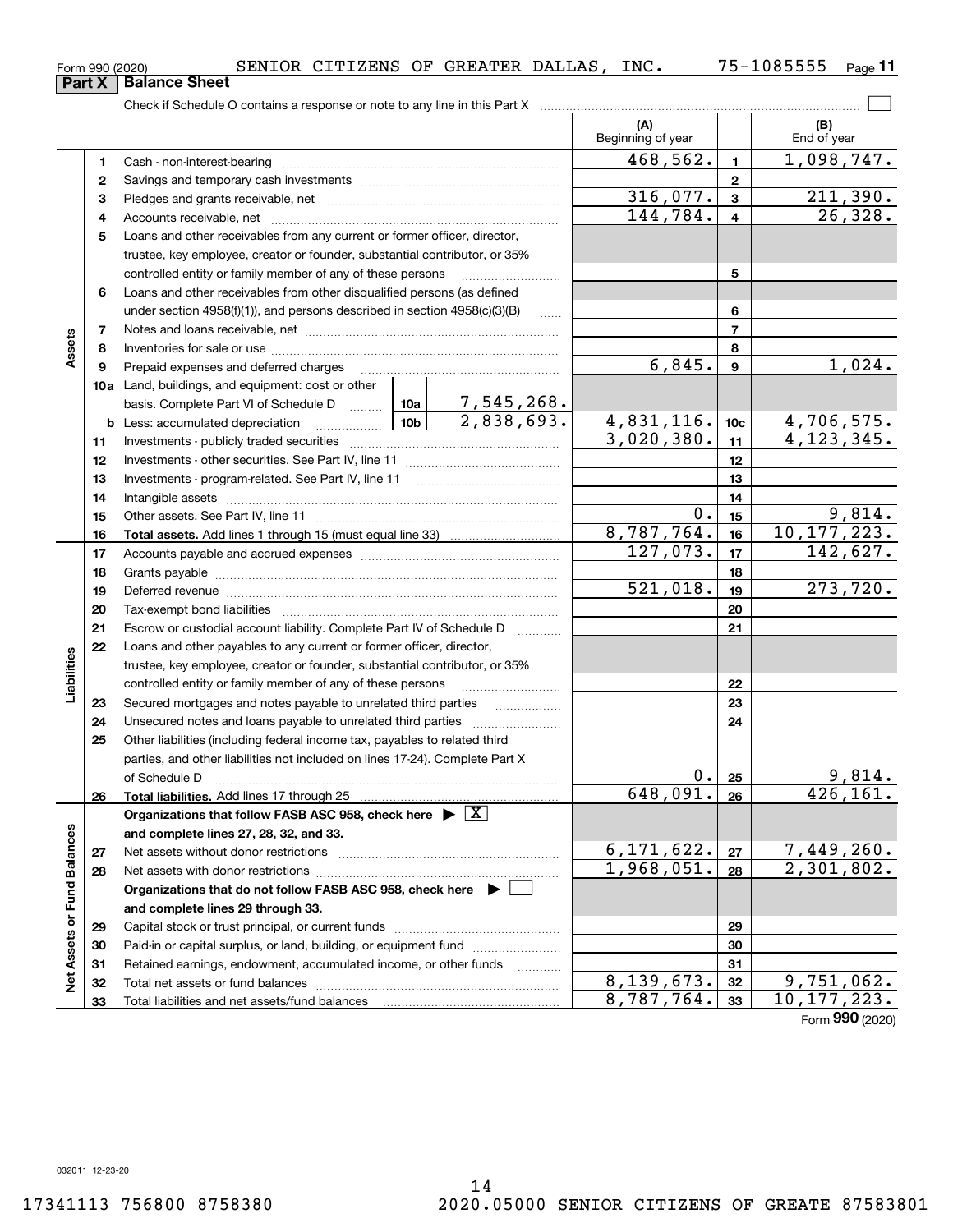|    | SENIOR CITIZENS OF GREATER DALLAS, INC.<br>Form 990 (2020)                                                                      | 75-1085555     |                |           | $Page$ 12               |
|----|---------------------------------------------------------------------------------------------------------------------------------|----------------|----------------|-----------|-------------------------|
|    | <b>Reconciliation of Net Assets</b><br>Part XI                                                                                  |                |                |           |                         |
|    |                                                                                                                                 |                |                |           |                         |
|    |                                                                                                                                 |                |                |           |                         |
| 1  | Total revenue (must equal Part VIII, column (A), line 12)                                                                       | 1.             | 7,252,832.     |           |                         |
| 2  | Total expenses (must equal Part IX, column (A), line 25)                                                                        | $\overline{2}$ | 6,827,260.     |           |                         |
| 3  | Revenue less expenses. Subtract line 2 from line 1                                                                              | 3              |                | 425, 572. |                         |
| 4  |                                                                                                                                 | $\overline{4}$ | 8,139,673.     |           |                         |
| 5  | Net unrealized gains (losses) on investments                                                                                    | 5              | 1,185,817.     |           |                         |
| 6  |                                                                                                                                 | 6              |                |           |                         |
| 7  |                                                                                                                                 | $\overline{7}$ |                |           |                         |
| 8  | Prior period adjustments                                                                                                        | 8              |                |           |                         |
| 9  | Other changes in net assets or fund balances (explain on Schedule O)                                                            | 9              |                |           | 0.                      |
| 10 | Net assets or fund balances at end of year. Combine lines 3 through 9 (must equal Part X, line 32,                              |                |                |           |                         |
|    | column (B))                                                                                                                     | 10             | 9,751,062.     |           |                         |
|    | Part XII Financial Statements and Reporting                                                                                     |                |                |           |                         |
|    |                                                                                                                                 |                |                |           | $\overline{\mathbf{X}}$ |
|    |                                                                                                                                 |                |                | Yes       | <b>No</b>               |
| 1  | $\boxed{\mathbf{X}}$ Accrual<br>Accounting method used to prepare the Form 990: <u>June</u> Cash<br>Other                       |                |                |           |                         |
|    | If the organization changed its method of accounting from a prior year or checked "Other," explain in Schedule O.               |                |                |           |                         |
|    | 2a Were the organization's financial statements compiled or reviewed by an independent accountant?                              |                | 2a             |           | х                       |
|    | If "Yes," check a box below to indicate whether the financial statements for the year were compiled or reviewed on a            |                |                |           |                         |
|    | separate basis, consolidated basis, or both:                                                                                    |                |                |           |                         |
|    | Separate basis<br>Consolidated basis<br>Both consolidated and separate basis                                                    |                |                |           |                         |
|    | <b>b</b> Were the organization's financial statements audited by an independent accountant?                                     |                | 2 <sub>b</sub> | X         |                         |
|    | If "Yes," check a box below to indicate whether the financial statements for the year were audited on a separate basis,         |                |                |           |                         |
|    | consolidated basis, or both:                                                                                                    |                |                |           |                         |
|    | $ \mathbf{X} $ Separate basis<br><b>Consolidated basis</b><br>Both consolidated and separate basis                              |                |                |           |                         |
|    | c If "Yes" to line 2a or 2b, does the organization have a committee that assumes responsibility for oversight of the audit,     |                |                | x         |                         |
|    | review, or compilation of its financial statements and selection of an independent accountant?                                  |                | 2c             |           |                         |
|    | If the organization changed either its oversight process or selection process during the tax year, explain on Schedule O.       |                |                |           |                         |
|    | 3a As a result of a federal award, was the organization required to undergo an audit or audits as set forth in the Single Audit |                |                | X         |                         |
|    |                                                                                                                                 |                | За             |           |                         |
|    | b If "Yes," did the organization undergo the required audit or audits? If the organization did not undergo the required audit   |                |                |           |                         |
|    |                                                                                                                                 |                | 3 <sub>b</sub> | X<br>č    |                         |

Form (2020) **990**

032012 12-23-20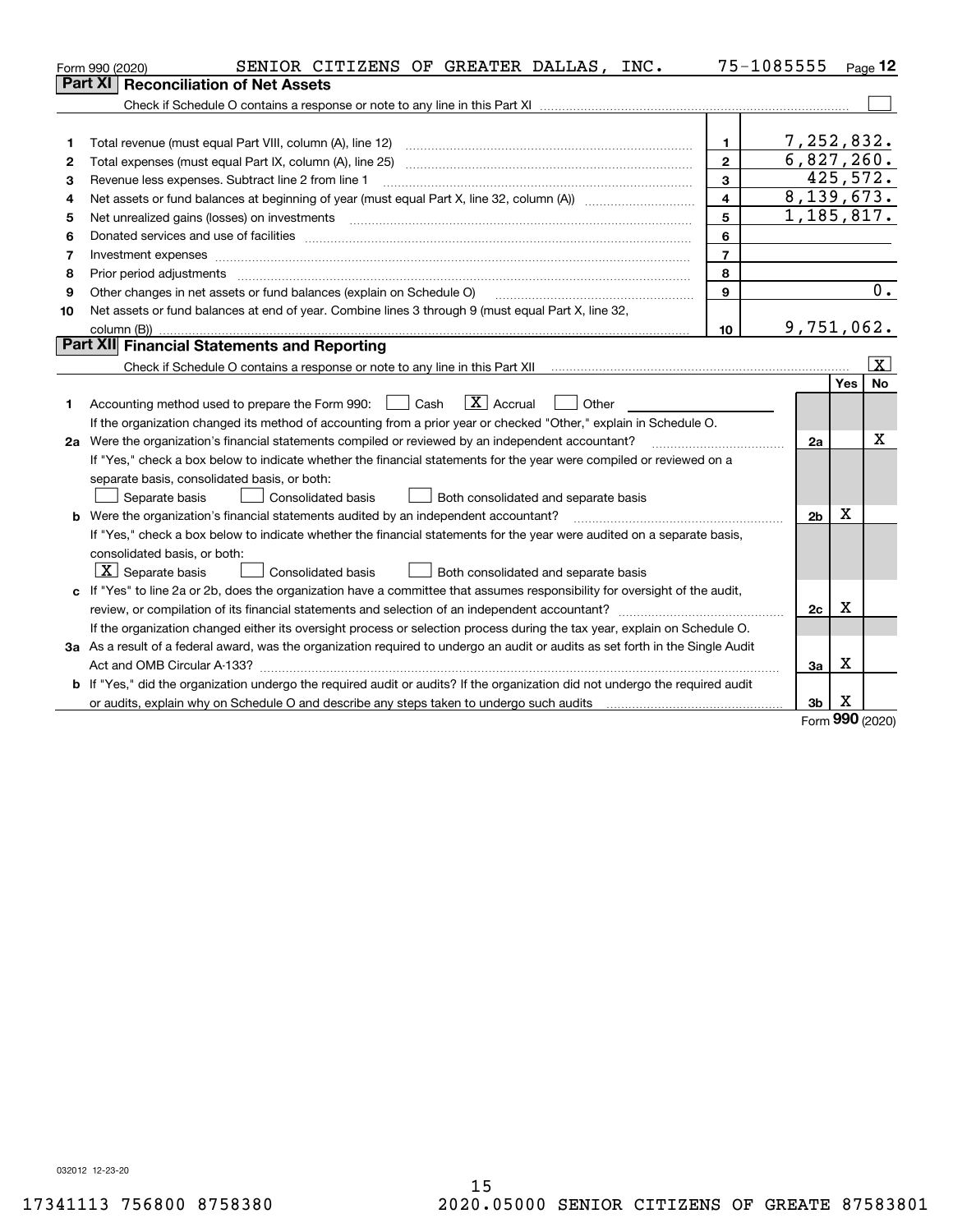| <b>SCHEDULE A</b> |  |  |  |  |  |  |
|-------------------|--|--|--|--|--|--|
|-------------------|--|--|--|--|--|--|

Department of the Treasury

**(Form 990 or 990-EZ)**

# **Public Charity Status and Public Support**

**Complete if the organization is a section 501(c)(3) organization or a section 4947(a)(1) nonexempt charitable trust. | Attach to Form 990 or Form 990-EZ.** 

| OMB No. 1545-0047                   |
|-------------------------------------|
|                                     |
| <b>Open to Public</b><br>Inspection |

|                | Internal Revenue Service<br>Inspection<br>Go to www.irs.gov/Form990 for instructions and the latest information.                   |                                                                                                                                            |  |                                                                                    |                                                                                                                                              |     |                                   |                            |  |                                       |  |
|----------------|------------------------------------------------------------------------------------------------------------------------------------|--------------------------------------------------------------------------------------------------------------------------------------------|--|------------------------------------------------------------------------------------|----------------------------------------------------------------------------------------------------------------------------------------------|-----|-----------------------------------|----------------------------|--|---------------------------------------|--|
|                |                                                                                                                                    | Name of the organization                                                                                                                   |  |                                                                                    |                                                                                                                                              |     |                                   |                            |  | <b>Employer identification number</b> |  |
|                |                                                                                                                                    |                                                                                                                                            |  |                                                                                    | SENIOR CITIZENS OF GREATER DALLAS, INC.                                                                                                      |     |                                   |                            |  | 75-1085555                            |  |
|                | Part I                                                                                                                             |                                                                                                                                            |  |                                                                                    | Reason for Public Charity Status. (All organizations must complete this part.) See instructions.                                             |     |                                   |                            |  |                                       |  |
|                |                                                                                                                                    |                                                                                                                                            |  |                                                                                    | The organization is not a private foundation because it is: (For lines 1 through 12, check only one box.)                                    |     |                                   |                            |  |                                       |  |
| 1              |                                                                                                                                    |                                                                                                                                            |  |                                                                                    | A church, convention of churches, or association of churches described in section 170(b)(1)(A)(i).                                           |     |                                   |                            |  |                                       |  |
| 2              |                                                                                                                                    |                                                                                                                                            |  |                                                                                    | A school described in section 170(b)(1)(A)(ii). (Attach Schedule E (Form 990 or 990-EZ).)                                                    |     |                                   |                            |  |                                       |  |
| З              |                                                                                                                                    |                                                                                                                                            |  |                                                                                    | A hospital or a cooperative hospital service organization described in section 170(b)(1)(A)(iii).                                            |     |                                   |                            |  |                                       |  |
|                |                                                                                                                                    |                                                                                                                                            |  |                                                                                    | A medical research organization operated in conjunction with a hospital described in section 170(b)(1)(A)(iii). Enter the hospital's name,   |     |                                   |                            |  |                                       |  |
|                |                                                                                                                                    | city, and state:                                                                                                                           |  |                                                                                    |                                                                                                                                              |     |                                   |                            |  |                                       |  |
| 5              |                                                                                                                                    |                                                                                                                                            |  |                                                                                    | An organization operated for the benefit of a college or university owned or operated by a governmental unit described in                    |     |                                   |                            |  |                                       |  |
|                |                                                                                                                                    |                                                                                                                                            |  | section 170(b)(1)(A)(iv). (Complete Part II.)                                      |                                                                                                                                              |     |                                   |                            |  |                                       |  |
| 6              |                                                                                                                                    |                                                                                                                                            |  |                                                                                    | A federal, state, or local government or governmental unit described in section 170(b)(1)(A)(v).                                             |     |                                   |                            |  |                                       |  |
| $\overline{7}$ | $\lfloor x \rfloor$                                                                                                                |                                                                                                                                            |  |                                                                                    | An organization that normally receives a substantial part of its support from a governmental unit or from the general public described in    |     |                                   |                            |  |                                       |  |
|                |                                                                                                                                    | section 170(b)(1)(A)(vi). (Complete Part II.)                                                                                              |  |                                                                                    |                                                                                                                                              |     |                                   |                            |  |                                       |  |
| 8              |                                                                                                                                    |                                                                                                                                            |  |                                                                                    | A community trust described in section 170(b)(1)(A)(vi). (Complete Part II.)                                                                 |     |                                   |                            |  |                                       |  |
| 9              |                                                                                                                                    | An agricultural research organization described in section 170(b)(1)(A)(ix) operated in conjunction with a land-grant college              |  |                                                                                    |                                                                                                                                              |     |                                   |                            |  |                                       |  |
|                |                                                                                                                                    | or university or a non-land-grant college of agriculture (see instructions). Enter the name, city, and state of the college or             |  |                                                                                    |                                                                                                                                              |     |                                   |                            |  |                                       |  |
|                |                                                                                                                                    | university:                                                                                                                                |  |                                                                                    |                                                                                                                                              |     |                                   |                            |  |                                       |  |
| 10             |                                                                                                                                    |                                                                                                                                            |  |                                                                                    | An organization that normally receives (1) more than 33 1/3% of its support from contributions, membership fees, and gross receipts from     |     |                                   |                            |  |                                       |  |
|                |                                                                                                                                    |                                                                                                                                            |  |                                                                                    | activities related to its exempt functions, subject to certain exceptions; and (2) no more than 33 1/3% of its support from gross investment |     |                                   |                            |  |                                       |  |
|                |                                                                                                                                    |                                                                                                                                            |  |                                                                                    | income and unrelated business taxable income (less section 511 tax) from businesses acquired by the organization after June 30, 1975.        |     |                                   |                            |  |                                       |  |
|                |                                                                                                                                    |                                                                                                                                            |  | See section 509(a)(2). (Complete Part III.)                                        |                                                                                                                                              |     |                                   |                            |  |                                       |  |
| 11             |                                                                                                                                    | An organization organized and operated exclusively to test for public safety. See section 509(a)(4).                                       |  |                                                                                    |                                                                                                                                              |     |                                   |                            |  |                                       |  |
| 12             |                                                                                                                                    | An organization organized and operated exclusively for the benefit of, to perform the functions of, or to carry out the purposes of one or |  |                                                                                    |                                                                                                                                              |     |                                   |                            |  |                                       |  |
|                | more publicly supported organizations described in section 509(a)(1) or section 509(a)(2). See section 509(a)(3). Check the box in |                                                                                                                                            |  |                                                                                    |                                                                                                                                              |     |                                   |                            |  |                                       |  |
|                |                                                                                                                                    |                                                                                                                                            |  |                                                                                    | lines 12a through 12d that describes the type of supporting organization and complete lines 12e, 12f, and 12g.                               |     |                                   |                            |  |                                       |  |
| а              |                                                                                                                                    |                                                                                                                                            |  |                                                                                    | Type I. A supporting organization operated, supervised, or controlled by its supported organization(s), typically by giving                  |     |                                   |                            |  |                                       |  |
|                |                                                                                                                                    |                                                                                                                                            |  |                                                                                    | the supported organization(s) the power to regularly appoint or elect a majority of the directors or trustees of the supporting              |     |                                   |                            |  |                                       |  |
|                |                                                                                                                                    |                                                                                                                                            |  | organization. You must complete Part IV, Sections A and B.                         |                                                                                                                                              |     |                                   |                            |  |                                       |  |
| b              |                                                                                                                                    |                                                                                                                                            |  |                                                                                    | Type II. A supporting organization supervised or controlled in connection with its supported organization(s), by having                      |     |                                   |                            |  |                                       |  |
|                |                                                                                                                                    |                                                                                                                                            |  |                                                                                    | control or management of the supporting organization vested in the same persons that control or manage the supported                         |     |                                   |                            |  |                                       |  |
|                |                                                                                                                                    |                                                                                                                                            |  | organization(s). You must complete Part IV, Sections A and C.                      |                                                                                                                                              |     |                                   |                            |  |                                       |  |
| с              |                                                                                                                                    |                                                                                                                                            |  |                                                                                    | Type III functionally integrated. A supporting organization operated in connection with, and functionally integrated with,                   |     |                                   |                            |  |                                       |  |
|                |                                                                                                                                    |                                                                                                                                            |  |                                                                                    | its supported organization(s) (see instructions). You must complete Part IV, Sections A, D, and E.                                           |     |                                   |                            |  |                                       |  |
| d              |                                                                                                                                    |                                                                                                                                            |  |                                                                                    | Type III non-functionally integrated. A supporting organization operated in connection with its supported organization(s)                    |     |                                   |                            |  |                                       |  |
|                |                                                                                                                                    |                                                                                                                                            |  |                                                                                    | that is not functionally integrated. The organization generally must satisfy a distribution requirement and an attentiveness                 |     |                                   |                            |  |                                       |  |
|                |                                                                                                                                    |                                                                                                                                            |  |                                                                                    | requirement (see instructions). You must complete Part IV, Sections A and D, and Part V.                                                     |     |                                   |                            |  |                                       |  |
| е              |                                                                                                                                    |                                                                                                                                            |  |                                                                                    | Check this box if the organization received a written determination from the IRS that it is a Type I, Type II, Type III                      |     |                                   |                            |  |                                       |  |
|                |                                                                                                                                    |                                                                                                                                            |  |                                                                                    | functionally integrated, or Type III non-functionally integrated supporting organization.                                                    |     |                                   |                            |  |                                       |  |
| f              |                                                                                                                                    | Enter the number of supported organizations                                                                                                |  |                                                                                    |                                                                                                                                              |     |                                   |                            |  |                                       |  |
|                |                                                                                                                                    | (i) Name of supported                                                                                                                      |  | Provide the following information about the supported organization(s).<br>(ii) EIN | (iii) Type of organization                                                                                                                   |     | (iv) Is the organization listed   | (v) Amount of monetary     |  | (vi) Amount of other                  |  |
|                |                                                                                                                                    | organization                                                                                                                               |  |                                                                                    | (described on lines 1-10                                                                                                                     | Yes | in your governing document?<br>No | support (see instructions) |  | support (see instructions)            |  |
|                |                                                                                                                                    |                                                                                                                                            |  |                                                                                    | above (see instructions))                                                                                                                    |     |                                   |                            |  |                                       |  |
|                |                                                                                                                                    |                                                                                                                                            |  |                                                                                    |                                                                                                                                              |     |                                   |                            |  |                                       |  |
|                |                                                                                                                                    |                                                                                                                                            |  |                                                                                    |                                                                                                                                              |     |                                   |                            |  |                                       |  |
|                |                                                                                                                                    |                                                                                                                                            |  |                                                                                    |                                                                                                                                              |     |                                   |                            |  |                                       |  |
|                |                                                                                                                                    |                                                                                                                                            |  |                                                                                    |                                                                                                                                              |     |                                   |                            |  |                                       |  |
|                |                                                                                                                                    |                                                                                                                                            |  |                                                                                    |                                                                                                                                              |     |                                   |                            |  |                                       |  |
|                |                                                                                                                                    |                                                                                                                                            |  |                                                                                    |                                                                                                                                              |     |                                   |                            |  |                                       |  |
|                |                                                                                                                                    |                                                                                                                                            |  |                                                                                    |                                                                                                                                              |     |                                   |                            |  |                                       |  |
|                |                                                                                                                                    |                                                                                                                                            |  |                                                                                    |                                                                                                                                              |     |                                   |                            |  |                                       |  |
|                |                                                                                                                                    |                                                                                                                                            |  |                                                                                    |                                                                                                                                              |     |                                   |                            |  |                                       |  |

**Total**

LHA For Paperwork Reduction Act Notice, see the Instructions for Form 990 or 990-EZ. <sub>032021</sub> o1-25-21 Schedule A (Form 990 or 990-EZ) 2020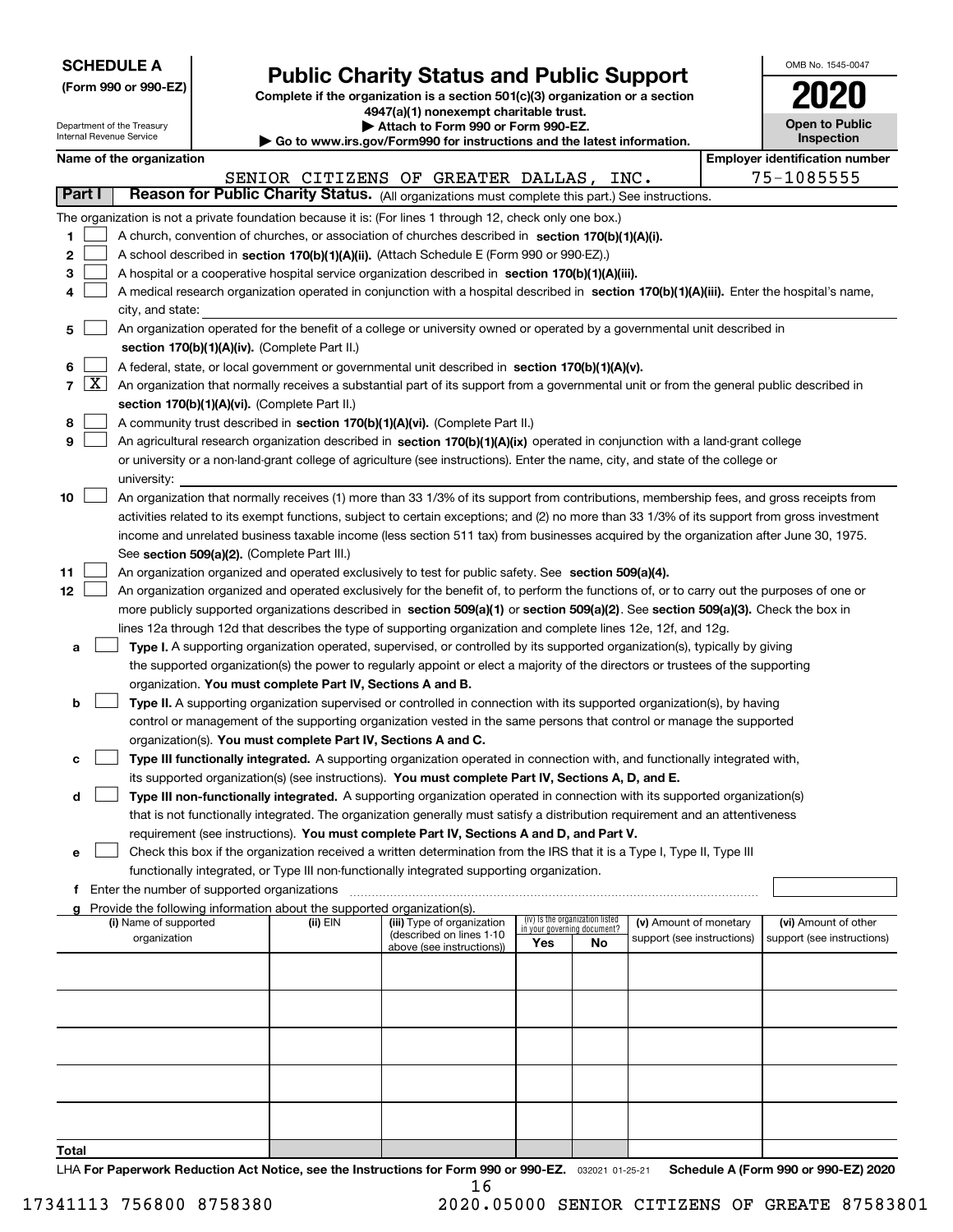#### 75-1085555 Page 2 Schedule A (Form 990 or 990-EZ) 2020 Page SENIOR CITIZENS OF GREATER DALLAS, INC. 75-1085555 **Part II Support Schedule for Organizations Described in Sections 170(b)(1)(A)(iv) and 170(b)(1)(A)(vi)**

(Complete only if you checked the box on line 5, 7, or 8 of Part I or if the organization failed to qualify under Part III. If the organization fails to qualify under the tests listed below, please complete Part III.)

| <b>Section A. Public Support</b>                                                                                                                                                                                               |          |          |            |            |          |                                          |
|--------------------------------------------------------------------------------------------------------------------------------------------------------------------------------------------------------------------------------|----------|----------|------------|------------|----------|------------------------------------------|
| Calendar year (or fiscal year beginning in)                                                                                                                                                                                    | (a) 2016 | (b) 2017 | $(c)$ 2018 | $(d)$ 2019 | (e) 2020 | (f) Total                                |
| 1 Gifts, grants, contributions, and                                                                                                                                                                                            |          |          |            |            |          |                                          |
| membership fees received. (Do not                                                                                                                                                                                              |          |          |            |            |          |                                          |
| include any "unusual grants.")                                                                                                                                                                                                 | 5069311. | 5102336. | 5186164.   | 5926363.   |          | 7245945.28530119.                        |
| 2 Tax revenues levied for the organ-                                                                                                                                                                                           |          |          |            |            |          |                                          |
| ization's benefit and either paid to                                                                                                                                                                                           |          |          |            |            |          |                                          |
| or expended on its behalf                                                                                                                                                                                                      |          |          |            |            |          |                                          |
| 3 The value of services or facilities                                                                                                                                                                                          |          |          |            |            |          |                                          |
| furnished by a governmental unit to                                                                                                                                                                                            |          |          |            |            |          |                                          |
| the organization without charge                                                                                                                                                                                                |          |          |            |            |          |                                          |
| 4 Total. Add lines 1 through 3                                                                                                                                                                                                 | 5069311. | 5102336. | 5186164.   | 5926363.   |          | 7245945.28530119.                        |
| 5 The portion of total contributions                                                                                                                                                                                           |          |          |            |            |          |                                          |
| by each person (other than a                                                                                                                                                                                                   |          |          |            |            |          |                                          |
| governmental unit or publicly                                                                                                                                                                                                  |          |          |            |            |          |                                          |
| supported organization) included                                                                                                                                                                                               |          |          |            |            |          |                                          |
| on line 1 that exceeds 2% of the                                                                                                                                                                                               |          |          |            |            |          |                                          |
| amount shown on line 11,                                                                                                                                                                                                       |          |          |            |            |          |                                          |
| column (f)                                                                                                                                                                                                                     |          |          |            |            |          | 1378576.                                 |
| 6 Public support. Subtract line 5 from line 4.                                                                                                                                                                                 |          |          |            |            |          | $\sqrt{27151543}$ .                      |
| <b>Section B. Total Support</b>                                                                                                                                                                                                |          |          |            |            |          |                                          |
| Calendar year (or fiscal year beginning in)                                                                                                                                                                                    | (a) 2016 | (b) 2017 | $(c)$ 2018 | $(d)$ 2019 | (e) 2020 | (f) Total                                |
| <b>7</b> Amounts from line 4                                                                                                                                                                                                   | 5069311. | 5102336. | 5186164.   | 5926363.   |          | 7245945.28530119.                        |
| 8 Gross income from interest,                                                                                                                                                                                                  |          |          |            |            |          |                                          |
| dividends, payments received on                                                                                                                                                                                                |          |          |            |            |          |                                          |
| securities loans, rents, royalties,                                                                                                                                                                                            |          |          |            |            |          |                                          |
| and income from similar sources                                                                                                                                                                                                | 7,173.   | 209.     | 56.        | 10,115.    | 62,184.  | 79,737.                                  |
| <b>9</b> Net income from unrelated business                                                                                                                                                                                    |          |          |            |            |          |                                          |
| activities, whether or not the                                                                                                                                                                                                 |          |          |            |            |          |                                          |
| business is regularly carried on                                                                                                                                                                                               |          |          |            |            |          |                                          |
| 10 Other income. Do not include gain                                                                                                                                                                                           |          |          |            |            |          |                                          |
| or loss from the sale of capital                                                                                                                                                                                               |          |          |            |            |          |                                          |
| assets (Explain in Part VI.)                                                                                                                                                                                                   |          |          |            | 26, 331.   | 12, 195. | 38,526.                                  |
| 11 Total support. Add lines 7 through 10                                                                                                                                                                                       |          |          |            |            |          | 28648382.                                |
| 12 Gross receipts from related activities, etc. (see instructions)                                                                                                                                                             |          |          |            |            | 12       | 1,737,427.                               |
| 13 First 5 years. If the Form 990 is for the organization's first, second, third, fourth, or fifth tax year as a section 501(c)(3)                                                                                             |          |          |            |            |          |                                          |
| organization, check this box and stop here manufactured and according to the state of the state of the state of the state of the state of the state of the state of the state of the state of the state of the state of the st |          |          |            |            |          |                                          |
| <b>Section C. Computation of Public Support Percentage</b>                                                                                                                                                                     |          |          |            |            |          |                                          |
|                                                                                                                                                                                                                                |          |          |            |            | 14       | 94.78<br>%                               |
|                                                                                                                                                                                                                                |          |          |            |            | 15       | 92.93<br>$\%$                            |
| 16a 33 1/3% support test - 2020. If the organization did not check the box on line 13, and line 14 is 33 1/3% or more, check this box and                                                                                      |          |          |            |            |          |                                          |
| stop here. The organization qualifies as a publicly supported organization                                                                                                                                                     |          |          |            |            |          | $\blacktriangleright$ $\boxed{\text{X}}$ |
| b 33 1/3% support test - 2019. If the organization did not check a box on line 13 or 16a, and line 15 is 33 1/3% or more, check this box                                                                                       |          |          |            |            |          |                                          |
| and stop here. The organization qualifies as a publicly supported organization                                                                                                                                                 |          |          |            |            |          |                                          |
| 17a 10% -facts-and-circumstances test - 2020. If the organization did not check a box on line 13, 16a, or 16b, and line 14 is 10% or more,                                                                                     |          |          |            |            |          |                                          |
| and if the organization meets the facts-and-circumstances test, check this box and stop here. Explain in Part VI how the organization                                                                                          |          |          |            |            |          |                                          |
| meets the facts-and-circumstances test. The organization qualifies as a publicly supported organization                                                                                                                        |          |          |            |            |          |                                          |
| <b>b 10% -facts-and-circumstances test - 2019.</b> If the organization did not check a box on line 13, 16a, 16b, or 17a, and line 15 is 10% or                                                                                 |          |          |            |            |          |                                          |
| more, and if the organization meets the facts-and-circumstances test, check this box and stop here. Explain in Part VI how the                                                                                                 |          |          |            |            |          |                                          |
| organization meets the facts-and-circumstances test. The organization qualifies as a publicly supported organization                                                                                                           |          |          |            |            |          |                                          |
| 18 Private foundation. If the organization did not check a box on line 13, 16a, 16b, 17a, or 17b, check this box and see instructions                                                                                          |          |          |            |            |          |                                          |
|                                                                                                                                                                                                                                |          |          |            |            |          | Schedule A (Form 990 or 990-EZ) 2020     |

**Schedule A (Form 990 or 990-EZ) 2020**

032022 01-25-21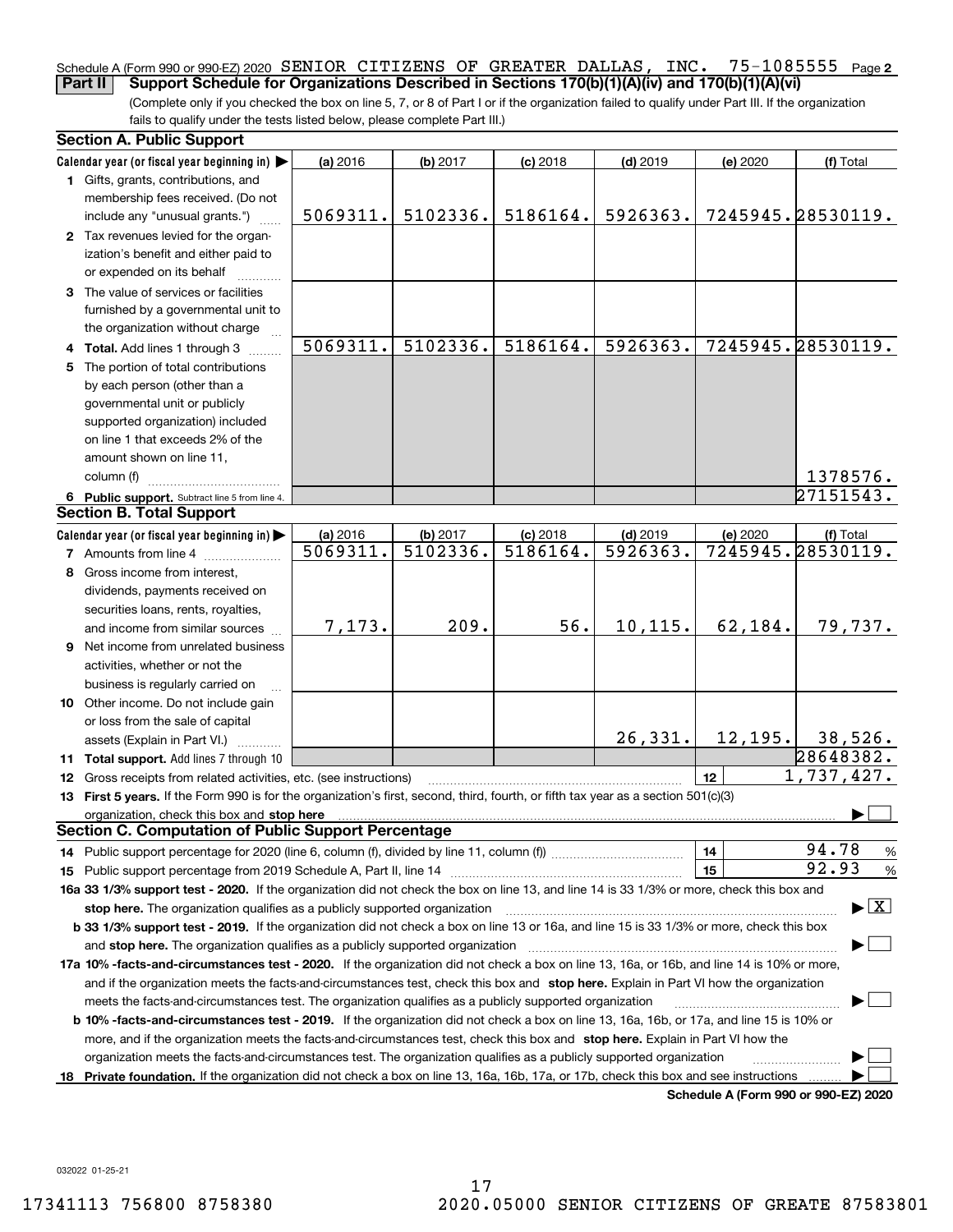### Schedule A (Form 990 or 990-EZ) 2020 SENIOR CITIZENS OF GREATER DALLAS, INC. 75-1085555 <sub>Page 3</sub> **Part III Support Schedule for Organizations Described in Section 509(a)(2)**

(Complete only if you checked the box on line 10 of Part I or if the organization failed to qualify under Part II. If the organization fails to qualify under the tests listed below, please complete Part II.)

|    | <b>Section A. Public Support</b>                                                                                                                                                         |          |          |            |            |          |                                      |
|----|------------------------------------------------------------------------------------------------------------------------------------------------------------------------------------------|----------|----------|------------|------------|----------|--------------------------------------|
|    | Calendar year (or fiscal year beginning in) $\blacktriangleright$                                                                                                                        | (a) 2016 | (b) 2017 | $(c)$ 2018 | $(d)$ 2019 | (e) 2020 | (f) Total                            |
|    | 1 Gifts, grants, contributions, and                                                                                                                                                      |          |          |            |            |          |                                      |
|    | membership fees received. (Do not                                                                                                                                                        |          |          |            |            |          |                                      |
|    | include any "unusual grants.")                                                                                                                                                           |          |          |            |            |          |                                      |
|    | 2 Gross receipts from admissions,<br>merchandise sold or services per-<br>formed, or facilities furnished in<br>any activity that is related to the<br>organization's tax-exempt purpose |          |          |            |            |          |                                      |
|    | 3 Gross receipts from activities that<br>are not an unrelated trade or bus-                                                                                                              |          |          |            |            |          |                                      |
|    | iness under section 513                                                                                                                                                                  |          |          |            |            |          |                                      |
|    | 4 Tax revenues levied for the organ-<br>ization's benefit and either paid to                                                                                                             |          |          |            |            |          |                                      |
|    | or expended on its behalf<br>.                                                                                                                                                           |          |          |            |            |          |                                      |
|    | 5 The value of services or facilities<br>furnished by a governmental unit to<br>the organization without charge                                                                          |          |          |            |            |          |                                      |
|    | <b>6 Total.</b> Add lines 1 through 5                                                                                                                                                    |          |          |            |            |          |                                      |
|    | 7a Amounts included on lines 1, 2, and<br>3 received from disqualified persons                                                                                                           |          |          |            |            |          |                                      |
|    | <b>b</b> Amounts included on lines 2 and 3 received<br>from other than disqualified persons that<br>exceed the greater of \$5,000 or 1% of the<br>amount on line 13 for the year         |          |          |            |            |          |                                      |
|    | c Add lines 7a and 7b                                                                                                                                                                    |          |          |            |            |          |                                      |
|    | 8 Public support. (Subtract line 7c from line 6.)                                                                                                                                        |          |          |            |            |          |                                      |
|    | <b>Section B. Total Support</b>                                                                                                                                                          |          |          |            |            |          |                                      |
|    | Calendar year (or fiscal year beginning in) $\blacktriangleright$                                                                                                                        | (a) 2016 | (b) 2017 | $(c)$ 2018 | $(d)$ 2019 | (e) 2020 | (f) Total                            |
|    | 9 Amounts from line 6                                                                                                                                                                    |          |          |            |            |          |                                      |
|    | 10a Gross income from interest,<br>dividends, payments received on<br>securities loans, rents, royalties,<br>and income from similar sources                                             |          |          |            |            |          |                                      |
|    | <b>b</b> Unrelated business taxable income                                                                                                                                               |          |          |            |            |          |                                      |
|    | (less section 511 taxes) from businesses                                                                                                                                                 |          |          |            |            |          |                                      |
|    | acquired after June 30, 1975                                                                                                                                                             |          |          |            |            |          |                                      |
|    | c Add lines 10a and 10b<br>11 Net income from unrelated business<br>activities not included in line 10b,<br>whether or not the business is<br>regularly carried on                       |          |          |            |            |          |                                      |
|    | <b>12</b> Other income. Do not include gain<br>or loss from the sale of capital<br>assets (Explain in Part VI.)                                                                          |          |          |            |            |          |                                      |
|    | <b>13</b> Total support. (Add lines 9, 10c, 11, and 12.)                                                                                                                                 |          |          |            |            |          |                                      |
|    | 14 First 5 years. If the Form 990 is for the organization's first, second, third, fourth, or fifth tax year as a section 501(c)(3) organization,                                         |          |          |            |            |          |                                      |
|    | check this box and stop here measurements are constructed as the state of the state of the state of the state o                                                                          |          |          |            |            |          |                                      |
|    | <b>Section C. Computation of Public Support Percentage</b>                                                                                                                               |          |          |            |            |          |                                      |
|    | 15 Public support percentage for 2020 (line 8, column (f), divided by line 13, column (f))                                                                                               |          |          |            |            | 15       | %                                    |
|    | 16 Public support percentage from 2019 Schedule A, Part III, line 15                                                                                                                     |          |          |            |            | 16       | %                                    |
|    | <b>Section D. Computation of Investment Income Percentage</b>                                                                                                                            |          |          |            |            |          |                                      |
|    | 17 Investment income percentage for 2020 (line 10c, column (f), divided by line 13, column (f))                                                                                          |          |          |            |            | 17       | %                                    |
|    | <b>18</b> Investment income percentage from <b>2019</b> Schedule A, Part III, line 17                                                                                                    |          |          |            |            | 18       | %                                    |
|    | 19a 33 1/3% support tests - 2020. If the organization did not check the box on line 14, and line 15 is more than 33 1/3%, and line 17 is not                                             |          |          |            |            |          |                                      |
|    | more than 33 1/3%, check this box and stop here. The organization qualifies as a publicly supported organization                                                                         |          |          |            |            |          | ▶                                    |
|    | b 33 1/3% support tests - 2019. If the organization did not check a box on line 14 or line 19a, and line 16 is more than 33 1/3%, and                                                    |          |          |            |            |          |                                      |
|    | line 18 is not more than 33 1/3%, check this box and stop here. The organization qualifies as a publicly supported organization                                                          |          |          |            |            |          |                                      |
| 20 | Private foundation. If the organization did not check a box on line 14, 19a, or 19b, check this box and see instructions                                                                 |          |          |            |            |          | Schedule A (Form 990 or 990-EZ) 2020 |
|    | 032023 01-25-21                                                                                                                                                                          |          |          |            |            |          |                                      |

18

17341113 756800 8758380 2020.05000 SENIOR CITIZENS OF GREATE 87583801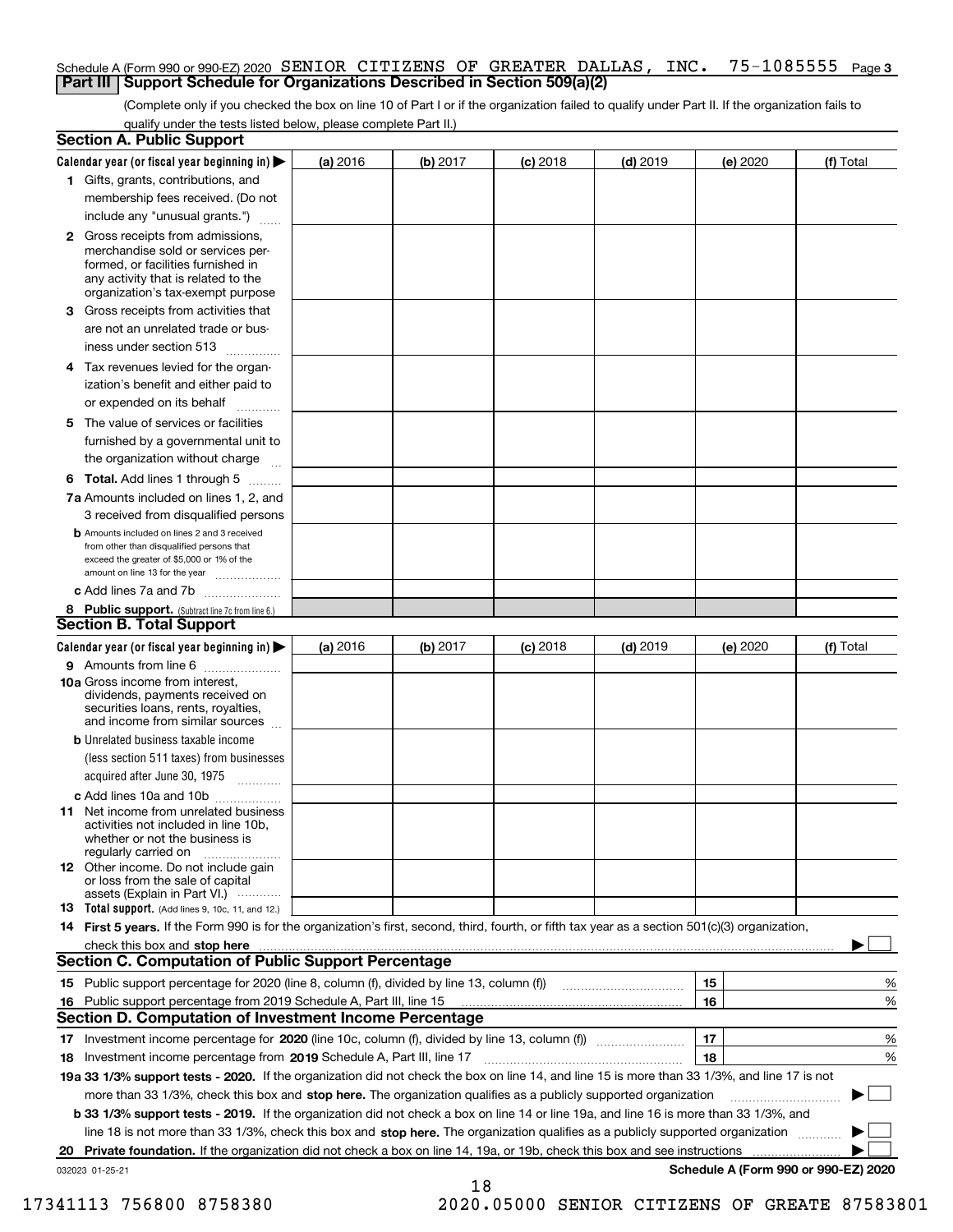#### $75 - 1085555$  Page 4 Schedule A (Form 990 or 990-EZ) 2020 Page SENIOR CITIZENS OF GREATER DALLAS, INC. 75-1085555

## **Part IV Supporting Organizations**

(Complete only if you checked a box in line 12 on Part I. If you checked box 12a, Part I, complete Sections A and B. If you checked box 12b, Part I, complete Sections A and C. If you checked box 12c, Part I, complete Sections A, D, and E. If you checked box 12d, Part I, complete Sections A and D, and complete Part V.)

## **Section A. All Supporting Organizations**

- **1** Are all of the organization's supported organizations listed by name in the organization's governing documents? If "No," describe in **Part VI** how the supported organizations are designated. If designated by *class or purpose, describe the designation. If historic and continuing relationship, explain.*
- **2** Did the organization have any supported organization that does not have an IRS determination of status under section 509(a)(1) or (2)? If "Yes," explain in Part VI how the organization determined that the supported *organization was described in section 509(a)(1) or (2).*
- **3a** Did the organization have a supported organization described in section 501(c)(4), (5), or (6)? If "Yes," answer *lines 3b and 3c below.*
- **b** Did the organization confirm that each supported organization qualified under section 501(c)(4), (5), or (6) and satisfied the public support tests under section 509(a)(2)? If "Yes," describe in **Part VI** when and how the *organization made the determination.*
- **c**Did the organization ensure that all support to such organizations was used exclusively for section 170(c)(2)(B) purposes? If "Yes," explain in **Part VI** what controls the organization put in place to ensure such use.
- **4a***If* Was any supported organization not organized in the United States ("foreign supported organization")? *"Yes," and if you checked box 12a or 12b in Part I, answer lines 4b and 4c below.*
- **b** Did the organization have ultimate control and discretion in deciding whether to make grants to the foreign supported organization? If "Yes," describe in **Part VI** how the organization had such control and discretion *despite being controlled or supervised by or in connection with its supported organizations.*
- **c** Did the organization support any foreign supported organization that does not have an IRS determination under sections 501(c)(3) and 509(a)(1) or (2)? If "Yes," explain in **Part VI** what controls the organization used *to ensure that all support to the foreign supported organization was used exclusively for section 170(c)(2)(B) purposes.*
- **5a** Did the organization add, substitute, or remove any supported organizations during the tax year? If "Yes," answer lines 5b and 5c below (if applicable). Also, provide detail in **Part VI,** including (i) the names and EIN *numbers of the supported organizations added, substituted, or removed; (ii) the reasons for each such action; (iii) the authority under the organization's organizing document authorizing such action; and (iv) how the action was accomplished (such as by amendment to the organizing document).*
- **b** Type I or Type II only. Was any added or substituted supported organization part of a class already designated in the organization's organizing document?
- **cSubstitutions only.**  Was the substitution the result of an event beyond the organization's control?
- **6** Did the organization provide support (whether in the form of grants or the provision of services or facilities) to **Part VI.** *If "Yes," provide detail in* support or benefit one or more of the filing organization's supported organizations? anyone other than (i) its supported organizations, (ii) individuals that are part of the charitable class benefited by one or more of its supported organizations, or (iii) other supporting organizations that also
- **7**Did the organization provide a grant, loan, compensation, or other similar payment to a substantial contributor *If "Yes," complete Part I of Schedule L (Form 990 or 990-EZ).* regard to a substantial contributor? (as defined in section 4958(c)(3)(C)), a family member of a substantial contributor, or a 35% controlled entity with
- **8** Did the organization make a loan to a disqualified person (as defined in section 4958) not described in line 7? *If "Yes," complete Part I of Schedule L (Form 990 or 990-EZ).*
- **9a** Was the organization controlled directly or indirectly at any time during the tax year by one or more in section 509(a)(1) or (2))? If "Yes," *provide detail in* <code>Part VI.</code> disqualified persons, as defined in section 4946 (other than foundation managers and organizations described
- **b** Did one or more disqualified persons (as defined in line 9a) hold a controlling interest in any entity in which the supporting organization had an interest? If "Yes," provide detail in P**art VI**.
- **c**Did a disqualified person (as defined in line 9a) have an ownership interest in, or derive any personal benefit from, assets in which the supporting organization also had an interest? If "Yes," provide detail in P**art VI.**
- **10a** Was the organization subject to the excess business holdings rules of section 4943 because of section supporting organizations)? If "Yes," answer line 10b below. 4943(f) (regarding certain Type II supporting organizations, and all Type III non-functionally integrated
- **b** Did the organization have any excess business holdings in the tax year? (Use Schedule C, Form 4720, to **Schedule A (Form 990 or 990-EZ) 2020** *determine whether the organization had excess business holdings.)*

19

032024 01-25-21

**YesNo**

**1**

**2**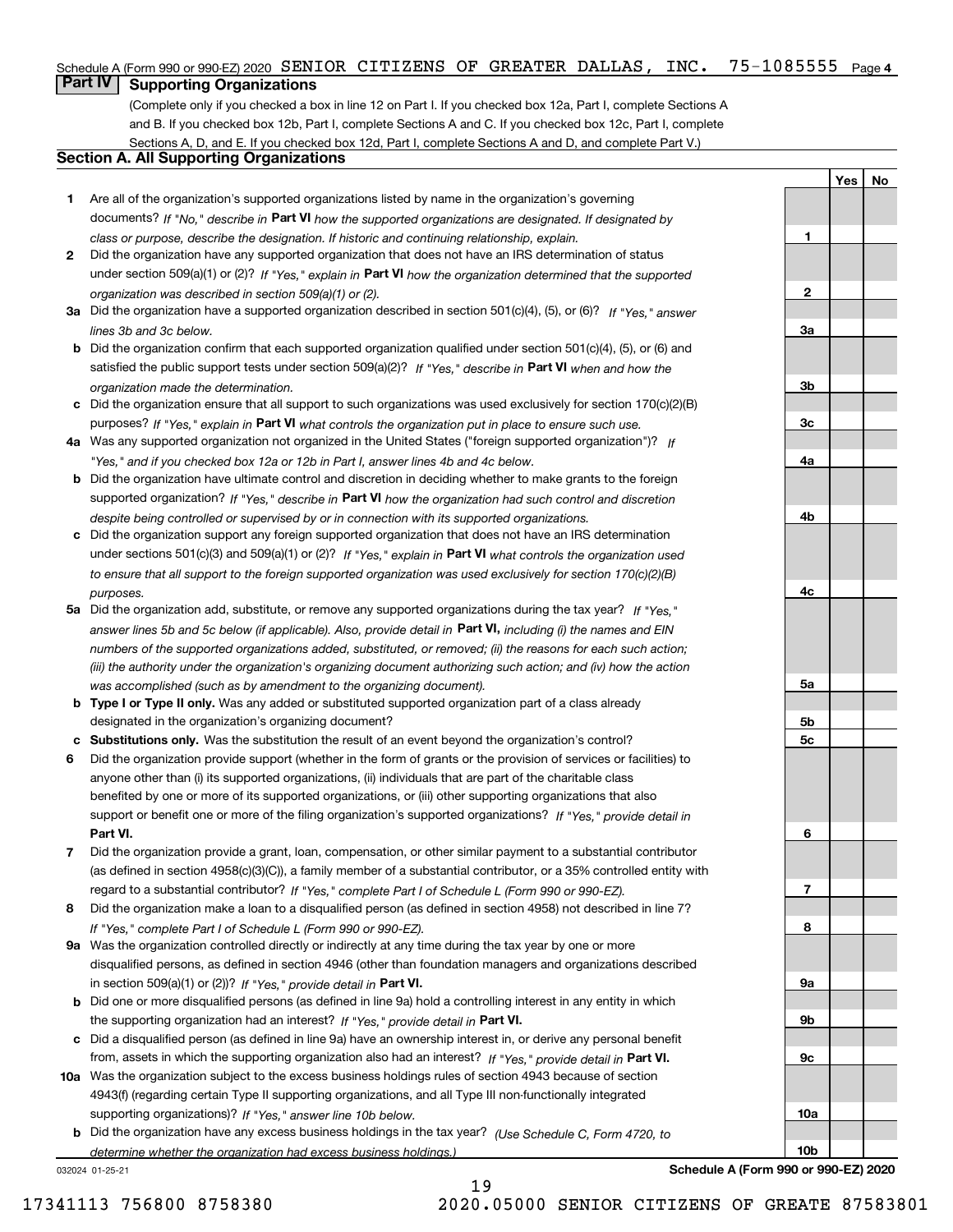#### 75-1085555 Page 5 Schedule A (Form 990 or 990-EZ) 2020 Page SENIOR CITIZENS OF GREATER DALLAS, INC. 75-1085555 **Part IV Supporting Organizations** *(continued)*

|    |                                                                                                                      |                 | Yes l | No. |
|----|----------------------------------------------------------------------------------------------------------------------|-----------------|-------|-----|
| 11 | Has the organization accepted a gift or contribution from any of the following persons?                              |                 |       |     |
|    | a A person who directly or indirectly controls, either alone or together with persons described in lines 11b and     |                 |       |     |
|    | 11c below, the governing body of a supported organization?                                                           | 11a             |       |     |
|    | <b>b</b> A family member of a person described in line 11a above?                                                    | 11 <sub>b</sub> |       |     |
|    | c A 35% controlled entity of a person described in line 11a or 11b above? If "Yes" to line 11a, 11b, or 11c, provide |                 |       |     |
|    | detail in Part VI.                                                                                                   | 11c             |       |     |
|    | <b>Section B. Type I Supporting Organizations</b>                                                                    |                 |       |     |
|    |                                                                                                                      |                 | Yes   |     |
|    |                                                                                                                      |                 |       |     |

|   | Did the governing body, members of the governing body, officers acting in their official capacity, or membership of one or<br>more supported organizations have the power to regularly appoint or elect at least a majority of the organization's officers,<br>directors, or trustees at all times during the tax year? If "No," describe in Part VI how the supported organization(s)<br>effectively operated, supervised, or controlled the organization's activities. If the organization had more than one supported<br>organization, describe how the powers to appoint and/or remove officers, directors, or trustees were allocated among the |  |
|---|------------------------------------------------------------------------------------------------------------------------------------------------------------------------------------------------------------------------------------------------------------------------------------------------------------------------------------------------------------------------------------------------------------------------------------------------------------------------------------------------------------------------------------------------------------------------------------------------------------------------------------------------------|--|
|   | supported organizations and what conditions or restrictions, if any, applied to such powers during the tax year.                                                                                                                                                                                                                                                                                                                                                                                                                                                                                                                                     |  |
| 2 | Did the organization operate for the benefit of any supported organization other than the supported                                                                                                                                                                                                                                                                                                                                                                                                                                                                                                                                                  |  |
|   | organization(s) that operated, supervised, or controlled the supporting organization? If "Yes," explain in                                                                                                                                                                                                                                                                                                                                                                                                                                                                                                                                           |  |

**Part VI**  *how providing such benefit carried out the purposes of the supported organization(s) that operated,*

| supervised, or controlled the supporting organization. |  |
|--------------------------------------------------------|--|
| <b>Section C. Type II Supporting Organizations</b>     |  |
|                                                        |  |

**1**or trustees of each of the organization's supported organization(s)? If "No," describe in **Part VI** how control **1***or management of the supporting organization was vested in the same persons that controlled or managed the supported organization(s).* Were a majority of the organization's directors or trustees during the tax year also a majority of the directors

| Section D. All Type III Supporting Organizations |  |
|--------------------------------------------------|--|
|                                                  |  |
|                                                  |  |

|              |                                                                                                                        |   | Yes   No |  |
|--------------|------------------------------------------------------------------------------------------------------------------------|---|----------|--|
|              | Did the organization provide to each of its supported organizations, by the last day of the fifth month of the         |   |          |  |
|              | organization's tax year, (i) a written notice describing the type and amount of support provided during the prior tax  |   |          |  |
|              | year, (ii) a copy of the Form 990 that was most recently filed as of the date of notification, and (iii) copies of the |   |          |  |
|              | organization's governing documents in effect on the date of notification, to the extent not previously provided?       |   |          |  |
| $\mathbf{2}$ | Were any of the organization's officers, directors, or trustees either (i) appointed or elected by the supported       |   |          |  |
|              | organization(s) or (ii) serving on the governing body of a supported organization? If "No," explain in Part VI how     |   |          |  |
|              | the organization maintained a close and continuous working relationship with the supported organization(s).            | 2 |          |  |
| 3            | By reason of the relationship described in line 2, above, did the organization's supported organizations have a        |   |          |  |
|              | significant voice in the organization's investment policies and in directing the use of the organization's             |   |          |  |
|              | income or assets at all times during the tax year? If "Yes," describe in Part VI the role the organization's           |   |          |  |
|              | supported organizations played in this regard                                                                          |   |          |  |

# *supported organizations played in this regard.* **Section E. Type III Functionally Integrated Supporting Organizations**

| Check the box next to the method that the organization used to satisfy the Integral Part Test during the year (see instructions). |  |
|-----------------------------------------------------------------------------------------------------------------------------------|--|
|                                                                                                                                   |  |

- **a**The organization satisfied the Activities Test. *Complete* line 2 below.  $\mathcal{L}^{\text{max}}$
- **bThe organization is the parent of each of its supported organizations. Complete line 3 below.**

|  |  | <b>c</b> $\Box$ The organization supported a governmental entity. Describe in Part VI how you supported a governmental entity (see instructions). |  |
|--|--|---------------------------------------------------------------------------------------------------------------------------------------------------|--|
|--|--|---------------------------------------------------------------------------------------------------------------------------------------------------|--|

20

- **2Answer lines 2a and 2b below. Yes No** Activities Test.
- **a** Did substantially all of the organization's activities during the tax year directly further the exempt purposes of the supported organization(s) to which the organization was responsive? If "Yes," then in **Part VI identify those supported organizations and explain**  *how these activities directly furthered their exempt purposes, how the organization was responsive to those supported organizations, and how the organization determined that these activities constituted substantially all of its activities.*
- **b** Did the activities described in line 2a, above, constitute activities that, but for the organization's involvement, **Part VI**  *the reasons for the organization's position that its supported organization(s) would have engaged in* one or more of the organization's supported organization(s) would have been engaged in? If "Yes," e*xplain in these activities but for the organization's involvement.*
- **3** Parent of Supported Organizations. Answer lines 3a and 3b below.

**a** Did the organization have the power to regularly appoint or elect a majority of the officers, directors, or trustees of each of the supported organizations? If "Yes" or "No" provide details in **Part VI.** 

032025 01-25-21 **b** Did the organization exercise a substantial degree of direction over the policies, programs, and activities of each of its supported organizations? If "Yes," describe in Part VI the role played by the organization in this regard.

**Schedule A (Form 990 or 990-EZ) 2020**

**2a**

**2b**

**3a**

**3b**

**2**

**YesNo**

17341113 756800 8758380 2020.05000 SENIOR CITIZENS OF GREATE 87583801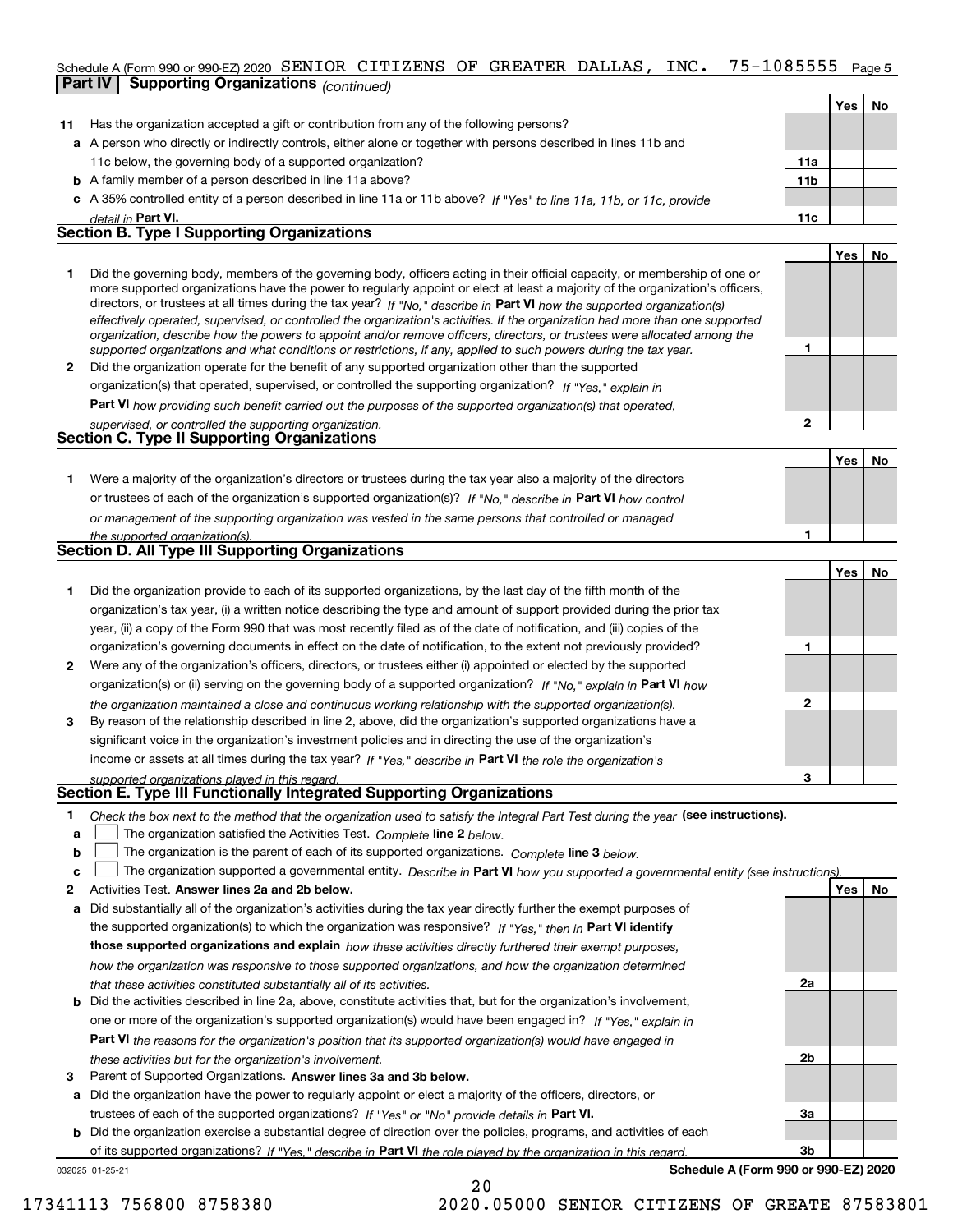|               | Schedule A (Form 990 or 990-EZ) 2020 SENIOR CITIZENS OF GREATER DALLAS, INC.<br>Type III Non-Functionally Integrated 509(a)(3) Supporting Organizations                                                                                                       |                |                                | 75-1085555<br>Page 6           |
|---------------|---------------------------------------------------------------------------------------------------------------------------------------------------------------------------------------------------------------------------------------------------------------|----------------|--------------------------------|--------------------------------|
| <b>Part V</b> |                                                                                                                                                                                                                                                               |                |                                |                                |
| 1             | Check here if the organization satisfied the Integral Part Test as a qualifying trust on Nov. 20, 1970 (explain in Part VI). See instructions.<br>All other Type III non-functionally integrated supporting organizations must complete Sections A through E. |                |                                |                                |
|               | Section A - Adjusted Net Income                                                                                                                                                                                                                               |                | (A) Prior Year                 | (B) Current Year<br>(optional) |
| 1             | Net short-term capital gain                                                                                                                                                                                                                                   | 1.             |                                |                                |
| 2             | Recoveries of prior-year distributions                                                                                                                                                                                                                        | $\mathbf{2}$   |                                |                                |
| 3             | Other gross income (see instructions)                                                                                                                                                                                                                         | 3              |                                |                                |
| 4             | Add lines 1 through 3.                                                                                                                                                                                                                                        | 4              |                                |                                |
| 5             | Depreciation and depletion                                                                                                                                                                                                                                    | 5              |                                |                                |
| 6             | Portion of operating expenses paid or incurred for production or                                                                                                                                                                                              |                |                                |                                |
|               | collection of gross income or for management, conservation, or                                                                                                                                                                                                |                |                                |                                |
|               | maintenance of property held for production of income (see instructions)                                                                                                                                                                                      | 6              |                                |                                |
| 7             | Other expenses (see instructions)                                                                                                                                                                                                                             | $\overline{7}$ |                                |                                |
| 8             | Adjusted Net Income (subtract lines 5, 6, and 7 from line 4)                                                                                                                                                                                                  | 8              |                                |                                |
|               | <b>Section B - Minimum Asset Amount</b>                                                                                                                                                                                                                       | (A) Prior Year | (B) Current Year<br>(optional) |                                |
| 1             | Aggregate fair market value of all non-exempt-use assets (see                                                                                                                                                                                                 |                |                                |                                |
|               | instructions for short tax year or assets held for part of year):                                                                                                                                                                                             |                |                                |                                |
|               | <b>a</b> Average monthly value of securities                                                                                                                                                                                                                  | 1a             |                                |                                |
|               | <b>b</b> Average monthly cash balances                                                                                                                                                                                                                        | 1b             |                                |                                |
|               | c Fair market value of other non-exempt-use assets                                                                                                                                                                                                            | 1c             |                                |                                |
|               | d Total (add lines 1a, 1b, and 1c)                                                                                                                                                                                                                            | 1d             |                                |                                |
|               | e Discount claimed for blockage or other factors                                                                                                                                                                                                              |                |                                |                                |
|               | (explain in detail in Part VI):                                                                                                                                                                                                                               |                |                                |                                |
| 2             | Acquisition indebtedness applicable to non-exempt-use assets                                                                                                                                                                                                  | $\mathbf{2}$   |                                |                                |
| 3             | Subtract line 2 from line 1d.                                                                                                                                                                                                                                 | 3              |                                |                                |
| 4             | Cash deemed held for exempt use. Enter 0.015 of line 3 (for greater amount,                                                                                                                                                                                   |                |                                |                                |
|               | see instructions).                                                                                                                                                                                                                                            | 4              |                                |                                |
| 5             | Net value of non-exempt-use assets (subtract line 4 from line 3)                                                                                                                                                                                              | 5              |                                |                                |
| 6             | Multiply line 5 by 0.035.                                                                                                                                                                                                                                     | 6              |                                |                                |
| 7             | Recoveries of prior-year distributions                                                                                                                                                                                                                        | $\overline{7}$ |                                |                                |
| 8             | Minimum Asset Amount (add line 7 to line 6)                                                                                                                                                                                                                   | 8              |                                |                                |
|               | <b>Section C - Distributable Amount</b>                                                                                                                                                                                                                       |                |                                | <b>Current Year</b>            |
|               | Adjusted net income for prior year (from Section A, line 8, column A)                                                                                                                                                                                         | 1              |                                |                                |
|               | Enter 0.85 of line 1.                                                                                                                                                                                                                                         | 2              |                                |                                |
| 3             | Minimum asset amount for prior year (from Section B, line 8, column A)                                                                                                                                                                                        | 3              |                                |                                |
| 4             | Enter greater of line 2 or line 3.                                                                                                                                                                                                                            | 4              |                                |                                |
| 5             | Income tax imposed in prior year                                                                                                                                                                                                                              | 5              |                                |                                |
| 6             | <b>Distributable Amount.</b> Subtract line 5 from line 4, unless subject to                                                                                                                                                                                   |                |                                |                                |
|               | emergency temporary reduction (see instructions).                                                                                                                                                                                                             | 6              |                                |                                |
| 7             | Check here if the current year is the organization's first as a non-functionally integrated Type III supporting organization (see                                                                                                                             |                |                                |                                |

instructions).

**Schedule A (Form 990 or 990-EZ) 2020**

032026 01-25-21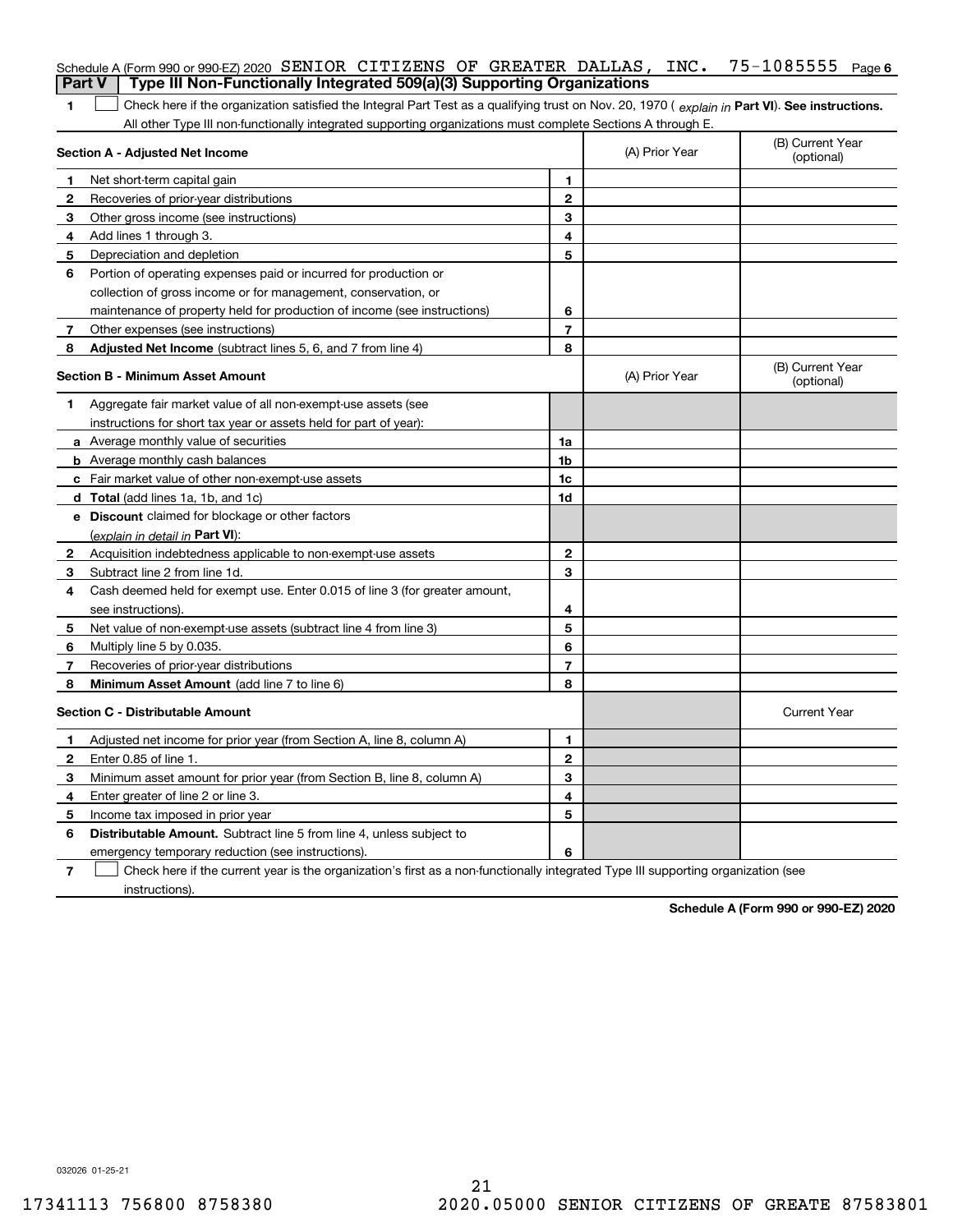| ∣ Part V | Type III Non-Functionally Integrated 509(a)(3) Supporting Organizations                    |                             | (continued)                           |    |                                         |
|----------|--------------------------------------------------------------------------------------------|-----------------------------|---------------------------------------|----|-----------------------------------------|
|          | Section D - Distributions                                                                  |                             |                                       |    | <b>Current Year</b>                     |
| 1        | Amounts paid to supported organizations to accomplish exempt purposes                      |                             | 1                                     |    |                                         |
| 2        | Amounts paid to perform activity that directly furthers exempt purposes of supported       |                             |                                       |    |                                         |
|          | organizations, in excess of income from activity                                           |                             | $\mathbf{2}$                          |    |                                         |
| 3        | Administrative expenses paid to accomplish exempt purposes of supported organizations      |                             | 3                                     |    |                                         |
| 4        | Amounts paid to acquire exempt-use assets                                                  |                             |                                       | 4  |                                         |
| 5        | Qualified set aside amounts (prior IRS approval required - provide details in Part VI)     |                             |                                       | 5  |                                         |
| 6        | Other distributions ( <i>describe in</i> Part VI). See instructions.                       |                             |                                       | 6  |                                         |
| 7        | Total annual distributions. Add lines 1 through 6.                                         |                             |                                       | 7  |                                         |
| 8        | Distributions to attentive supported organizations to which the organization is responsive |                             |                                       |    |                                         |
|          | (provide details in Part VI). See instructions.                                            |                             |                                       | 8  |                                         |
| 9        | Distributable amount for 2020 from Section C, line 6                                       |                             |                                       | 9  |                                         |
| 10       | Line 8 amount divided by line 9 amount                                                     |                             |                                       | 10 |                                         |
|          |                                                                                            | (i)                         | (ii)                                  |    | (iii)                                   |
|          | <b>Section E - Distribution Allocations</b> (see instructions)                             | <b>Excess Distributions</b> | <b>Underdistributions</b><br>Pre-2020 |    | <b>Distributable</b><br>Amount for 2020 |
| 1        | Distributable amount for 2020 from Section C, line 6                                       |                             |                                       |    |                                         |
| 2        | Underdistributions, if any, for years prior to 2020 (reason-                               |                             |                                       |    |                                         |
|          | able cause required - explain in Part VI). See instructions.                               |                             |                                       |    |                                         |
| 3        | Excess distributions carryover, if any, to 2020                                            |                             |                                       |    |                                         |
|          | <b>a</b> From 2015                                                                         |                             |                                       |    |                                         |
|          | <b>b</b> From 2016                                                                         |                             |                                       |    |                                         |
|          | <b>c</b> From 2017                                                                         |                             |                                       |    |                                         |
|          | d From 2018                                                                                |                             |                                       |    |                                         |
|          | e From 2019                                                                                |                             |                                       |    |                                         |
|          | f Total of lines 3a through 3e                                                             |                             |                                       |    |                                         |
|          | g Applied to underdistributions of prior years                                             |                             |                                       |    |                                         |
|          | <b>h</b> Applied to 2020 distributable amount                                              |                             |                                       |    |                                         |
|          | Carryover from 2015 not applied (see instructions)                                         |                             |                                       |    |                                         |
|          | Remainder. Subtract lines 3g, 3h, and 3i from line 3f.                                     |                             |                                       |    |                                         |
| 4        | Distributions for 2020 from Section D,                                                     |                             |                                       |    |                                         |
|          | line $7:$                                                                                  |                             |                                       |    |                                         |
|          | a Applied to underdistributions of prior years                                             |                             |                                       |    |                                         |
|          | <b>b</b> Applied to 2020 distributable amount                                              |                             |                                       |    |                                         |
|          | c Remainder. Subtract lines 4a and 4b from line 4.                                         |                             |                                       |    |                                         |
| 5        | Remaining underdistributions for years prior to 2020, if                                   |                             |                                       |    |                                         |
|          | any. Subtract lines 3g and 4a from line 2. For result greater                              |                             |                                       |    |                                         |
|          | than zero, explain in Part VI. See instructions.                                           |                             |                                       |    |                                         |
| 6        | Remaining underdistributions for 2020. Subtract lines 3h                                   |                             |                                       |    |                                         |
|          | and 4b from line 1. For result greater than zero, explain in                               |                             |                                       |    |                                         |
|          | Part VI. See instructions.                                                                 |                             |                                       |    |                                         |
| 7        | Excess distributions carryover to 2021. Add lines 3j                                       |                             |                                       |    |                                         |
|          | and 4c.                                                                                    |                             |                                       |    |                                         |
| 8        | Breakdown of line 7:                                                                       |                             |                                       |    |                                         |
|          | a Excess from 2016                                                                         |                             |                                       |    |                                         |
|          | <b>b</b> Excess from 2017                                                                  |                             |                                       |    |                                         |
|          |                                                                                            |                             |                                       |    |                                         |
|          | c Excess from 2018                                                                         |                             |                                       |    |                                         |
|          | d Excess from 2019                                                                         |                             |                                       |    |                                         |
|          | e Excess from 2020                                                                         |                             |                                       |    |                                         |

**Schedule A (Form 990 or 990-EZ) 2020**

032027 01-25-21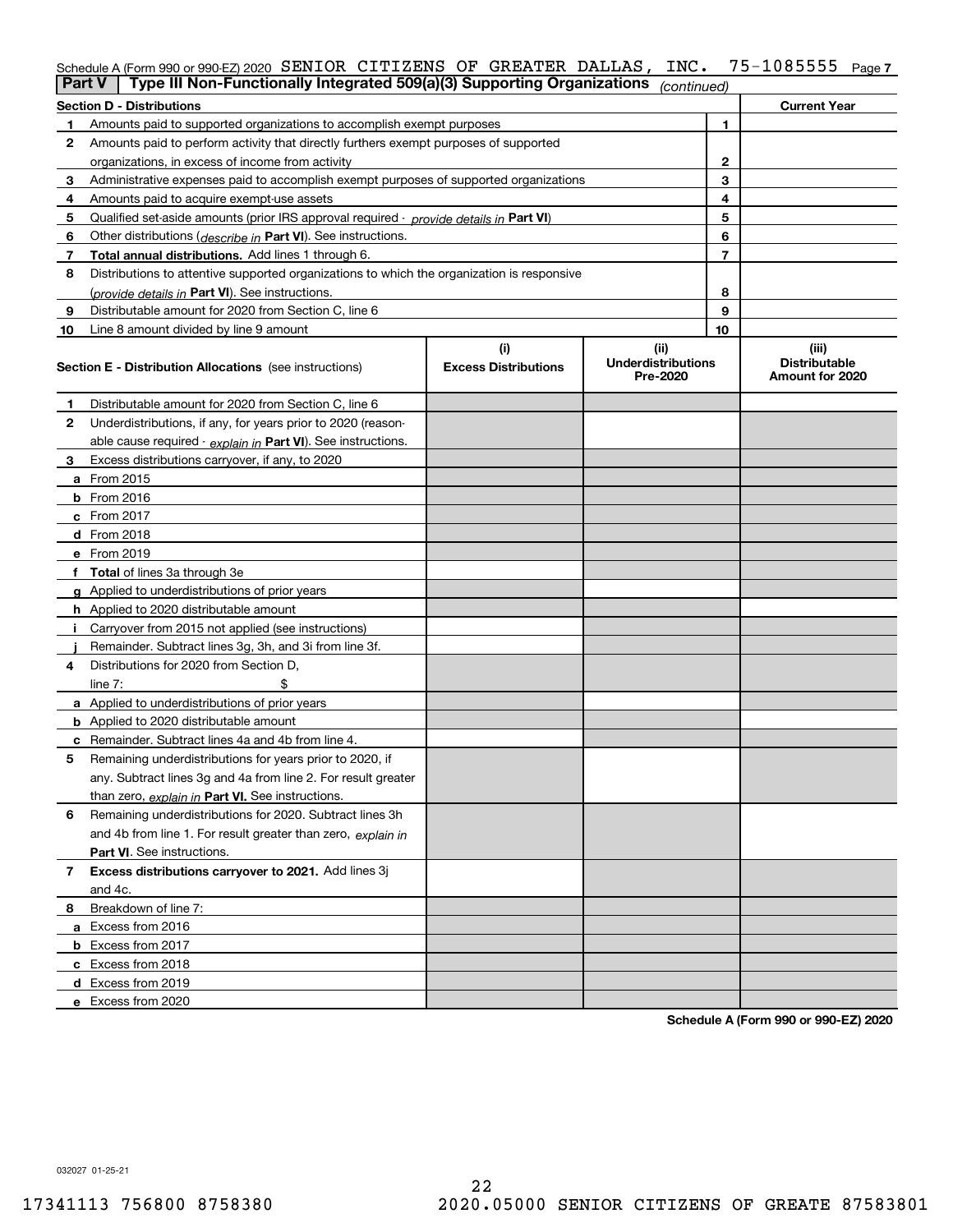| <b>Part VI</b>  | Schedule A (Form 990 or 990-EZ) 2020 SENIOR CITIZENS OF GREATER DALLAS, INC.<br>Supplemental Information. Provide the explanations required by Part II, line 10; Part II, line 17a or 17b; Part III, line 12;<br>Part IV, Section A, lines 1, 2, 3b, 3c, 4b, 4c, 5a, 6, 9a, 9b, 9c, 11a, 11b, and 11c; Part IV, Section B, lines 1 and 2; Part IV, Section C,<br>line 1; Part IV, Section D, lines 2 and 3; Part IV, Section E, lines 1c, 2a, 2b, 3a, and 3b; Part V, line 1; Part V, Section B, line 1e; Part V,<br>Section D, lines 5, 6, and 8; and Part V, Section E, lines 2, 5, and 6. Also complete this part for any additional information. |  |  |    |  |  |  | 75-1085555 Page 8                    |  |
|-----------------|------------------------------------------------------------------------------------------------------------------------------------------------------------------------------------------------------------------------------------------------------------------------------------------------------------------------------------------------------------------------------------------------------------------------------------------------------------------------------------------------------------------------------------------------------------------------------------------------------------------------------------------------------|--|--|----|--|--|--|--------------------------------------|--|
|                 | (See instructions.)                                                                                                                                                                                                                                                                                                                                                                                                                                                                                                                                                                                                                                  |  |  |    |  |  |  |                                      |  |
|                 |                                                                                                                                                                                                                                                                                                                                                                                                                                                                                                                                                                                                                                                      |  |  |    |  |  |  |                                      |  |
|                 |                                                                                                                                                                                                                                                                                                                                                                                                                                                                                                                                                                                                                                                      |  |  |    |  |  |  |                                      |  |
|                 |                                                                                                                                                                                                                                                                                                                                                                                                                                                                                                                                                                                                                                                      |  |  |    |  |  |  |                                      |  |
|                 |                                                                                                                                                                                                                                                                                                                                                                                                                                                                                                                                                                                                                                                      |  |  |    |  |  |  |                                      |  |
|                 |                                                                                                                                                                                                                                                                                                                                                                                                                                                                                                                                                                                                                                                      |  |  |    |  |  |  |                                      |  |
|                 |                                                                                                                                                                                                                                                                                                                                                                                                                                                                                                                                                                                                                                                      |  |  |    |  |  |  |                                      |  |
|                 |                                                                                                                                                                                                                                                                                                                                                                                                                                                                                                                                                                                                                                                      |  |  |    |  |  |  |                                      |  |
|                 |                                                                                                                                                                                                                                                                                                                                                                                                                                                                                                                                                                                                                                                      |  |  |    |  |  |  |                                      |  |
|                 |                                                                                                                                                                                                                                                                                                                                                                                                                                                                                                                                                                                                                                                      |  |  |    |  |  |  |                                      |  |
|                 |                                                                                                                                                                                                                                                                                                                                                                                                                                                                                                                                                                                                                                                      |  |  |    |  |  |  |                                      |  |
|                 |                                                                                                                                                                                                                                                                                                                                                                                                                                                                                                                                                                                                                                                      |  |  |    |  |  |  |                                      |  |
|                 |                                                                                                                                                                                                                                                                                                                                                                                                                                                                                                                                                                                                                                                      |  |  |    |  |  |  |                                      |  |
|                 |                                                                                                                                                                                                                                                                                                                                                                                                                                                                                                                                                                                                                                                      |  |  |    |  |  |  |                                      |  |
|                 |                                                                                                                                                                                                                                                                                                                                                                                                                                                                                                                                                                                                                                                      |  |  |    |  |  |  |                                      |  |
|                 |                                                                                                                                                                                                                                                                                                                                                                                                                                                                                                                                                                                                                                                      |  |  |    |  |  |  |                                      |  |
|                 |                                                                                                                                                                                                                                                                                                                                                                                                                                                                                                                                                                                                                                                      |  |  |    |  |  |  |                                      |  |
|                 |                                                                                                                                                                                                                                                                                                                                                                                                                                                                                                                                                                                                                                                      |  |  |    |  |  |  |                                      |  |
|                 |                                                                                                                                                                                                                                                                                                                                                                                                                                                                                                                                                                                                                                                      |  |  |    |  |  |  |                                      |  |
|                 |                                                                                                                                                                                                                                                                                                                                                                                                                                                                                                                                                                                                                                                      |  |  |    |  |  |  |                                      |  |
|                 |                                                                                                                                                                                                                                                                                                                                                                                                                                                                                                                                                                                                                                                      |  |  |    |  |  |  |                                      |  |
|                 |                                                                                                                                                                                                                                                                                                                                                                                                                                                                                                                                                                                                                                                      |  |  |    |  |  |  |                                      |  |
|                 |                                                                                                                                                                                                                                                                                                                                                                                                                                                                                                                                                                                                                                                      |  |  |    |  |  |  |                                      |  |
|                 |                                                                                                                                                                                                                                                                                                                                                                                                                                                                                                                                                                                                                                                      |  |  |    |  |  |  |                                      |  |
|                 |                                                                                                                                                                                                                                                                                                                                                                                                                                                                                                                                                                                                                                                      |  |  |    |  |  |  |                                      |  |
|                 |                                                                                                                                                                                                                                                                                                                                                                                                                                                                                                                                                                                                                                                      |  |  |    |  |  |  |                                      |  |
| 032028 01-25-21 |                                                                                                                                                                                                                                                                                                                                                                                                                                                                                                                                                                                                                                                      |  |  | ົາ |  |  |  | Schedule A (Form 990 or 990-EZ) 2020 |  |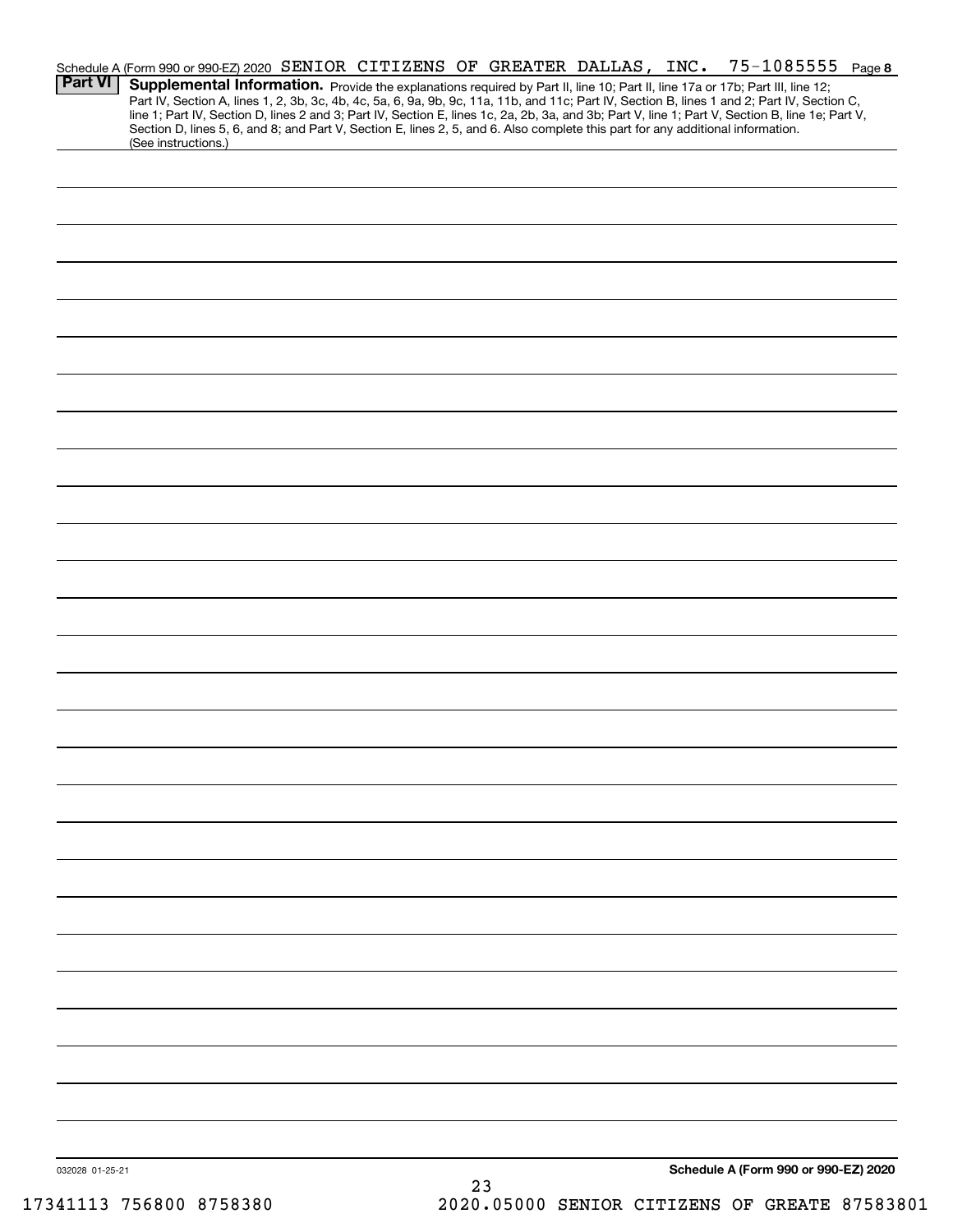Department of the Treasury Internal Revenue Service **(Form 990, 990-EZ, or 990-PF)**

Name of the organization

**Organization type** (check one):

## \*\* PUBLIC DISCLOSURE COPY \*\*

## **Schedule B Schedule of Contributors**

**| Attach to Form 990, Form 990-EZ, or Form 990-PF. | Go to www.irs.gov/Form990 for the latest information.** OMB No. 1545-0047

**2020**

**Employer identification number**

| SENIOR CITIZENS OF GREATER DALLAS, I |  | INC. | 75-1085555 |
|--------------------------------------|--|------|------------|
|                                      |  |      |            |

| Filers of:         | Section:                                                                    |
|--------------------|-----------------------------------------------------------------------------|
| Form 990 or 990-EZ | $\lfloor \mathbf{X} \rfloor$ 501(c)( 3) (enter number) organization         |
|                    | $4947(a)(1)$ nonexempt charitable trust not treated as a private foundation |
|                    | 527 political organization                                                  |
| Form 990-PF        | 501(c)(3) exempt private foundation                                         |
|                    | 4947(a)(1) nonexempt charitable trust treated as a private foundation       |
|                    | 501(c)(3) taxable private foundation                                        |

Check if your organization is covered by the **General Rule** or a **Special Rule. Note:**  Only a section 501(c)(7), (8), or (10) organization can check boxes for both the General Rule and a Special Rule. See instructions.

#### **General Rule**

 $\mathcal{L}^{\text{max}}$ 

For an organization filing Form 990, 990-EZ, or 990-PF that received, during the year, contributions totaling \$5,000 or more (in money or property) from any one contributor. Complete Parts I and II. See instructions for determining a contributor's total contributions.

#### **Special Rules**

any one contributor, during the year, total contributions of the greater of  $\,$  (1) \$5,000; or **(2)** 2% of the amount on (i) Form 990, Part VIII, line 1h;  $\boxed{\textbf{X}}$  For an organization described in section 501(c)(3) filing Form 990 or 990-EZ that met the 33 1/3% support test of the regulations under sections 509(a)(1) and 170(b)(1)(A)(vi), that checked Schedule A (Form 990 or 990-EZ), Part II, line 13, 16a, or 16b, and that received from or (ii) Form 990-EZ, line 1. Complete Parts I and II.

For an organization described in section 501(c)(7), (8), or (10) filing Form 990 or 990-EZ that received from any one contributor, during the year, total contributions of more than \$1,000 exclusively for religious, charitable, scientific, literary, or educational purposes, or for the prevention of cruelty to children or animals. Complete Parts I (entering "N/A" in column (b) instead of the contributor name and address), II, and III.  $\mathcal{L}^{\text{max}}$ 

purpose. Don't complete any of the parts unless the **General Rule** applies to this organization because it received *nonexclusively* year, contributions <sub>exclusively</sub> for religious, charitable, etc., purposes, but no such contributions totaled more than \$1,000. If this box is checked, enter here the total contributions that were received during the year for an  $\;$ exclusively religious, charitable, etc., For an organization described in section 501(c)(7), (8), or (10) filing Form 990 or 990-EZ that received from any one contributor, during the religious, charitable, etc., contributions totaling \$5,000 or more during the year  $\Box$ — $\Box$   $\Box$  $\mathcal{L}^{\text{max}}$ 

**Caution:**  An organization that isn't covered by the General Rule and/or the Special Rules doesn't file Schedule B (Form 990, 990-EZ, or 990-PF),  **must** but it answer "No" on Part IV, line 2, of its Form 990; or check the box on line H of its Form 990-EZ or on its Form 990-PF, Part I, line 2, to certify that it doesn't meet the filing requirements of Schedule B (Form 990, 990-EZ, or 990-PF).

**For Paperwork Reduction Act Notice, see the instructions for Form 990, 990-EZ, or 990-PF. Schedule B (Form 990, 990-EZ, or 990-PF) (2020)** LHA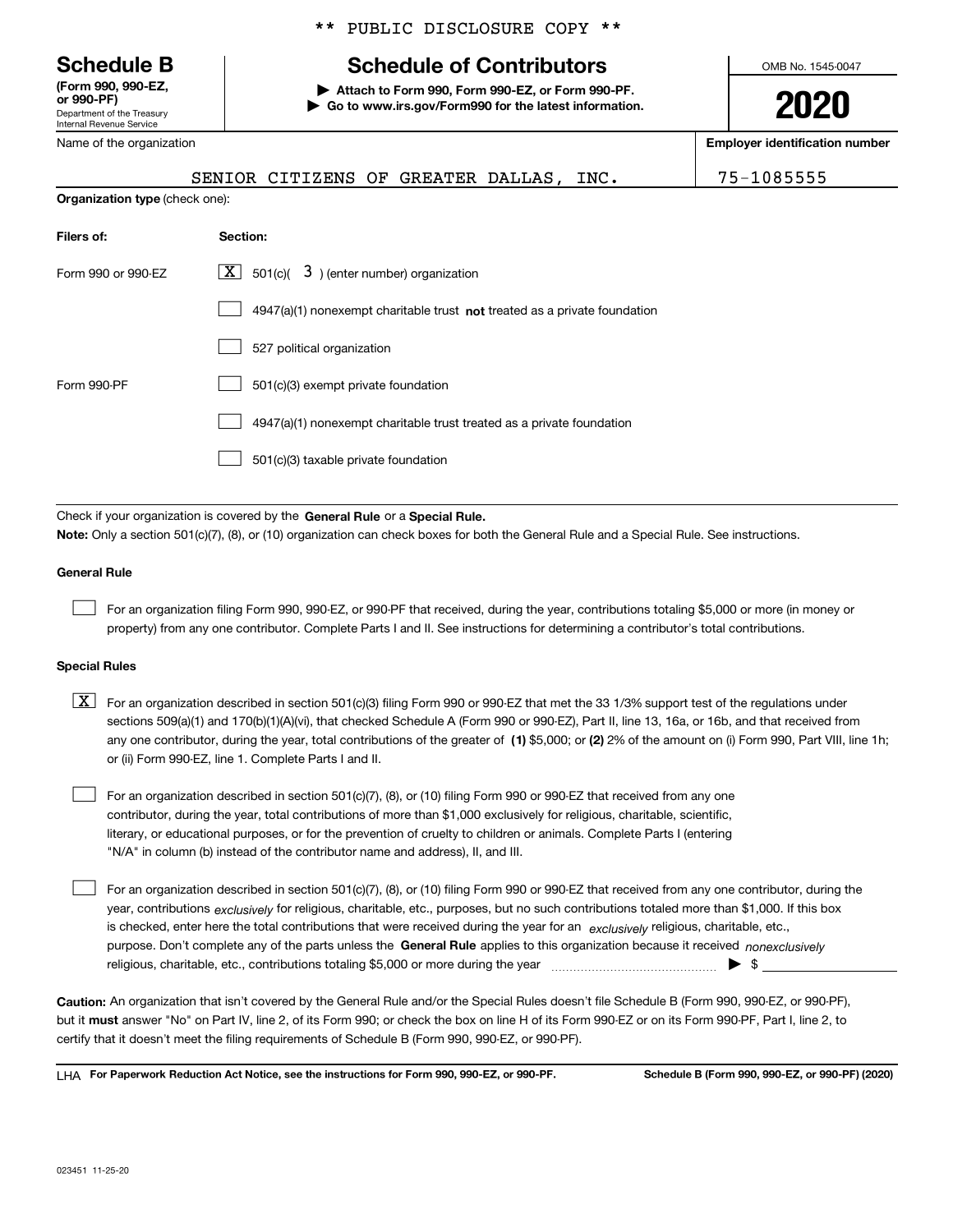Name of organization

**Employer identification number**

### SENIOR CITIZENS OF GREATER DALLAS, INC. THE RESOLUTION RESOLUTION AND RESOLUTION OF STATISTICS.

**(a)No.(b)Name, address, and ZIP + 4 (c)Total contributions (d)Type of contribution PersonPayrollNoncash (a)No.(b)Name, address, and ZIP + 4 (c)Total contributions (d)Type of contribution PersonPayrollNoncash (a)No.(b)Name, address, and ZIP + 4 (c)Total contributions (d)Type of contribution PersonPayrollNoncash (a) No.(b) Name, address, and ZIP + 4 (c) Total contributions (d) Type of contribution PersonPayrollNoncash (a) No.(b) Name, address, and ZIP + 4 (c) Total contributions (d) Type of contribution PersonPayrollNoncash(a) No.(b)Name, address, and ZIP + 4 (c) Total contributions (d)Type of contribution PersonPayrollNoncash** Contributors (see instructions). Use duplicate copies of Part I if additional space is needed. \$(Complete Part II for noncash contributions.) \$(Complete Part II for noncash contributions.) \$(Complete Part II for noncash contributions.) \$(Complete Part II for noncash contributions.) \$(Complete Part II for noncash contributions.) \$(Complete Part II for noncash contributions.) Chedule B (Form 990, 990-EZ, or 990-PF) (2020)<br>Iame of organization<br>**2Part I 2Part I Contributors** (see instructions). Use duplicate copies of Part I if additional space is needed.<br>2Part I **Contributors** (see instructi  $|X|$  $\mathcal{L}^{\text{max}}$  $\mathcal{L}^{\text{max}}$  $\boxed{\text{X}}$  $\mathcal{L}^{\text{max}}$  $\mathcal{L}^{\text{max}}$  $|X|$  $\mathcal{L}^{\text{max}}$  $\boxed{\text{X}}$  $\boxed{\text{X}}$  $\mathcal{L}^{\text{max}}$  $\mathcal{L}^{\text{max}}$  $\mathcal{L}^{\text{max}}$  $\mathcal{L}^{\text{max}}$  $\mathcal{L}^{\text{max}}$  $\mathcal{L}^{\text{max}}$  $\mathcal{L}^{\text{max}}$  $\mathcal{L}^{\text{max}}$  $\begin{array}{c|c|c|c|c|c} 1 & \hspace{1.5cm} & \hspace{1.5cm} & \hspace{1.5cm} & \hspace{1.5cm} & \hspace{1.5cm} & \hspace{1.5cm} & \hspace{1.5cm} & \hspace{1.5cm} & \hspace{1.5cm} & \hspace{1.5cm} & \hspace{1.5cm} & \hspace{1.5cm} & \hspace{1.5cm} & \hspace{1.5cm} & \hspace{1.5cm} & \hspace{1.5cm} & \hspace{1.5cm} & \hspace{1.5cm} & \hspace{1.5cm} & \hspace{1.5cm} &$ 542,500.  $2$  | Person  $\overline{\text{X}}$ 250,143.  $\overline{3}$  | Person  $\overline{X}$ 495,163. X  $4$  | Person  $\overline{\text{X}}$ 764,200.

023452 11-25-20 **Schedule B (Form 990, 990-EZ, or 990-PF) (2020)**

17341113 756800 8758380 2020.05000 SENIOR CITIZENS OF GREATE 87583801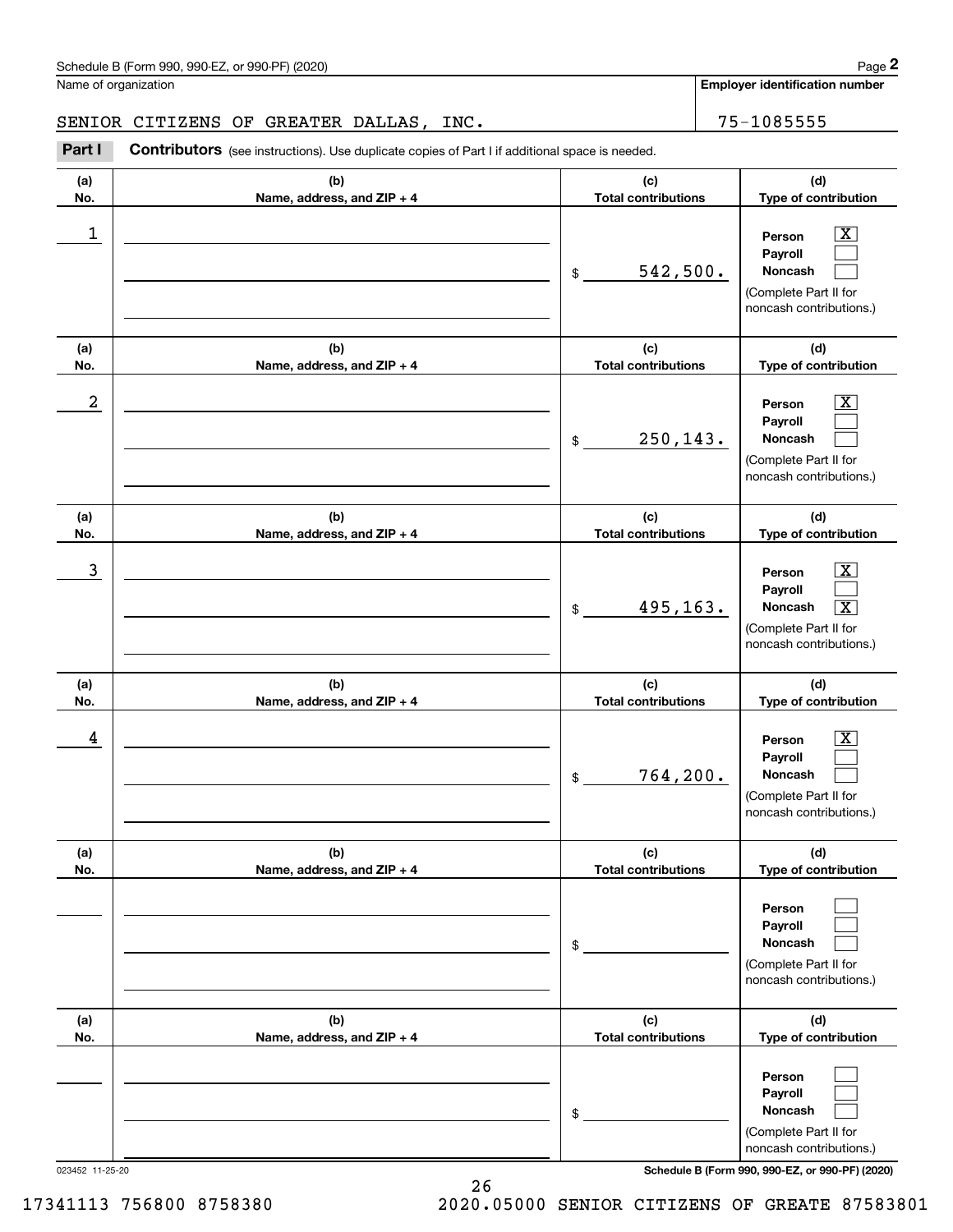|                              | Schedule B (Form 990, 990-EZ, or 990-PF) (2020)<br>Name of organization                             |                                                 | Page 3<br><b>Employer identification number</b> |
|------------------------------|-----------------------------------------------------------------------------------------------------|-------------------------------------------------|-------------------------------------------------|
|                              |                                                                                                     |                                                 |                                                 |
|                              | SENIOR CITIZENS OF GREATER DALLAS, INC.                                                             |                                                 | 75-1085555                                      |
| Part II                      | Noncash Property (see instructions). Use duplicate copies of Part II if additional space is needed. |                                                 |                                                 |
| (a)<br>No.<br>from<br>Part I | (b)<br>Description of noncash property given                                                        | (c)<br>FMV (or estimate)<br>(See instructions.) | (d)<br>Date received                            |
|                              | NATURAL GAS AID PROGRAM                                                                             |                                                 |                                                 |
| 3                            |                                                                                                     |                                                 |                                                 |
|                              |                                                                                                     | 352,550.<br>$\frac{1}{2}$                       | 12/31/20                                        |
| (a)<br>No.<br>from<br>Part I | (b)<br>Description of noncash property given                                                        | (c)<br>FMV (or estimate)<br>(See instructions.) | (d)<br>Date received                            |
|                              |                                                                                                     |                                                 |                                                 |
|                              |                                                                                                     | \$                                              |                                                 |
| (a)<br>No.<br>from<br>Part I | (b)<br>Description of noncash property given                                                        | (c)<br>FMV (or estimate)<br>(See instructions.) | (d)<br>Date received                            |
|                              |                                                                                                     |                                                 |                                                 |
|                              |                                                                                                     | \$                                              |                                                 |
| (a)<br>No.<br>from<br>Part I | (b)<br>Description of noncash property given                                                        | (c)<br>FMV (or estimate)<br>(See instructions.) | (d)<br>Date received                            |
|                              |                                                                                                     |                                                 |                                                 |
|                              |                                                                                                     | \$                                              |                                                 |
| (a)<br>No.<br>from<br>Part I | (b)<br>Description of noncash property given                                                        | (c)<br>FMV (or estimate)<br>(See instructions.) | (d)<br>Date received                            |
|                              |                                                                                                     |                                                 |                                                 |
|                              |                                                                                                     | \$                                              |                                                 |
| (a)<br>No.<br>from<br>Part I | (b)<br>Description of noncash property given                                                        | (c)<br>FMV (or estimate)<br>(See instructions.) | (d)<br>Date received                            |
|                              |                                                                                                     |                                                 |                                                 |
|                              |                                                                                                     |                                                 |                                                 |
| 023453 11-25-20              |                                                                                                     | \$                                              | Schedule B (Form 990, 990-EZ, or 990-PF) (2020) |

27 17341113 756800 8758380 2020.05000 SENIOR CITIZENS OF GREATE 87583801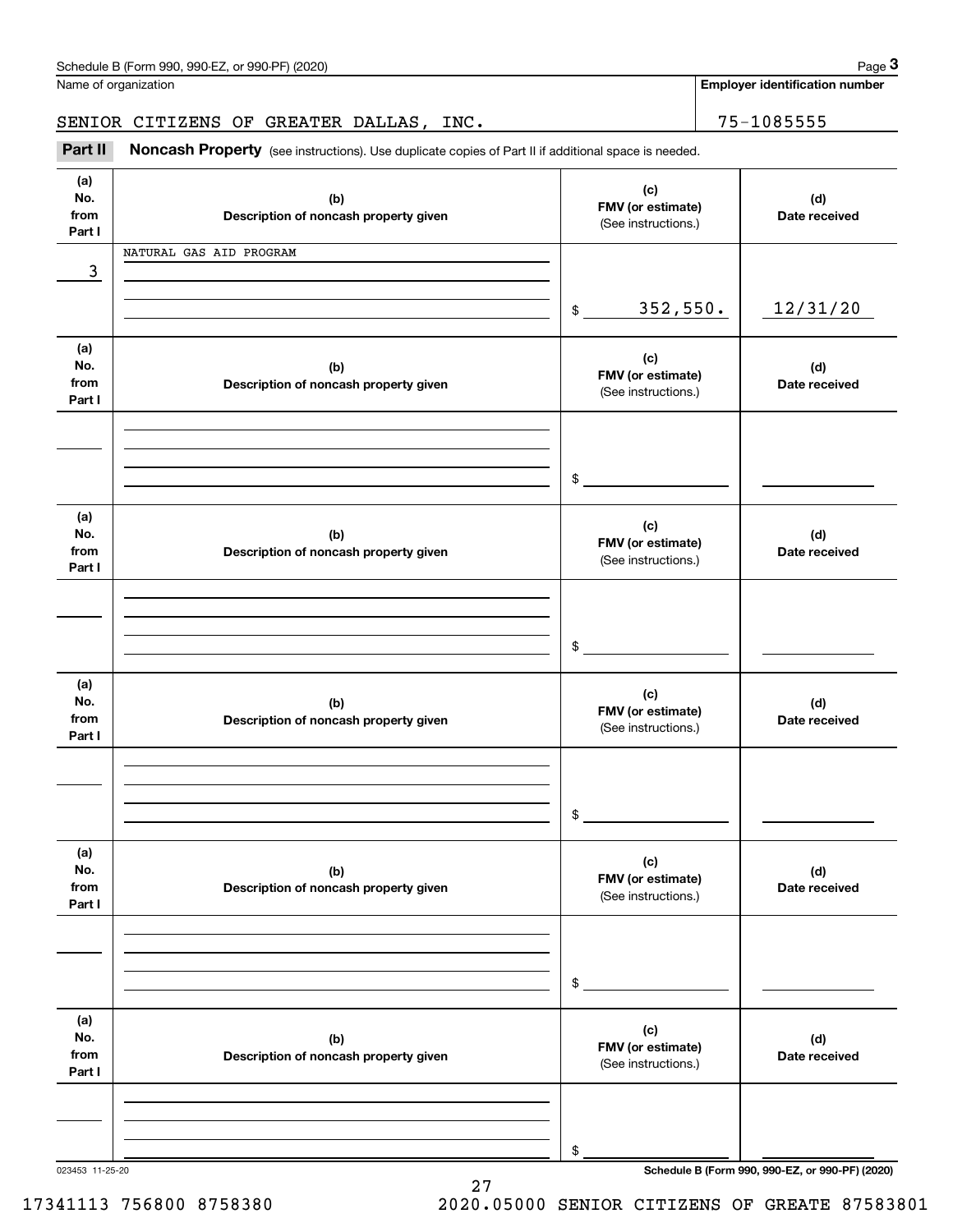|                           | Schedule B (Form 990, 990-EZ, or 990-PF) (2020)                                                                                                                                                                                                                              |                 |                      | Page 4                                          |
|---------------------------|------------------------------------------------------------------------------------------------------------------------------------------------------------------------------------------------------------------------------------------------------------------------------|-----------------|----------------------|-------------------------------------------------|
|                           | Name of organization                                                                                                                                                                                                                                                         |                 |                      | <b>Employer identification number</b>           |
|                           | SENIOR CITIZENS OF GREATER DALLAS, INC.                                                                                                                                                                                                                                      |                 |                      | 75-1085555                                      |
| Part III                  | Exclusively religious, charitable, etc., contributions to organizations described in section 501(c)(7), (8), or (10) that total more than \$1,000 for the year<br>from any one contributor. Complete columns (a) through (e) and the following line entry. For organizations |                 |                      |                                                 |
|                           | completing Part III, enter the total of exclusively religious, charitable, etc., contributions of \$1,000 or less for the year. (Enter this info. once.) $\blacktriangleright$ \$                                                                                            |                 |                      |                                                 |
| (a) No.                   | Use duplicate copies of Part III if additional space is needed.                                                                                                                                                                                                              |                 |                      |                                                 |
| from<br>Part I            | (b) Purpose of gift                                                                                                                                                                                                                                                          | (c) Use of gift |                      | (d) Description of how gift is held             |
|                           |                                                                                                                                                                                                                                                                              |                 |                      |                                                 |
|                           |                                                                                                                                                                                                                                                                              |                 |                      |                                                 |
|                           |                                                                                                                                                                                                                                                                              |                 |                      |                                                 |
|                           |                                                                                                                                                                                                                                                                              |                 | (e) Transfer of gift |                                                 |
|                           |                                                                                                                                                                                                                                                                              |                 |                      |                                                 |
|                           | Transferee's name, address, and ZIP + 4                                                                                                                                                                                                                                      |                 |                      | Relationship of transferor to transferee        |
|                           |                                                                                                                                                                                                                                                                              |                 |                      |                                                 |
|                           |                                                                                                                                                                                                                                                                              |                 |                      |                                                 |
|                           |                                                                                                                                                                                                                                                                              |                 |                      |                                                 |
| (a) No.<br>from<br>Part I | (b) Purpose of gift                                                                                                                                                                                                                                                          | (c) Use of gift |                      | (d) Description of how gift is held             |
|                           |                                                                                                                                                                                                                                                                              |                 |                      |                                                 |
|                           |                                                                                                                                                                                                                                                                              |                 |                      |                                                 |
|                           |                                                                                                                                                                                                                                                                              |                 |                      |                                                 |
|                           |                                                                                                                                                                                                                                                                              |                 | (e) Transfer of gift |                                                 |
|                           |                                                                                                                                                                                                                                                                              |                 |                      |                                                 |
|                           | Transferee's name, address, and ZIP + 4                                                                                                                                                                                                                                      |                 |                      | Relationship of transferor to transferee        |
|                           |                                                                                                                                                                                                                                                                              |                 |                      |                                                 |
|                           |                                                                                                                                                                                                                                                                              |                 |                      |                                                 |
| (a) No.                   |                                                                                                                                                                                                                                                                              |                 |                      |                                                 |
| from<br>Part I            | (b) Purpose of gift                                                                                                                                                                                                                                                          | (c) Use of gift |                      | (d) Description of how gift is held             |
|                           |                                                                                                                                                                                                                                                                              |                 |                      |                                                 |
|                           |                                                                                                                                                                                                                                                                              |                 |                      |                                                 |
|                           |                                                                                                                                                                                                                                                                              |                 |                      |                                                 |
|                           |                                                                                                                                                                                                                                                                              |                 | (e) Transfer of gift |                                                 |
|                           |                                                                                                                                                                                                                                                                              |                 |                      |                                                 |
|                           | Transferee's name, address, and $ZIP + 4$                                                                                                                                                                                                                                    |                 |                      | Relationship of transferor to transferee        |
|                           |                                                                                                                                                                                                                                                                              |                 |                      |                                                 |
|                           |                                                                                                                                                                                                                                                                              |                 |                      |                                                 |
| (a) No.                   |                                                                                                                                                                                                                                                                              |                 |                      |                                                 |
| `from<br>Part I           | (b) Purpose of gift                                                                                                                                                                                                                                                          | (c) Use of gift |                      | (d) Description of how gift is held             |
|                           |                                                                                                                                                                                                                                                                              |                 |                      |                                                 |
|                           |                                                                                                                                                                                                                                                                              |                 |                      |                                                 |
|                           |                                                                                                                                                                                                                                                                              |                 |                      |                                                 |
|                           |                                                                                                                                                                                                                                                                              |                 | (e) Transfer of gift |                                                 |
|                           |                                                                                                                                                                                                                                                                              |                 |                      |                                                 |
|                           | Transferee's name, address, and $ZIP + 4$                                                                                                                                                                                                                                    |                 |                      | Relationship of transferor to transferee        |
|                           |                                                                                                                                                                                                                                                                              |                 |                      |                                                 |
|                           |                                                                                                                                                                                                                                                                              |                 |                      |                                                 |
| 023454 11-25-20           |                                                                                                                                                                                                                                                                              |                 |                      | Schedule B (Form 990, 990-F7, or 990-PF) (2020) |

28

**Schedule B (Form 990, 990-EZ, or 990-PF) (2020)**

17341113 756800 8758380 2020.05000 SENIOR CITIZENS OF GREATE 87583801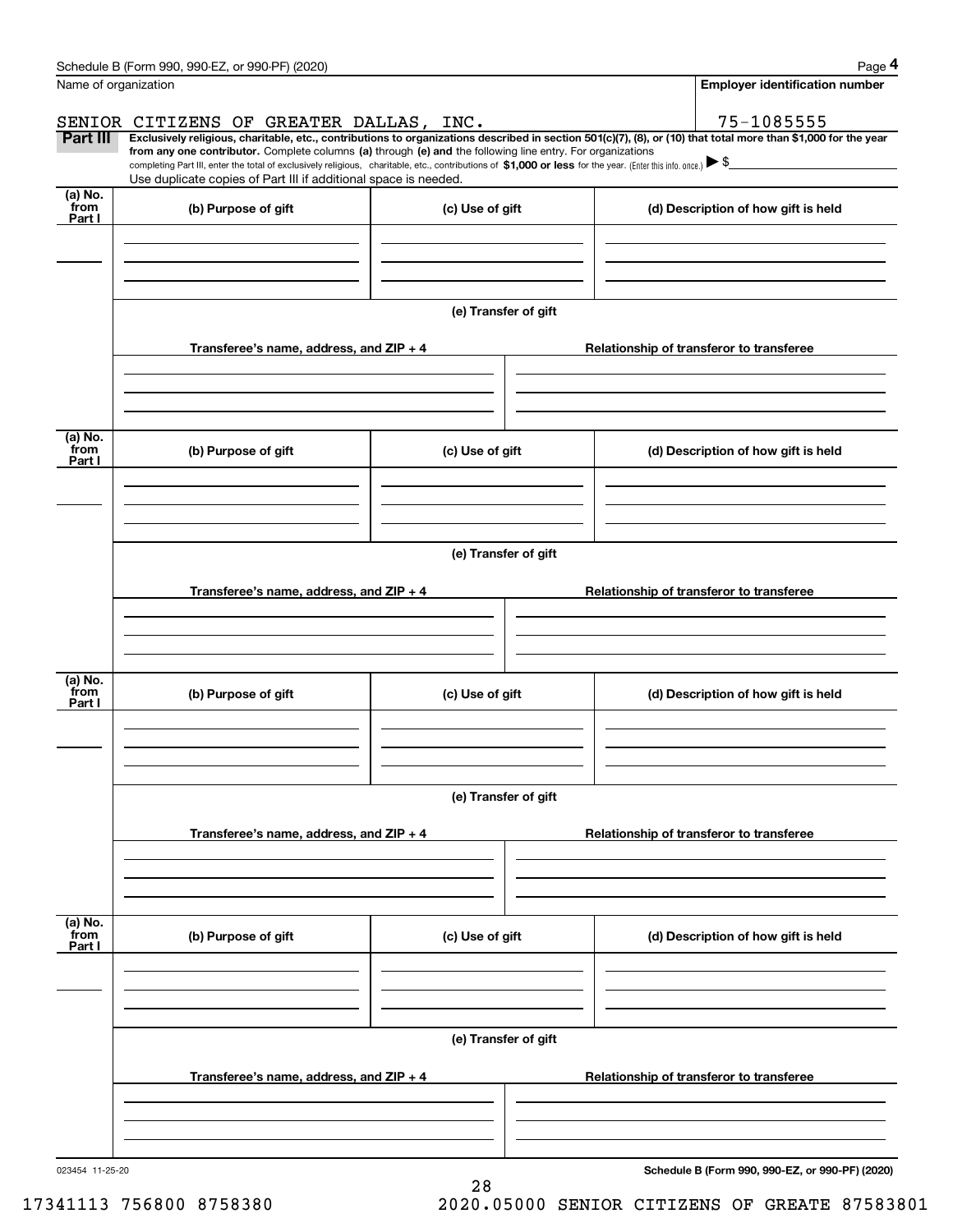| <b>SCHEDULE D</b> |  |
|-------------------|--|
|-------------------|--|

| (Form 990) |  |
|------------|--|
|------------|--|

## **Supplemental Financial Statements**

(Form 990)<br>
Pepartment of the Treasury<br>
Department of the Treasury<br>
Department of the Treasury<br>
Department of the Treasury<br> **Co to www.irs.gov/Form990 for instructions and the latest information.**<br> **Co to www.irs.gov/Form9** 



Department of the Treasury Internal Revenue Service

**Name of the organization Employer identification number**

|              | SENIOR CITIZENS OF GREATER DALLAS, INC.                                                                                                               |                         | 75-1085555                                         |
|--------------|-------------------------------------------------------------------------------------------------------------------------------------------------------|-------------------------|----------------------------------------------------|
| Part I       | Organizations Maintaining Donor Advised Funds or Other Similar Funds or Accounts. Complete if the                                                     |                         |                                                    |
|              | organization answered "Yes" on Form 990, Part IV, line 6.                                                                                             |                         |                                                    |
|              |                                                                                                                                                       | (a) Donor advised funds | (b) Funds and other accounts                       |
| 1            |                                                                                                                                                       |                         |                                                    |
| 2            | Aggregate value of contributions to (during year)                                                                                                     |                         |                                                    |
| з            | Aggregate value of grants from (during year)                                                                                                          |                         |                                                    |
| 4            |                                                                                                                                                       |                         |                                                    |
| 5            | Did the organization inform all donors and donor advisors in writing that the assets held in donor advised funds                                      |                         |                                                    |
|              |                                                                                                                                                       |                         | Yes<br>No                                          |
| 6            | Did the organization inform all grantees, donors, and donor advisors in writing that grant funds can be used only                                     |                         |                                                    |
|              | for charitable purposes and not for the benefit of the donor or donor advisor, or for any other purpose conferring                                    |                         |                                                    |
|              | impermissible private benefit? использовании положительно положительно положительно положительно положительно                                         |                         | Yes<br>No                                          |
| Part II      | Conservation Easements. Complete if the organization answered "Yes" on Form 990, Part IV, line 7.                                                     |                         |                                                    |
| 1.           | Purpose(s) of conservation easements held by the organization (check all that apply).                                                                 |                         |                                                    |
|              | Preservation of land for public use (for example, recreation or education)                                                                            |                         | Preservation of a historically important land area |
|              | Protection of natural habitat                                                                                                                         |                         | Preservation of a certified historic structure     |
|              | Preservation of open space                                                                                                                            |                         |                                                    |
| 2            | Complete lines 2a through 2d if the organization held a qualified conservation contribution in the form of a conservation easement on the last        |                         |                                                    |
|              | day of the tax year.                                                                                                                                  |                         | Held at the End of the Tax Year                    |
| а            |                                                                                                                                                       |                         | 2a                                                 |
| b            | Total acreage restricted by conservation easements                                                                                                    |                         | 2 <sub>b</sub>                                     |
|              |                                                                                                                                                       |                         | 2c                                                 |
|              | Number of conservation easements included in (c) acquired after 7/25/06, and not on a historic structure                                              |                         |                                                    |
| d            |                                                                                                                                                       |                         |                                                    |
|              |                                                                                                                                                       |                         | 2d                                                 |
| 3            | Number of conservation easements modified, transferred, released, extinguished, or terminated by the organization during the tax                      |                         |                                                    |
|              | year                                                                                                                                                  |                         |                                                    |
| 4            | Number of states where property subject to conservation easement is located >                                                                         |                         |                                                    |
| 5            | Does the organization have a written policy regarding the periodic monitoring, inspection, handling of                                                |                         |                                                    |
|              | violations, and enforcement of the conservation easements it holds?                                                                                   |                         | Yes<br>No                                          |
| 6            | Staff and volunteer hours devoted to monitoring, inspecting, handling of violations, and enforcing conservation easements during the year             |                         |                                                    |
|              |                                                                                                                                                       |                         |                                                    |
| 7            | Amount of expenses incurred in monitoring, inspecting, handling of violations, and enforcing conservation easements during the year                   |                         |                                                    |
|              | $\blacktriangleright$ S                                                                                                                               |                         |                                                    |
| 8            | Does each conservation easement reported on line 2(d) above satisfy the requirements of section 170(h)(4)(B)(i)                                       |                         |                                                    |
|              |                                                                                                                                                       |                         | Yes<br>No                                          |
| 9            | In Part XIII, describe how the organization reports conservation easements in its revenue and expense statement and                                   |                         |                                                    |
|              | balance sheet, and include, if applicable, the text of the footnote to the organization's financial statements that describes the                     |                         |                                                    |
| Part III     | organization's accounting for conservation easements.<br>Organizations Maintaining Collections of Art, Historical Treasures, or Other Similar Assets. |                         |                                                    |
|              | Complete if the organization answered "Yes" on Form 990, Part IV, line 8.                                                                             |                         |                                                    |
|              | 1a If the organization elected, as permitted under FASB ASC 958, not to report in its revenue statement and balance sheet works                       |                         |                                                    |
|              |                                                                                                                                                       |                         |                                                    |
|              | of art, historical treasures, or other similar assets held for public exhibition, education, or research in furtherance of public                     |                         |                                                    |
|              | service, provide in Part XIII the text of the footnote to its financial statements that describes these items.                                        |                         |                                                    |
| b            | If the organization elected, as permitted under FASB ASC 958, to report in its revenue statement and balance sheet works of                           |                         |                                                    |
|              | art, historical treasures, or other similar assets held for public exhibition, education, or research in furtherance of public service,               |                         |                                                    |
|              | provide the following amounts relating to these items:                                                                                                |                         |                                                    |
|              | (i)                                                                                                                                                   |                         | \$<br>▶                                            |
|              | (ii) Assets included in Form 990, Part X                                                                                                              |                         | $\blacktriangleright$ \$                           |
| $\mathbf{2}$ | If the organization received or held works of art, historical treasures, or other similar assets for financial gain, provide                          |                         |                                                    |
|              | the following amounts required to be reported under FASB ASC 958 relating to these items:                                                             |                         |                                                    |
| а            |                                                                                                                                                       |                         | -\$<br>▶                                           |
|              |                                                                                                                                                       |                         | $\blacktriangleright$ \$                           |
|              | LHA For Paperwork Reduction Act Notice, see the Instructions for Form 990.                                                                            |                         | Schedule D (Form 990) 2020                         |

032051 12-01-20

|   | 29 |  |       |   |  |
|---|----|--|-------|---|--|
| - | -  |  | - - - | - |  |

17341113 756800 8758380 2020.05000 SENIOR CITIZENS OF GREATE 87583801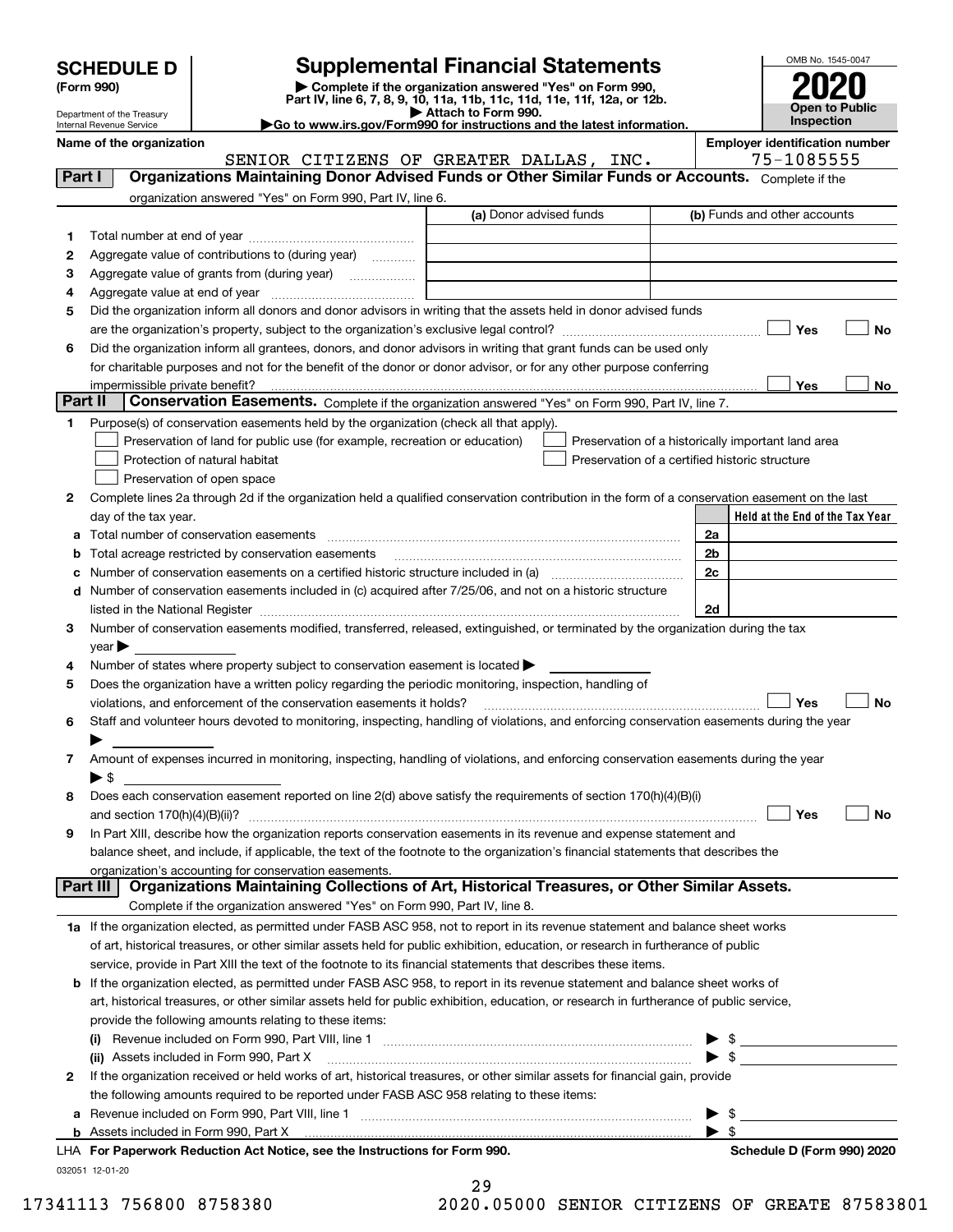|               | Schedule D (Form 990) 2020                                                                                                                                                                                                           | SENIOR CITIZENS OF GREATER DALLAS, INC. |                |                                                                                                                                                                                                                                |                                                          | 75-1085555 |                |            | Page 2 |
|---------------|--------------------------------------------------------------------------------------------------------------------------------------------------------------------------------------------------------------------------------------|-----------------------------------------|----------------|--------------------------------------------------------------------------------------------------------------------------------------------------------------------------------------------------------------------------------|----------------------------------------------------------|------------|----------------|------------|--------|
| Part III      | Organizations Maintaining Collections of Art, Historical Treasures, or Other Similar Assets (continued)                                                                                                                              |                                         |                |                                                                                                                                                                                                                                |                                                          |            |                |            |        |
| 3             | Using the organization's acquisition, accession, and other records, check any of the following that make significant use of its                                                                                                      |                                         |                |                                                                                                                                                                                                                                |                                                          |            |                |            |        |
|               | collection items (check all that apply):                                                                                                                                                                                             |                                         |                |                                                                                                                                                                                                                                |                                                          |            |                |            |        |
| a             | Public exhibition                                                                                                                                                                                                                    | d                                       |                | Loan or exchange program                                                                                                                                                                                                       |                                                          |            |                |            |        |
| b             | Scholarly research                                                                                                                                                                                                                   |                                         |                | Other and the control of the control of the control of the control of the control of the control of the control of the control of the control of the control of the control of the control of the control of the control of th |                                                          |            |                |            |        |
| с             | Preservation for future generations                                                                                                                                                                                                  |                                         |                |                                                                                                                                                                                                                                |                                                          |            |                |            |        |
| 4             | Provide a description of the organization's collections and explain how they further the organization's exempt purpose in Part XIII.                                                                                                 |                                         |                |                                                                                                                                                                                                                                |                                                          |            |                |            |        |
| 5             | During the year, did the organization solicit or receive donations of art, historical treasures, or other similar assets                                                                                                             |                                         |                |                                                                                                                                                                                                                                |                                                          |            |                |            |        |
|               |                                                                                                                                                                                                                                      |                                         |                |                                                                                                                                                                                                                                |                                                          |            | Yes            |            | No     |
|               | <b>Part IV</b><br>Escrow and Custodial Arrangements. Complete if the organization answered "Yes" on Form 990, Part IV, line 9, or                                                                                                    |                                         |                |                                                                                                                                                                                                                                |                                                          |            |                |            |        |
|               | reported an amount on Form 990, Part X, line 21.                                                                                                                                                                                     |                                         |                |                                                                                                                                                                                                                                |                                                          |            |                |            |        |
|               | 1a Is the organization an agent, trustee, custodian or other intermediary for contributions or other assets not included                                                                                                             |                                         |                |                                                                                                                                                                                                                                |                                                          |            |                |            |        |
|               | on Form 990, Part X? [11] matter contracts and contracts and contracts are contracted as a function of the set of the set of the set of the set of the set of the set of the set of the set of the set of the set of the set o       |                                         |                |                                                                                                                                                                                                                                |                                                          |            | Yes            |            | No     |
| b             | If "Yes," explain the arrangement in Part XIII and complete the following table:                                                                                                                                                     |                                         |                |                                                                                                                                                                                                                                |                                                          |            |                |            |        |
|               |                                                                                                                                                                                                                                      |                                         |                |                                                                                                                                                                                                                                |                                                          |            | Amount         |            |        |
| с             | Beginning balance <b>contract to the contract of the contract of the contract of the contract of the contract of the contract of the contract of the contract of the contract of the contract of the contract of the contract of</b> |                                         |                |                                                                                                                                                                                                                                | 1c                                                       |            |                |            |        |
| d             | Additions during the year manufactured and an account of the state of the state of the state of the state of the state of the state of the state of the state of the state of the state of the state of the state of the state       |                                         |                |                                                                                                                                                                                                                                | 1d                                                       |            |                |            |        |
| е             | Distributions during the year measurements are all the set of the set of the set of the set of the set of the set of the set of the set of the set of the set of the set of the set of the set of the set of the set of the se       |                                         |                |                                                                                                                                                                                                                                | 1e                                                       |            |                |            |        |
| f             |                                                                                                                                                                                                                                      |                                         |                |                                                                                                                                                                                                                                | 1f                                                       |            |                |            |        |
|               | 2a Did the organization include an amount on Form 990, Part X, line 21, for escrow or custodial account liability?                                                                                                                   |                                         |                |                                                                                                                                                                                                                                |                                                          |            | Yes            |            | No     |
| <b>Part V</b> | <b>b</b> If "Yes," explain the arrangement in Part XIII. Check here if the explanation has been provided on Part XIII<br><b>Endowment Funds.</b> Complete if the organization answered "Yes" on Form 990, Part IV, line 10.          |                                         |                |                                                                                                                                                                                                                                |                                                          |            |                |            |        |
|               |                                                                                                                                                                                                                                      | (a) Current year                        | (b) Prior year | (c) Two years back                                                                                                                                                                                                             | $\vert$ (d) Three years back $\vert$ (e) Four years back |            |                |            |        |
| 1a            | Beginning of year balance                                                                                                                                                                                                            |                                         |                |                                                                                                                                                                                                                                |                                                          |            |                |            |        |
| b             |                                                                                                                                                                                                                                      |                                         |                |                                                                                                                                                                                                                                |                                                          |            |                |            |        |
|               | Net investment earnings, gains, and losses                                                                                                                                                                                           |                                         |                |                                                                                                                                                                                                                                |                                                          |            |                |            |        |
| d             |                                                                                                                                                                                                                                      |                                         |                |                                                                                                                                                                                                                                |                                                          |            |                |            |        |
|               | e Other expenditures for facilities                                                                                                                                                                                                  |                                         |                |                                                                                                                                                                                                                                |                                                          |            |                |            |        |
|               | and programs                                                                                                                                                                                                                         |                                         |                |                                                                                                                                                                                                                                |                                                          |            |                |            |        |
| 1.            |                                                                                                                                                                                                                                      |                                         |                |                                                                                                                                                                                                                                |                                                          |            |                |            |        |
| g             | End of year balance                                                                                                                                                                                                                  |                                         |                |                                                                                                                                                                                                                                |                                                          |            |                |            |        |
| 2             | Provide the estimated percentage of the current year end balance (line 1g, column (a)) held as:                                                                                                                                      |                                         |                |                                                                                                                                                                                                                                |                                                          |            |                |            |        |
| а             | Board designated or quasi-endowment >                                                                                                                                                                                                |                                         |                |                                                                                                                                                                                                                                |                                                          |            |                |            |        |
| b             | Permanent endowment                                                                                                                                                                                                                  | %                                       |                |                                                                                                                                                                                                                                |                                                          |            |                |            |        |
| c             | Term endowment $\blacktriangleright$                                                                                                                                                                                                 | %                                       |                |                                                                                                                                                                                                                                |                                                          |            |                |            |        |
|               | The percentages on lines 2a, 2b, and 2c should equal 100%.                                                                                                                                                                           |                                         |                |                                                                                                                                                                                                                                |                                                          |            |                |            |        |
|               | 3a Are there endowment funds not in the possession of the organization that are held and administered for the organization                                                                                                           |                                         |                |                                                                                                                                                                                                                                |                                                          |            |                |            |        |
|               | by:                                                                                                                                                                                                                                  |                                         |                |                                                                                                                                                                                                                                |                                                          |            |                | <b>Yes</b> | No     |
|               | (i)                                                                                                                                                                                                                                  |                                         |                |                                                                                                                                                                                                                                |                                                          |            | 3a(i)          |            |        |
|               |                                                                                                                                                                                                                                      |                                         |                |                                                                                                                                                                                                                                |                                                          |            | 3a(ii)         |            |        |
|               |                                                                                                                                                                                                                                      |                                         |                |                                                                                                                                                                                                                                |                                                          |            | 3b             |            |        |
|               | Describe in Part XIII the intended uses of the organization's endowment funds.                                                                                                                                                       |                                         |                |                                                                                                                                                                                                                                |                                                          |            |                |            |        |
|               | <b>Part VI</b><br>Land, Buildings, and Equipment.                                                                                                                                                                                    |                                         |                |                                                                                                                                                                                                                                |                                                          |            |                |            |        |
|               | Complete if the organization answered "Yes" on Form 990, Part IV, line 11a. See Form 990, Part X, line 10.                                                                                                                           |                                         |                |                                                                                                                                                                                                                                |                                                          |            |                |            |        |
|               | Description of property                                                                                                                                                                                                              | (a) Cost or other<br>basis (investment) |                | (b) Cost or other<br>basis (other)                                                                                                                                                                                             | (c) Accumulated<br>depreciation                          |            | (d) Book value |            |        |
|               |                                                                                                                                                                                                                                      |                                         |                | $\overline{1}$ , 381, 450.                                                                                                                                                                                                     |                                                          |            | 1,381,450.     |            |        |
| b             |                                                                                                                                                                                                                                      |                                         |                | 5,350,429.                                                                                                                                                                                                                     | 2, 243, 681.                                             |            | 3,106,748.     |            |        |
|               |                                                                                                                                                                                                                                      |                                         |                |                                                                                                                                                                                                                                |                                                          |            |                |            |        |
|               |                                                                                                                                                                                                                                      |                                         |                | 67,475.                                                                                                                                                                                                                        | 30,969.                                                  |            |                | 36,506.    |        |
|               |                                                                                                                                                                                                                                      |                                         |                | 745,914.                                                                                                                                                                                                                       | 564,043.                                                 |            |                | 181,871.   |        |
|               |                                                                                                                                                                                                                                      |                                         |                |                                                                                                                                                                                                                                |                                                          |            | 4,706,575.     |            |        |

**Schedule D (Form 990) 2020**

032052 12-01-20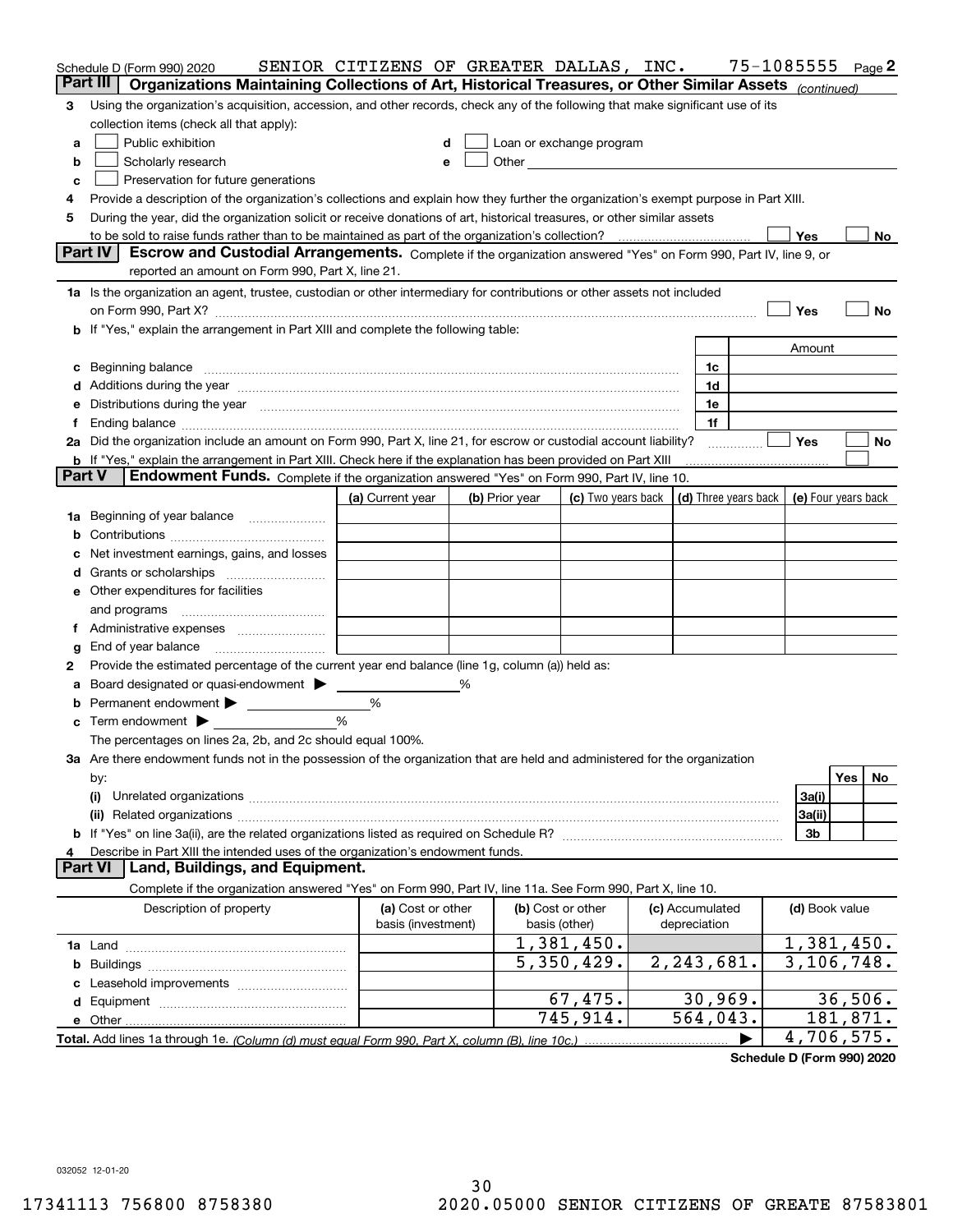| Schedule D (Form 990) 2020 | Part VII Investments - Other Securities.                                                                                                             | SENIOR CITIZENS OF GREATER DALLAS, INC. |  | 75-1085555                                                | <u>Page</u> 3 |
|----------------------------|------------------------------------------------------------------------------------------------------------------------------------------------------|-----------------------------------------|--|-----------------------------------------------------------|---------------|
|                            | Complete if the organization answered "Yes" on Form 990, Part IV, line 11b. See Form 990, Part X, line 12.                                           |                                         |  |                                                           |               |
|                            | (a) Description of security or category (including name of security)                                                                                 | (b) Book value                          |  | (c) Method of valuation: Cost or end-of-year market value |               |
|                            |                                                                                                                                                      |                                         |  |                                                           |               |
|                            | (2) Closely held equity interests                                                                                                                    |                                         |  |                                                           |               |
| $(3)$ Other                |                                                                                                                                                      |                                         |  |                                                           |               |
| (A)                        |                                                                                                                                                      |                                         |  |                                                           |               |
| (B)                        |                                                                                                                                                      |                                         |  |                                                           |               |
| (C)                        |                                                                                                                                                      |                                         |  |                                                           |               |
| (D)                        |                                                                                                                                                      |                                         |  |                                                           |               |
| (E)                        |                                                                                                                                                      |                                         |  |                                                           |               |
| (F)                        |                                                                                                                                                      |                                         |  |                                                           |               |
| (G)<br>(H)                 |                                                                                                                                                      |                                         |  |                                                           |               |
|                            | Total. (Col. (b) must equal Form 990, Part X, col. (B) line 12.)                                                                                     |                                         |  |                                                           |               |
|                            | Part VIII Investments - Program Related.                                                                                                             |                                         |  |                                                           |               |
|                            | Complete if the organization answered "Yes" on Form 990, Part IV, line 11c. See Form 990, Part X, line 13.                                           |                                         |  |                                                           |               |
|                            | (a) Description of investment                                                                                                                        | (b) Book value                          |  | (c) Method of valuation: Cost or end-of-year market value |               |
| (1)                        |                                                                                                                                                      |                                         |  |                                                           |               |
| (2)                        |                                                                                                                                                      |                                         |  |                                                           |               |
| (3)                        |                                                                                                                                                      |                                         |  |                                                           |               |
| (4)                        |                                                                                                                                                      |                                         |  |                                                           |               |
| (5)                        |                                                                                                                                                      |                                         |  |                                                           |               |
| (6)                        |                                                                                                                                                      |                                         |  |                                                           |               |
| (7)                        |                                                                                                                                                      |                                         |  |                                                           |               |
| (8)                        |                                                                                                                                                      |                                         |  |                                                           |               |
| (9)                        |                                                                                                                                                      |                                         |  |                                                           |               |
| Part IX                    | Total. (Col. (b) must equal Form 990, Part X, col. (B) line 13.)<br><b>Other Assets.</b>                                                             |                                         |  |                                                           |               |
|                            |                                                                                                                                                      |                                         |  |                                                           |               |
|                            | Complete if the organization answered "Yes" on Form 990, Part IV, line 11d. See Form 990, Part X, line 15.                                           | (a) Description                         |  | (b) Book value                                            |               |
| (1)                        |                                                                                                                                                      |                                         |  |                                                           |               |
| (2)                        |                                                                                                                                                      |                                         |  |                                                           |               |
| (3)                        |                                                                                                                                                      |                                         |  |                                                           |               |
| (4)                        |                                                                                                                                                      |                                         |  |                                                           |               |
| (5)                        |                                                                                                                                                      |                                         |  |                                                           |               |
| (6)                        |                                                                                                                                                      |                                         |  |                                                           |               |
| (7)                        |                                                                                                                                                      |                                         |  |                                                           |               |
| (8)                        |                                                                                                                                                      |                                         |  |                                                           |               |
| (9)                        |                                                                                                                                                      |                                         |  |                                                           |               |
|                            |                                                                                                                                                      |                                         |  |                                                           |               |
| Part X                     | <b>Other Liabilities.</b>                                                                                                                            |                                         |  |                                                           |               |
|                            | Complete if the organization answered "Yes" on Form 990, Part IV, line 11e or 11f. See Form 990, Part X, line 25.<br>(a) Description of liability    |                                         |  | (b) Book value                                            |               |
| 1.                         |                                                                                                                                                      |                                         |  |                                                           |               |
| (1)                        | Federal income taxes<br>DEFERRED COMPENSATION BENEFITS                                                                                               |                                         |  |                                                           | 9,814.        |
| (2)                        |                                                                                                                                                      |                                         |  |                                                           |               |
| (3)<br>(4)                 |                                                                                                                                                      |                                         |  |                                                           |               |
| (5)                        |                                                                                                                                                      |                                         |  |                                                           |               |
| (6)                        |                                                                                                                                                      |                                         |  |                                                           |               |
| (7)                        |                                                                                                                                                      |                                         |  |                                                           |               |
| (8)                        |                                                                                                                                                      |                                         |  |                                                           |               |
| (9)                        |                                                                                                                                                      |                                         |  |                                                           |               |
|                            |                                                                                                                                                      |                                         |  |                                                           | 9,814.        |
|                            | 2. Liability for uncertain tax positions. In Part XIII, provide the text of the footnote to the organization's financial statements that reports the |                                         |  |                                                           |               |

**Schedule D (Form 990) 2020**

75-1085555 Page 3

032053 12-01-20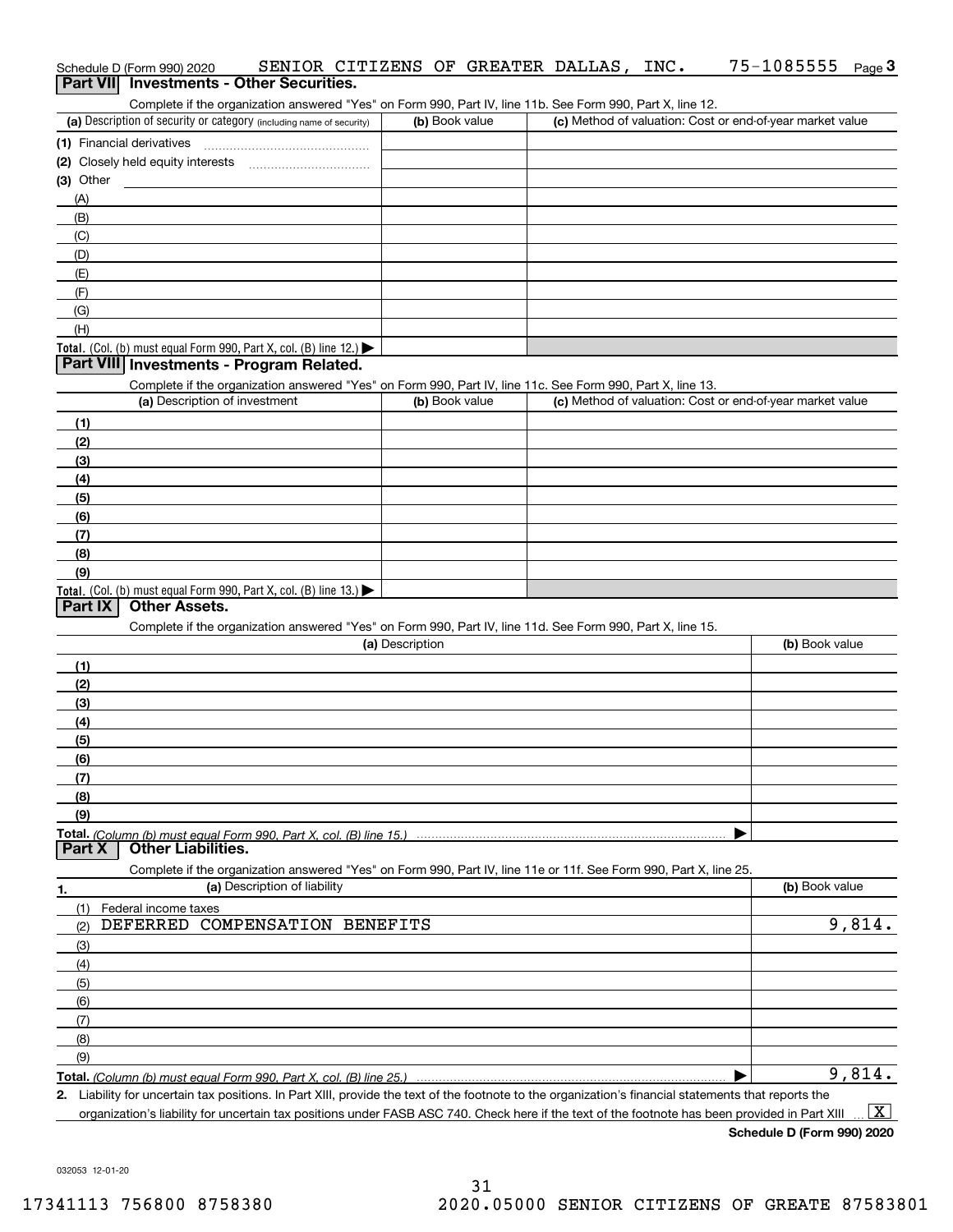|   | SENIOR CITIZENS OF GREATER DALLAS, INC.<br>Schedule D (Form 990) 2020                                                                                                                                                               |                |            |                | 75-1085555<br>Page $4$ |
|---|-------------------------------------------------------------------------------------------------------------------------------------------------------------------------------------------------------------------------------------|----------------|------------|----------------|------------------------|
|   | <b>Part XI</b><br>Reconciliation of Revenue per Audited Financial Statements With Revenue per Return.                                                                                                                               |                |            |                |                        |
|   | Complete if the organization answered "Yes" on Form 990, Part IV, line 12a.                                                                                                                                                         |                |            |                |                        |
| 1 | Total revenue, gains, and other support per audited financial statements                                                                                                                                                            |                |            | $\blacksquare$ | 8,496,176.             |
| 2 | Amounts included on line 1 but not on Form 990, Part VIII, line 12:                                                                                                                                                                 |                |            |                |                        |
| a | Net unrealized gains (losses) on investments [11] matter contracts and the unrealized gains (losses) on investments                                                                                                                 | 2a             | 1,185,817. |                |                        |
| b |                                                                                                                                                                                                                                     | 2 <sub>b</sub> | 4,239.     |                |                        |
|   |                                                                                                                                                                                                                                     | 2c             |            |                |                        |
| d | Other (Describe in Part XIII.) [100] [100] [100] [100] [100] [100] [100] [100] [100] [100] [100] [100] [100] [                                                                                                                      | 2d             | 53,288.    |                |                        |
| e | Add lines 2a through 2d                                                                                                                                                                                                             |                |            | 2e             | <u>1,243,344.</u>      |
| 3 |                                                                                                                                                                                                                                     |                |            | $\mathbf{3}$   | 7,252,832.             |
| 4 | Amounts included on Form 990, Part VIII, line 12, but not on line 1:                                                                                                                                                                |                |            |                |                        |
| a | Investment expenses not included on Form 990, Part VIII, line 7b [111] [11] Investment expenses not included on Form 990, Part VIII, line 7b                                                                                        | 4а             |            |                |                        |
|   | Other (Describe in Part XIII.) <b>Construction Contract Construction</b> Chemical Construction Chemical Chemical Chemical Chemical Chemical Chemical Chemical Chemical Chemical Chemical Chemical Chemical Chemical Chemical Chemic | 4b.            |            |                |                        |
|   | c Add lines 4a and 4b                                                                                                                                                                                                               |                |            | 4c             |                        |
|   |                                                                                                                                                                                                                                     |                |            | 5              | 7,252,832.             |
|   |                                                                                                                                                                                                                                     |                |            |                |                        |
|   | Part XII   Reconciliation of Expenses per Audited Financial Statements With Expenses per Return.                                                                                                                                    |                |            |                |                        |
|   | Complete if the organization answered "Yes" on Form 990, Part IV, line 12a.                                                                                                                                                         |                |            |                |                        |
| 1 | Total expenses and losses per audited financial statements [11, 11] manuscription control expenses and losses per audited financial statements [11] manuscription of the statements [11] manuscription of the statements [11]       |                |            | $\blacksquare$ | 6,884,787.             |
| 2 | Amounts included on line 1 but not on Form 990, Part IX, line 25:                                                                                                                                                                   |                |            |                |                        |
| a |                                                                                                                                                                                                                                     | 2a             | 4,239.     |                |                        |
| b |                                                                                                                                                                                                                                     | 2 <sub>b</sub> |            |                |                        |
|   |                                                                                                                                                                                                                                     | 2c             |            |                |                        |
|   |                                                                                                                                                                                                                                     | 2d             | 61,070.    |                |                        |
|   |                                                                                                                                                                                                                                     |                |            | 2e             | 65,309.                |
| 3 | e Add lines 2a through 2d <b>contract and a contract and a contract a</b> contract a contract and a contract a contract a contract a contract a contract a contract a contract a contract a contract a contract a contract a contra |                |            | 3              | 6,819,478.             |
| 4 | Amounts included on Form 990, Part IX, line 25, but not on line 1:                                                                                                                                                                  |                |            |                |                        |
| a | Investment expenses not included on Form 990, Part VIII, line 7b [1000000000000000000000000000000000                                                                                                                                | 4a             |            |                |                        |
|   | Other (Describe in Part XIII.)                                                                                                                                                                                                      | 4 <sub>b</sub> | 7,782.     |                |                        |
|   | c Add lines 4a and 4b                                                                                                                                                                                                               |                |            | 4c             | 7,782.                 |
|   | Total expenses. Add lines 3 and 4c. (This must equal Form 990, Part I, line 18.) <b>Conservers</b> manufactured in the<br>Part XIII Supplemental Information.                                                                       |                |            | 5              | 6,827,260.             |

Provide the descriptions required for Part II, lines 3, 5, and 9; Part III, lines 1a and 4; Part IV, lines 1b and 2b; Part V, line 4; Part X, line 2; Part XI, lines 2d and 4b; and Part XII, lines 2d and 4b. Also complete this part to provide any additional information.

## PART X, LINE 2:

| TAX POSITIONS TAKEN RELATED TO THE ORGANIZATION'S TAX EXEMPT STATUS,       |
|----------------------------------------------------------------------------|
| UNRELATED BUSINESS ACTIVITIES TAXABLE INCOME AND DEDUCTIBILITY OF EXPENSES |
| AND OTHER MISCELLANEOUS TAX POSITIONS HAVE BEEN REVIEWED, AND MANAGEMENT   |
| IS OF THE OPINION THAT MATERIAL POSITIONS TAKEN BY THE ORGANIZATION WOULD  |
| MORE THAN LIKELY THAN NOT BE SUSTAINED BY EXAMINATION. ACCORDINGLY, THE    |
| ORGANIZATION HAS NOT RECORDED AN INCOME TAX LIABILITY FOR UNCERTAIN TAX    |
| BENEFITS. AS OF MARCH 31, 2021, THE ORGANIZATION'S TAX YEARS 2018 THROUGH  |
| 2020 REMAIN SUBJECT TO EXAMINATION.                                        |

32

## PART XI, LINE 2D - OTHER ADJUSTMENTS:

SPECIAL EVENT EXPENSES 61,070.

032054 12-01-20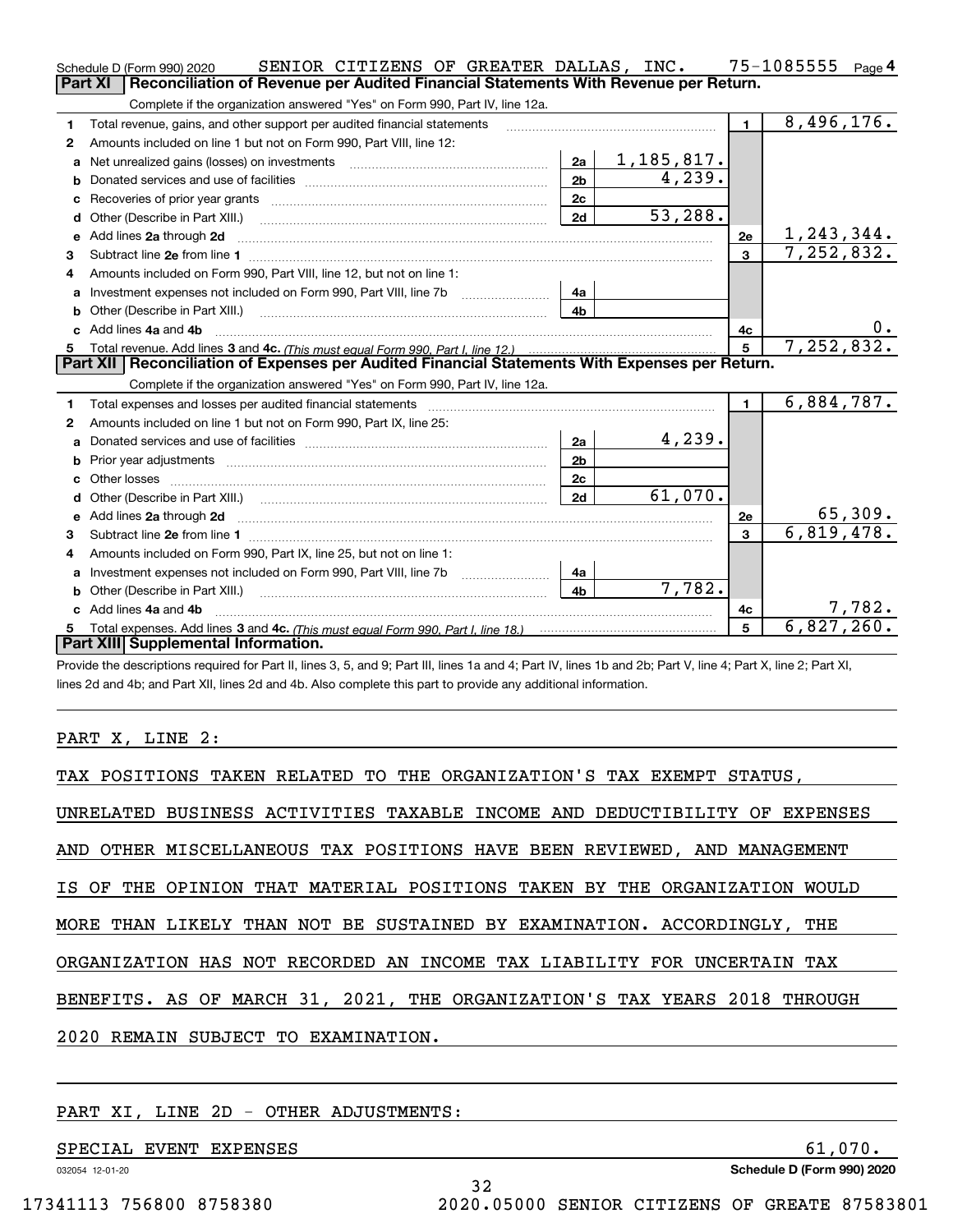| SENIOR CITIZENS OF GREATER DALLAS, INC. 75-1085555 Page 5<br>Schedule D (Form 990) 2020 SENIOR CIT<br>Part XIII Supplemental Information (continued) |                            |
|------------------------------------------------------------------------------------------------------------------------------------------------------|----------------------------|
|                                                                                                                                                      |                            |
| ELDER FINANCIAL SAFETY CENTER WIND-UP COSTS                                                                                                          | $-7,782.$                  |
| TOTAL TO SCHEDULE D, PART XI, LINE 2D                                                                                                                | 53,288.                    |
|                                                                                                                                                      |                            |
|                                                                                                                                                      |                            |
| PART XII, LINE 2D - OTHER ADJUSTMENTS:                                                                                                               |                            |
| SPECIAL EVENT EXPENSES                                                                                                                               | 61,070.                    |
|                                                                                                                                                      |                            |
|                                                                                                                                                      |                            |
| PART XII, LINE 4B - OTHER ADJUSTMENTS:                                                                                                               |                            |
|                                                                                                                                                      |                            |
| ELDER FINANCIAL SAFETY CENTER WIND-UP COSTS                                                                                                          | 7,782.                     |
|                                                                                                                                                      |                            |
|                                                                                                                                                      |                            |
|                                                                                                                                                      |                            |
|                                                                                                                                                      |                            |
|                                                                                                                                                      |                            |
|                                                                                                                                                      |                            |
|                                                                                                                                                      |                            |
|                                                                                                                                                      |                            |
|                                                                                                                                                      |                            |
|                                                                                                                                                      |                            |
|                                                                                                                                                      |                            |
|                                                                                                                                                      |                            |
|                                                                                                                                                      |                            |
|                                                                                                                                                      |                            |
|                                                                                                                                                      |                            |
|                                                                                                                                                      |                            |
|                                                                                                                                                      |                            |
|                                                                                                                                                      |                            |
|                                                                                                                                                      |                            |
|                                                                                                                                                      |                            |
|                                                                                                                                                      |                            |
|                                                                                                                                                      |                            |
|                                                                                                                                                      |                            |
|                                                                                                                                                      |                            |
|                                                                                                                                                      |                            |
|                                                                                                                                                      |                            |
|                                                                                                                                                      |                            |
|                                                                                                                                                      | Schedule D (Form 990) 2020 |
| 032055 12-01-20                                                                                                                                      |                            |

33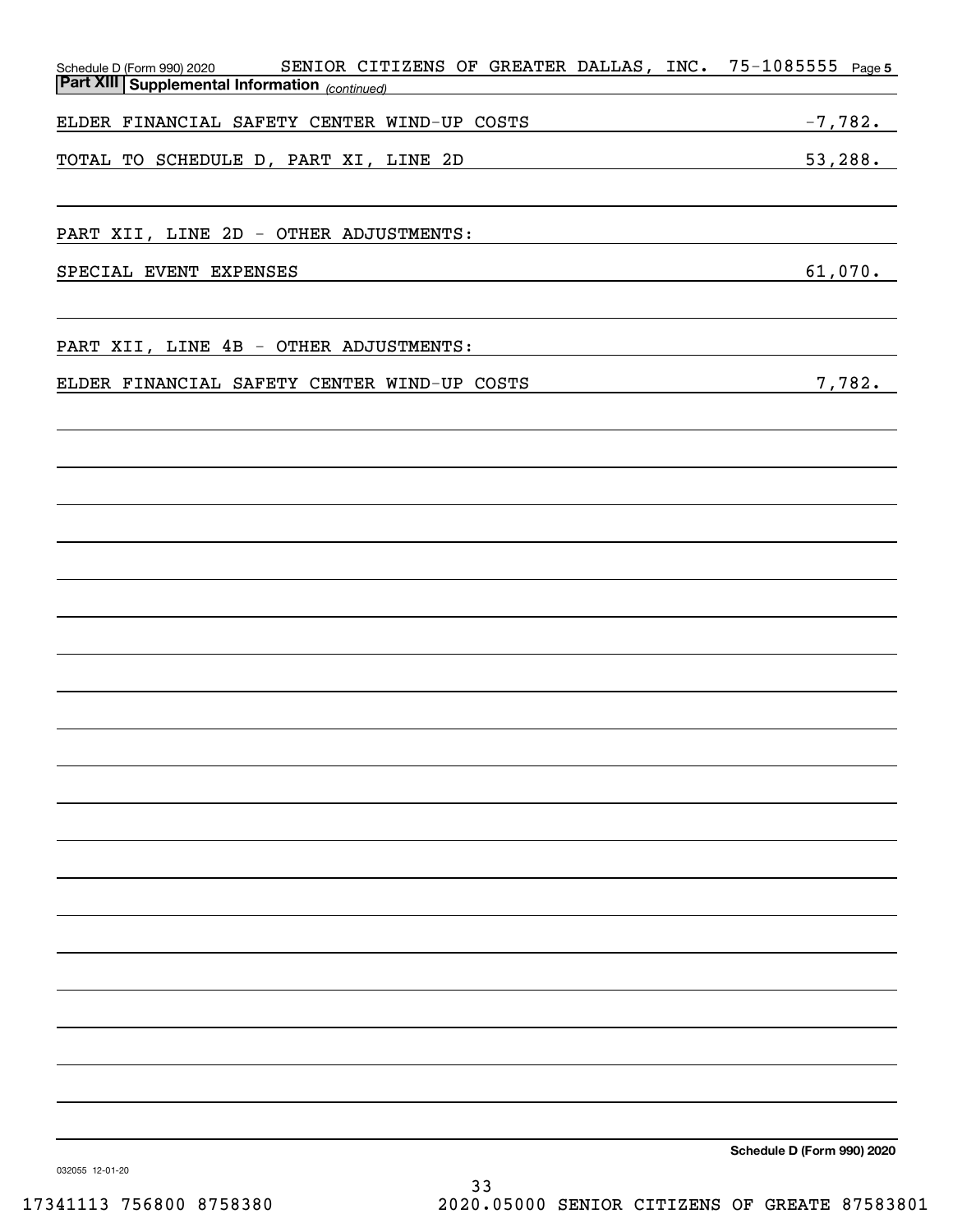| <b>SCHEDULE G</b>                                                                        |                                  | <b>Supplemental Information Regarding Fundraising or Gaming Activities</b>                                                                                                                                                                                                                                                                                                                                                                                                                                                  |                            |                                                                            |                                                                            |  |                                                                            | OMB No. 1545-0047                                       |  |
|------------------------------------------------------------------------------------------|----------------------------------|-----------------------------------------------------------------------------------------------------------------------------------------------------------------------------------------------------------------------------------------------------------------------------------------------------------------------------------------------------------------------------------------------------------------------------------------------------------------------------------------------------------------------------|----------------------------|----------------------------------------------------------------------------|----------------------------------------------------------------------------|--|----------------------------------------------------------------------------|---------------------------------------------------------|--|
| (Form 990 or 990-EZ)                                                                     |                                  | Complete if the organization answered "Yes" on Form 990, Part IV, line 17, 18, or 19, or if the<br>organization entered more than \$15,000 on Form 990-EZ, line 6a.                                                                                                                                                                                                                                                                                                                                                         |                            |                                                                            |                                                                            |  |                                                                            |                                                         |  |
| Department of the Treasury                                                               |                                  | Attach to Form 990 or Form 990-EZ.                                                                                                                                                                                                                                                                                                                                                                                                                                                                                          |                            |                                                                            |                                                                            |  |                                                                            | <b>Open to Public</b><br>Inspection                     |  |
| Internal Revenue Service<br>Name of the organization                                     |                                  | ► Go to www.irs.gov/Form990 for instructions and the latest information.                                                                                                                                                                                                                                                                                                                                                                                                                                                    |                            |                                                                            |                                                                            |  |                                                                            | <b>Employer identification number</b>                   |  |
|                                                                                          |                                  | SENIOR CITIZENS OF GREATER DALLAS,                                                                                                                                                                                                                                                                                                                                                                                                                                                                                          |                            |                                                                            | INC.                                                                       |  | 75-1085555                                                                 |                                                         |  |
| Part I                                                                                   |                                  | Fundraising Activities. Complete if the organization answered "Yes" on Form 990, Part IV, line 17. Form 990-EZ filers are not                                                                                                                                                                                                                                                                                                                                                                                               |                            |                                                                            |                                                                            |  |                                                                            |                                                         |  |
|                                                                                          | required to complete this part.  |                                                                                                                                                                                                                                                                                                                                                                                                                                                                                                                             |                            |                                                                            |                                                                            |  |                                                                            |                                                         |  |
| Mail solicitations<br>a<br>b<br>Phone solicitations<br>c<br>In-person solicitations<br>d | Internet and email solicitations | 1 Indicate whether the organization raised funds through any of the following activities. Check all that apply.<br>e<br>f<br>g<br>2 a Did the organization have a written or oral agreement with any individual (including officers, directors, trustees, or<br>key employees listed in Form 990, Part VII) or entity in connection with professional fundraising services?<br><b>b</b> If "Yes," list the 10 highest paid individuals or entities (fundraisers) pursuant to agreements under which the fundraiser is to be | Special fundraising events |                                                                            | Solicitation of non-government grants<br>Solicitation of government grants |  | Yes                                                                        | No                                                      |  |
| compensated at least \$5,000 by the organization.                                        |                                  |                                                                                                                                                                                                                                                                                                                                                                                                                                                                                                                             |                            |                                                                            |                                                                            |  |                                                                            |                                                         |  |
| (i) Name and address of individual<br>or entity (fundraiser)                             |                                  | (ii) Activity                                                                                                                                                                                                                                                                                                                                                                                                                                                                                                               |                            | (iii) Did<br>fundraiser<br>have custody<br>or control of<br>contributions? | (iv) Gross receipts<br>from activity                                       |  | (v) Amount paid<br>to (or retained by)<br>fundraiser<br>listed in col. (i) | (vi) Amount paid<br>to (or retained by)<br>organization |  |
|                                                                                          |                                  |                                                                                                                                                                                                                                                                                                                                                                                                                                                                                                                             | Yes                        | <b>No</b>                                                                  |                                                                            |  |                                                                            |                                                         |  |
|                                                                                          |                                  |                                                                                                                                                                                                                                                                                                                                                                                                                                                                                                                             |                            |                                                                            |                                                                            |  |                                                                            |                                                         |  |
|                                                                                          |                                  |                                                                                                                                                                                                                                                                                                                                                                                                                                                                                                                             |                            |                                                                            |                                                                            |  |                                                                            |                                                         |  |
|                                                                                          |                                  |                                                                                                                                                                                                                                                                                                                                                                                                                                                                                                                             |                            |                                                                            |                                                                            |  |                                                                            |                                                         |  |
|                                                                                          |                                  |                                                                                                                                                                                                                                                                                                                                                                                                                                                                                                                             |                            |                                                                            |                                                                            |  |                                                                            |                                                         |  |
|                                                                                          |                                  |                                                                                                                                                                                                                                                                                                                                                                                                                                                                                                                             |                            |                                                                            |                                                                            |  |                                                                            |                                                         |  |
|                                                                                          |                                  |                                                                                                                                                                                                                                                                                                                                                                                                                                                                                                                             |                            |                                                                            |                                                                            |  |                                                                            |                                                         |  |
|                                                                                          |                                  |                                                                                                                                                                                                                                                                                                                                                                                                                                                                                                                             |                            |                                                                            |                                                                            |  |                                                                            |                                                         |  |
|                                                                                          |                                  |                                                                                                                                                                                                                                                                                                                                                                                                                                                                                                                             |                            |                                                                            |                                                                            |  |                                                                            |                                                         |  |
|                                                                                          |                                  |                                                                                                                                                                                                                                                                                                                                                                                                                                                                                                                             |                            |                                                                            |                                                                            |  |                                                                            |                                                         |  |
|                                                                                          |                                  |                                                                                                                                                                                                                                                                                                                                                                                                                                                                                                                             |                            |                                                                            |                                                                            |  |                                                                            |                                                         |  |
|                                                                                          |                                  |                                                                                                                                                                                                                                                                                                                                                                                                                                                                                                                             |                            |                                                                            |                                                                            |  |                                                                            |                                                         |  |
| Total                                                                                    |                                  |                                                                                                                                                                                                                                                                                                                                                                                                                                                                                                                             |                            |                                                                            |                                                                            |  |                                                                            |                                                         |  |
|                                                                                          |                                  | 3 List all states in which the organization is registered or licensed to solicit contributions or has been notified it is exempt from registration                                                                                                                                                                                                                                                                                                                                                                          |                            |                                                                            |                                                                            |  |                                                                            |                                                         |  |
| or licensing.                                                                            |                                  |                                                                                                                                                                                                                                                                                                                                                                                                                                                                                                                             |                            |                                                                            |                                                                            |  |                                                                            |                                                         |  |
|                                                                                          |                                  |                                                                                                                                                                                                                                                                                                                                                                                                                                                                                                                             |                            |                                                                            |                                                                            |  |                                                                            |                                                         |  |
|                                                                                          |                                  |                                                                                                                                                                                                                                                                                                                                                                                                                                                                                                                             |                            |                                                                            |                                                                            |  |                                                                            |                                                         |  |
|                                                                                          |                                  |                                                                                                                                                                                                                                                                                                                                                                                                                                                                                                                             |                            |                                                                            |                                                                            |  |                                                                            |                                                         |  |
|                                                                                          |                                  |                                                                                                                                                                                                                                                                                                                                                                                                                                                                                                                             |                            |                                                                            |                                                                            |  |                                                                            |                                                         |  |
|                                                                                          |                                  |                                                                                                                                                                                                                                                                                                                                                                                                                                                                                                                             |                            |                                                                            |                                                                            |  |                                                                            |                                                         |  |
|                                                                                          |                                  |                                                                                                                                                                                                                                                                                                                                                                                                                                                                                                                             |                            |                                                                            |                                                                            |  |                                                                            |                                                         |  |
|                                                                                          |                                  | LHA For Paperwork Reduction Act Notice, see the Instructions for Form 990 or 990-EZ.                                                                                                                                                                                                                                                                                                                                                                                                                                        |                            |                                                                            |                                                                            |  |                                                                            | Schedule G (Form 990 or 990-EZ) 2020                    |  |

032081 11-25-20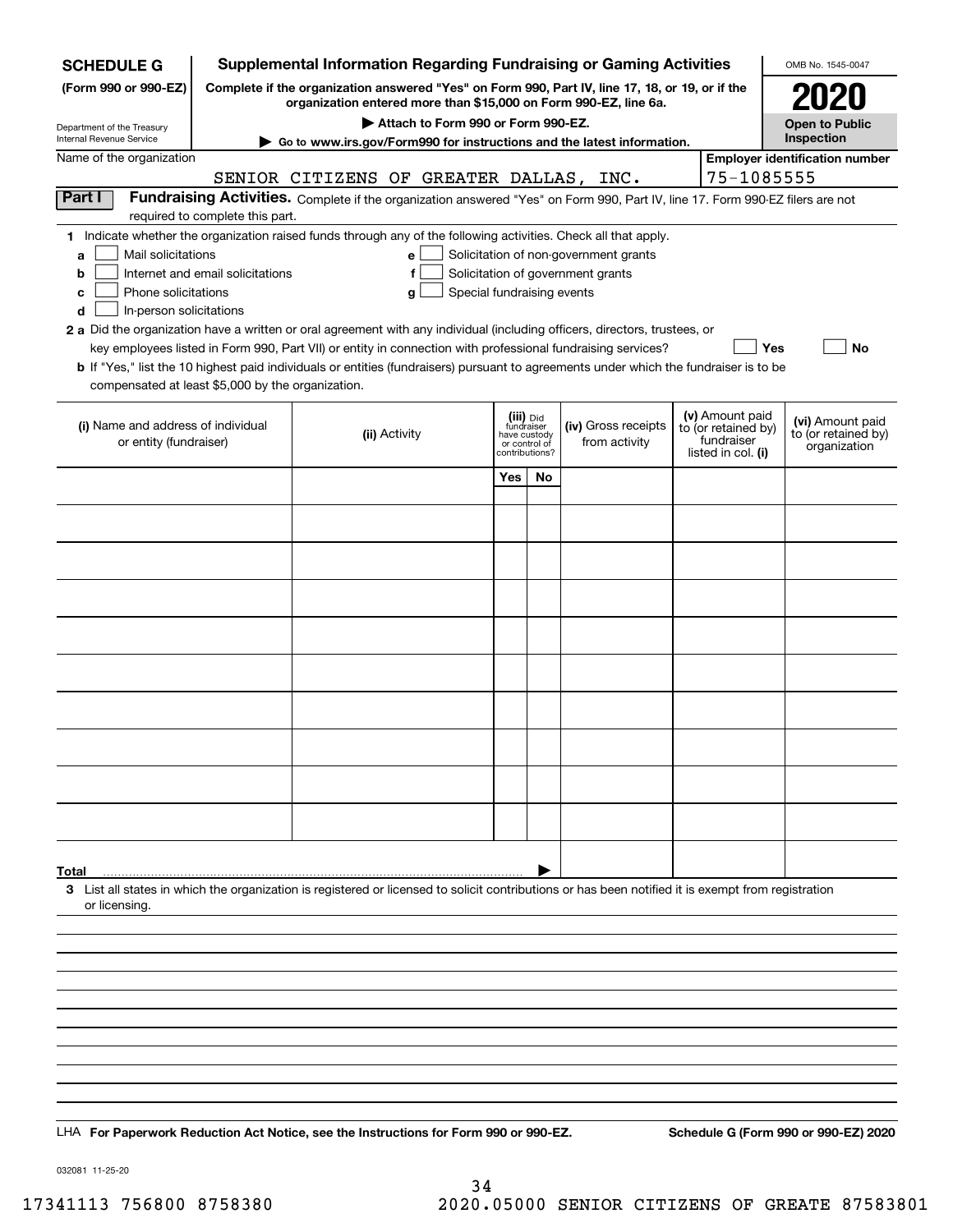$75 - 1085555$  Page 2 Schedule G (Form 990 or 990-EZ) 2020  $\,$  SENIOR  $\,$  CITIZENS  $\,$  OF  $\,$  GREATER  $\,$  DALLAS ,  $\,$  INC  $\,$  .  $\,$   $\,$   $75$  –  $10$   $8$  5 5  $5$   $\,$   $\,$   $P_{\rm age}$ **Part II** | Fundraising Events. Complete if the organization answered "Yes" on Form 990, Part IV, line 18, or reported more than \$15,000

of fundraising event contributions and gross income on Form 990-EZ, lines 1 and 6b. List events with gross receipts greater than \$5,000.

**(a)** Event #1  $\vert$  **(b)** Event #2 (c) Other events **(d)**  Total events SPIRIT (add col. **(a)** through LUNCHEON SAGE SOCIETY 2 col. **(c)**) (event type) (event type) (total number) Revenue Revenue 931,902. 271,490. 91,589. 1,294,981. Gross receipts **1**884,750. 271,490. 83,532. 1,239,772. **2** Less: Contributions ................................ 47,152. 8,057. 55,209. Gross income (line 1 minus line 2) **3**. . . . . . . . . . . . **4** Cash prizes \_\_\_\_\_\_\_\_\_\_\_\_\_\_\_\_\_\_\_\_\_\_\_\_\_\_\_\_\_\_\_\_ 610. 610. **5** Noncash prizes \_\_\_\_\_\_\_\_\_\_\_\_\_\_\_\_\_\_\_\_\_\_\_\_\_\_\_\_ Direct Expenses Direct Expenses 45,000. 45,000. Rent/facility costs ~~~~~~~~~~~~**6**2,152. 2,152. **7**Food and beverages 1,500. 1,500. **8**Entertainment ~~~~~~~~~~~~~~10,278. 1,198. 332. 11,808. Other direct expenses ~~~~~~~~~~ **9**61,070.  $\blacktriangleright$ **10** Direct expense summary. Add lines 4 through 9 in column (d) -5,861. …… ▶ **11** Net income summary. Subtract line 10 from line 3, column (d) **Part III | Gaming.** Complete if the organization answered "Yes" on Form 990, Part IV, line 19, or reported more than \$15,000 on Form 990-EZ, line 6a. **(b)**  Pull tabs/instant **(d)**  Total gaming (add

|                 |   |                                                                                                                                                                                                                                | (a) Bingo          | (b) Pull tabs/instant<br>bingo/progressive bingo | (c) Other gaming | (d) Total gaming (add<br>col. (a) through col. (c)) |
|-----------------|---|--------------------------------------------------------------------------------------------------------------------------------------------------------------------------------------------------------------------------------|--------------------|--------------------------------------------------|------------------|-----------------------------------------------------|
| Revenue         |   |                                                                                                                                                                                                                                |                    |                                                  |                  |                                                     |
|                 | 2 |                                                                                                                                                                                                                                |                    |                                                  |                  |                                                     |
| Direct Expenses | 3 |                                                                                                                                                                                                                                |                    |                                                  |                  |                                                     |
|                 | 4 |                                                                                                                                                                                                                                |                    |                                                  |                  |                                                     |
|                 |   |                                                                                                                                                                                                                                |                    |                                                  |                  |                                                     |
|                 | 6 |                                                                                                                                                                                                                                | <b>Yes</b> %<br>No | $Yes$ %<br><b>No</b>                             | %<br>No          |                                                     |
|                 |   | Direct expense summary. Add lines 2 through 5 in column (d) [11] manus and the summan manuscription of the summan manuscription of the summan manuscription of the summan manuscription of the summan manuscription of the sum |                    |                                                  | ▶                |                                                     |
|                 | 8 |                                                                                                                                                                                                                                |                    |                                                  |                  |                                                     |
| 9               |   |                                                                                                                                                                                                                                |                    |                                                  |                  |                                                     |
|                 |   |                                                                                                                                                                                                                                |                    |                                                  |                  | Yes<br><b>No</b>                                    |
|                 |   |                                                                                                                                                                                                                                |                    |                                                  |                  |                                                     |
|                 |   |                                                                                                                                                                                                                                |                    |                                                  |                  | <b>No</b><br>Yes                                    |
|                 |   |                                                                                                                                                                                                                                |                    |                                                  |                  |                                                     |

032082 11-25-20

**Schedule G (Form 990 or 990-EZ) 2020**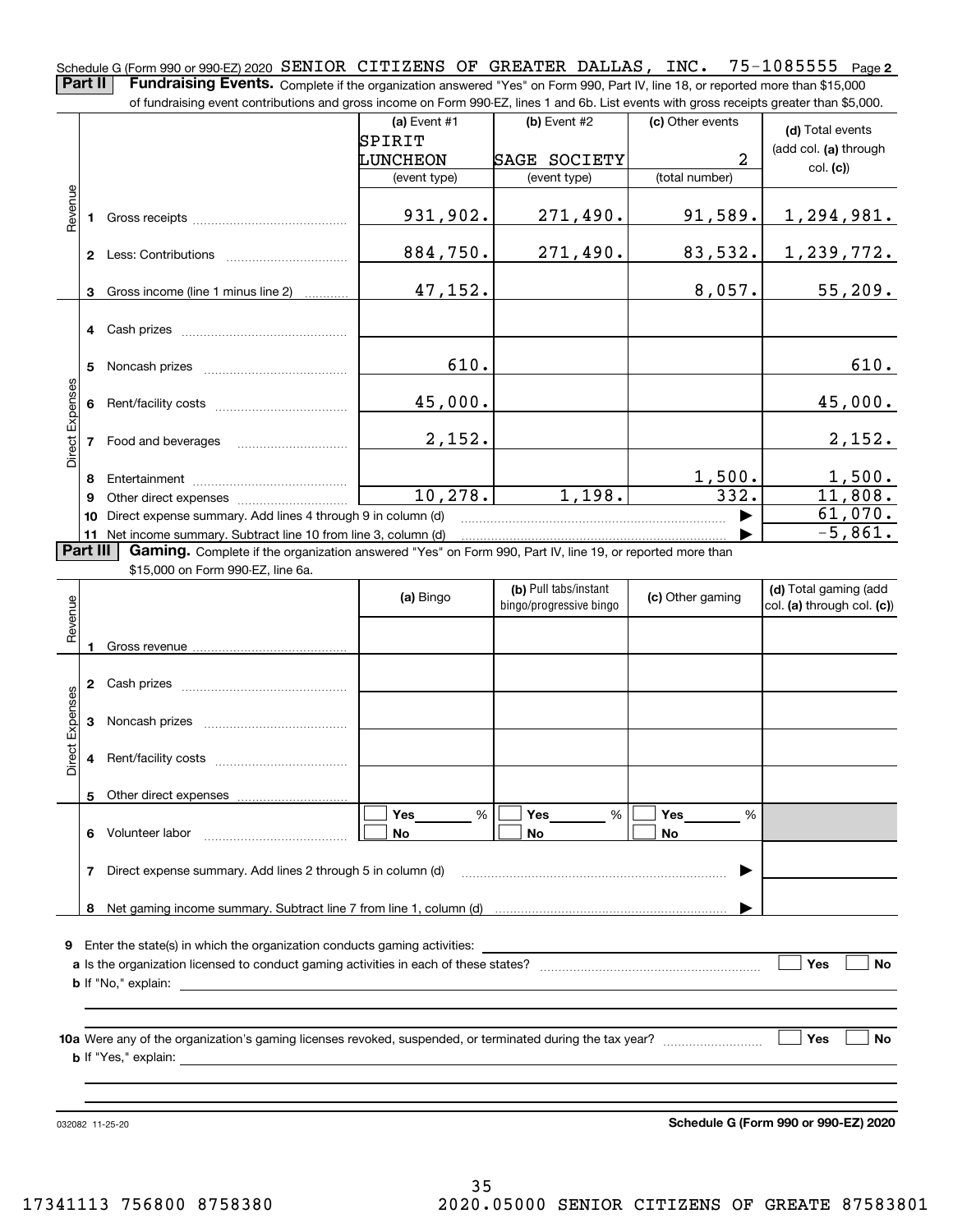|                | Schedule G (Form 990 or 990-EZ) 2020<br>032083 11-25-20<br>36                                                                                                                                                                              |                 |           |
|----------------|--------------------------------------------------------------------------------------------------------------------------------------------------------------------------------------------------------------------------------------------|-----------------|-----------|
|                |                                                                                                                                                                                                                                            |                 |           |
|                |                                                                                                                                                                                                                                            |                 |           |
|                |                                                                                                                                                                                                                                            |                 |           |
|                |                                                                                                                                                                                                                                            |                 |           |
|                |                                                                                                                                                                                                                                            |                 |           |
|                |                                                                                                                                                                                                                                            |                 |           |
|                |                                                                                                                                                                                                                                            |                 |           |
|                |                                                                                                                                                                                                                                            |                 |           |
|                |                                                                                                                                                                                                                                            |                 |           |
| <b>Part IV</b> | Supplemental Information. Provide the explanations required by Part I, line 2b, columns (iii) and (v); and Part III, lines 9, 9b, 10b,<br>15b, 15c, 16, and 17b, as applicable. Also provide any additional information. See instructions. |                 |           |
|                | organization's own exempt activities during the tax year $\triangleright$ \$                                                                                                                                                               |                 |           |
|                | retain the state gaming license?<br><b>b</b> Enter the amount of distributions required under state law to be distributed to other exempt organizations or spent in the                                                                    | $\Box$ Yes      | $\Box$ No |
|                | <b>17</b> Mandatory distributions:<br>a Is the organization required under state law to make charitable distributions from the gaming proceeds to                                                                                          |                 |           |
|                |                                                                                                                                                                                                                                            |                 |           |
|                | Director/officer<br>Employee<br>Independent contractor                                                                                                                                                                                     |                 |           |
|                |                                                                                                                                                                                                                                            |                 |           |
|                |                                                                                                                                                                                                                                            |                 |           |
|                | Gaming manager compensation > \$                                                                                                                                                                                                           |                 |           |
|                | $Name \rightarrow$                                                                                                                                                                                                                         |                 |           |
| 16             | Gaming manager information:                                                                                                                                                                                                                |                 |           |
|                | Address $\blacktriangleright$                                                                                                                                                                                                              |                 |           |
|                |                                                                                                                                                                                                                                            |                 |           |
|                | Name $\blacktriangleright$<br><u> 1989 - Johann Barbara, marka a shekara ta 1989 - An tsaran tsara a shekara tsara tsara tsara tsara tsara tsa</u>                                                                                         |                 |           |
|                | of gaming revenue retained by the third party $\triangleright$ \$<br>c If "Yes," enter name and address of the third party:                                                                                                                |                 |           |
|                |                                                                                                                                                                                                                                            |                 |           |
|                |                                                                                                                                                                                                                                            | Yes             | No        |
|                |                                                                                                                                                                                                                                            |                 |           |
|                |                                                                                                                                                                                                                                            |                 |           |
|                | 14 Enter the name and address of the person who prepares the organization's gaming/special events books and records:                                                                                                                       |                 |           |
|                |                                                                                                                                                                                                                                            | 13 <sub>b</sub> | %         |
|                | 13 Indicate the percentage of gaming activity conducted in:                                                                                                                                                                                | 13а             | %         |
|                |                                                                                                                                                                                                                                            | Yes             | No        |
|                | 12 Is the organization a grantor, beneficiary or trustee of a trust, or a member of a partnership or other entity formed                                                                                                                   | Yes             | No        |
|                | Schedule G (Form 990 or 990-EZ) 2020 SENIOR CITIZENS OF GREATER DALLAS, INC. 75-1085555                                                                                                                                                    |                 | Page 3    |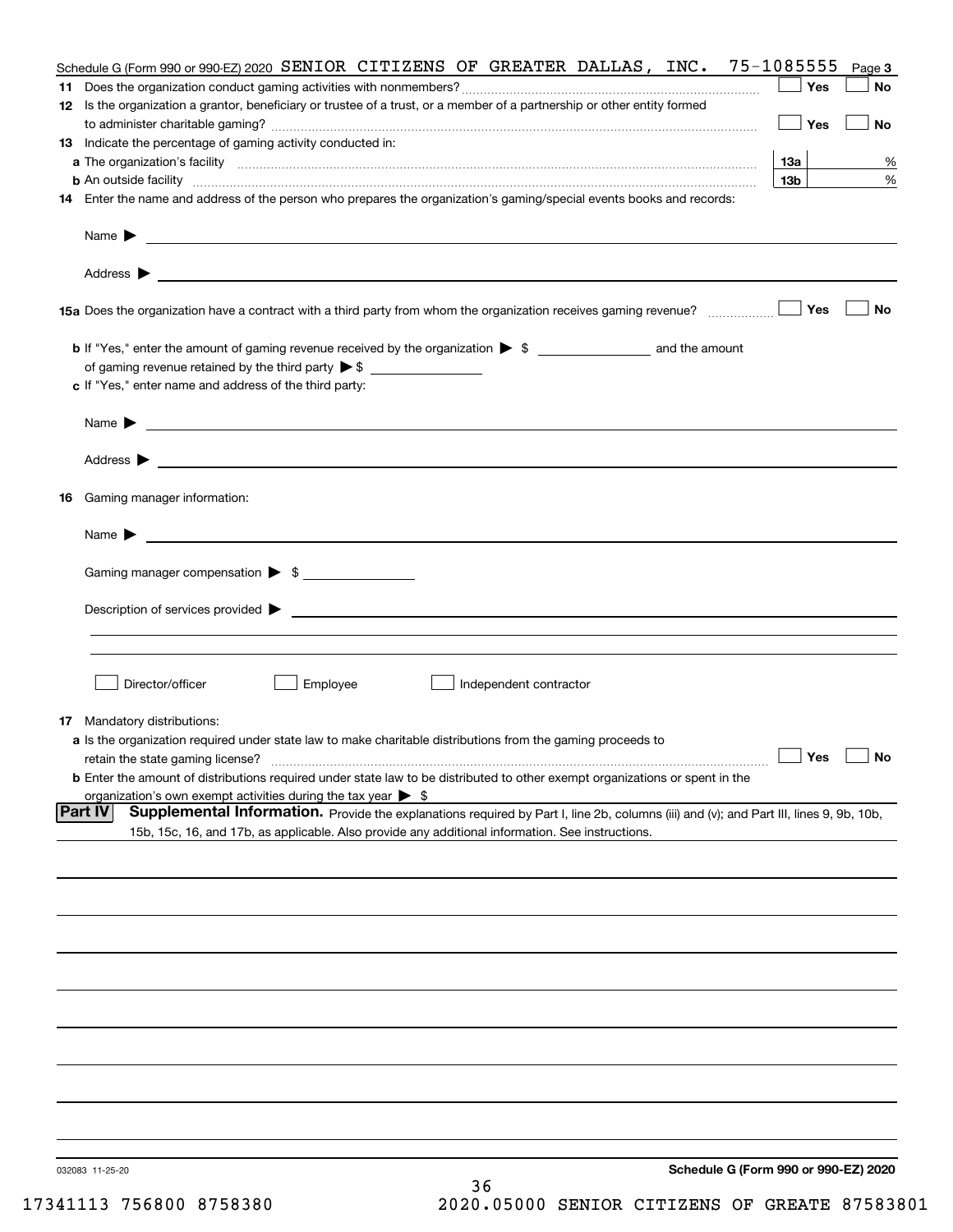| Schedule G (Form 990 or 990-EZ) SENIOR CIT<br><b>Part IV</b> Supplemental Information (continued) |  |  |  | SENIOR CITIZENS OF GREATER DALLAS, INC. 75-1085555 Page 4 |  |
|---------------------------------------------------------------------------------------------------|--|--|--|-----------------------------------------------------------|--|
|                                                                                                   |  |  |  |                                                           |  |
|                                                                                                   |  |  |  |                                                           |  |
|                                                                                                   |  |  |  |                                                           |  |
|                                                                                                   |  |  |  |                                                           |  |
|                                                                                                   |  |  |  |                                                           |  |
|                                                                                                   |  |  |  |                                                           |  |
|                                                                                                   |  |  |  |                                                           |  |
|                                                                                                   |  |  |  |                                                           |  |
|                                                                                                   |  |  |  |                                                           |  |
|                                                                                                   |  |  |  |                                                           |  |
|                                                                                                   |  |  |  |                                                           |  |
|                                                                                                   |  |  |  |                                                           |  |
|                                                                                                   |  |  |  |                                                           |  |
|                                                                                                   |  |  |  |                                                           |  |
|                                                                                                   |  |  |  |                                                           |  |
|                                                                                                   |  |  |  |                                                           |  |
|                                                                                                   |  |  |  |                                                           |  |
|                                                                                                   |  |  |  |                                                           |  |
|                                                                                                   |  |  |  |                                                           |  |
|                                                                                                   |  |  |  |                                                           |  |
|                                                                                                   |  |  |  |                                                           |  |
|                                                                                                   |  |  |  |                                                           |  |
|                                                                                                   |  |  |  |                                                           |  |
|                                                                                                   |  |  |  |                                                           |  |
|                                                                                                   |  |  |  |                                                           |  |
|                                                                                                   |  |  |  |                                                           |  |
|                                                                                                   |  |  |  |                                                           |  |
|                                                                                                   |  |  |  |                                                           |  |
|                                                                                                   |  |  |  |                                                           |  |
|                                                                                                   |  |  |  |                                                           |  |
|                                                                                                   |  |  |  |                                                           |  |
|                                                                                                   |  |  |  |                                                           |  |
|                                                                                                   |  |  |  |                                                           |  |
|                                                                                                   |  |  |  |                                                           |  |
|                                                                                                   |  |  |  |                                                           |  |
|                                                                                                   |  |  |  |                                                           |  |
|                                                                                                   |  |  |  |                                                           |  |
|                                                                                                   |  |  |  |                                                           |  |
|                                                                                                   |  |  |  |                                                           |  |
|                                                                                                   |  |  |  |                                                           |  |
|                                                                                                   |  |  |  |                                                           |  |
|                                                                                                   |  |  |  | Schedule G (Form 990 or 990-EZ)                           |  |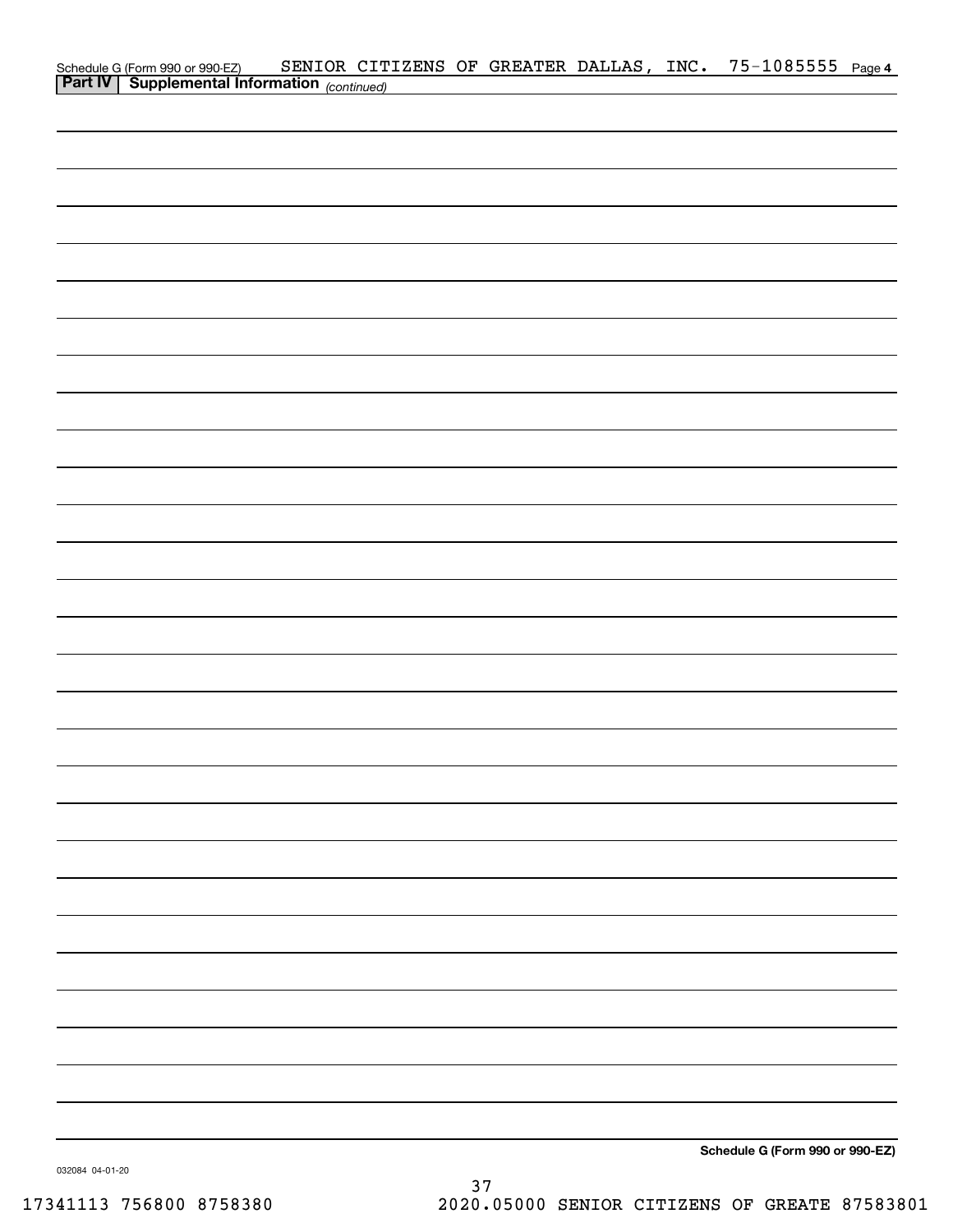| <b>SCHEDULE I</b>                                                                                                                                                                                                                                                                                   |                                                                                                                                                                          |           | <b>Grants and Other Assistance to Organizations,</b>                                                                                  |                                                                                                                                                                     |                                                       |               |                                       |  | OMB No. 1545-0047                     |    |  |
|-----------------------------------------------------------------------------------------------------------------------------------------------------------------------------------------------------------------------------------------------------------------------------------------------------|--------------------------------------------------------------------------------------------------------------------------------------------------------------------------|-----------|---------------------------------------------------------------------------------------------------------------------------------------|---------------------------------------------------------------------------------------------------------------------------------------------------------------------|-------------------------------------------------------|---------------|---------------------------------------|--|---------------------------------------|----|--|
| (Form 990)                                                                                                                                                                                                                                                                                          |                                                                                                                                                                          |           | Governments, and Individuals in the United States<br>Complete if the organization answered "Yes" on Form 990, Part IV, line 21 or 22. |                                                                                                                                                                     |                                                       |               |                                       |  | 2020                                  |    |  |
| Department of the Treasury                                                                                                                                                                                                                                                                          |                                                                                                                                                                          |           |                                                                                                                                       | Attach to Form 990.                                                                                                                                                 |                                                       |               |                                       |  | <b>Open to Public</b>                 |    |  |
| Internal Revenue Service                                                                                                                                                                                                                                                                            |                                                                                                                                                                          |           |                                                                                                                                       |                                                                                                                                                                     | Go to www.irs.gov/Form990 for the latest information. |               |                                       |  | Inspection                            |    |  |
| Name of the organization                                                                                                                                                                                                                                                                            |                                                                                                                                                                          |           |                                                                                                                                       |                                                                                                                                                                     |                                                       |               |                                       |  | <b>Employer identification number</b> |    |  |
|                                                                                                                                                                                                                                                                                                     |                                                                                                                                                                          |           | SENIOR CITIZENS OF GREATER DALLAS, INC.                                                                                               |                                                                                                                                                                     |                                                       |               |                                       |  | 75-1085555                            |    |  |
| Part I                                                                                                                                                                                                                                                                                              | <b>General Information on Grants and Assistance</b>                                                                                                                      |           |                                                                                                                                       |                                                                                                                                                                     |                                                       |               |                                       |  |                                       |    |  |
| $\mathbf 1$                                                                                                                                                                                                                                                                                         | Does the organization maintain records to substantiate the amount of the grants or assistance, the grantees' eligibility for the grants or assistance, and the selection |           |                                                                                                                                       |                                                                                                                                                                     |                                                       |               |                                       |  | $\boxed{\text{X}}$ Yes                | No |  |
| Describe in Part IV the organization's procedures for monitoring the use of grant funds in the United States.<br>$\mathbf{2}$<br>Grants and Other Assistance to Domestic Organizations and Domestic Governments. Complete if the organization answered "Yes" on Form 990, Part IV, line 21, for any |                                                                                                                                                                          |           |                                                                                                                                       |                                                                                                                                                                     |                                                       |               |                                       |  |                                       |    |  |
| Part II                                                                                                                                                                                                                                                                                             |                                                                                                                                                                          |           |                                                                                                                                       |                                                                                                                                                                     |                                                       |               |                                       |  |                                       |    |  |
|                                                                                                                                                                                                                                                                                                     | recipient that received more than \$5,000. Part II can be duplicated if additional space is needed.<br>1 (a) Name and address of organization                            | $(b)$ EIN | (c) IRC section                                                                                                                       |                                                                                                                                                                     |                                                       | (f) Method of |                                       |  |                                       |    |  |
|                                                                                                                                                                                                                                                                                                     | or government                                                                                                                                                            |           | (if applicable)                                                                                                                       | (d) Amount of<br>(e) Amount of<br>(g) Description of<br>valuation (book,<br>cash grant<br>non-cash<br>noncash assistance<br>FMV, appraisal,<br>assistance<br>other) |                                                       |               | (h) Purpose of grant<br>or assistance |  |                                       |    |  |
|                                                                                                                                                                                                                                                                                                     |                                                                                                                                                                          |           |                                                                                                                                       |                                                                                                                                                                     |                                                       |               |                                       |  |                                       |    |  |
|                                                                                                                                                                                                                                                                                                     |                                                                                                                                                                          |           |                                                                                                                                       |                                                                                                                                                                     |                                                       |               |                                       |  |                                       |    |  |
|                                                                                                                                                                                                                                                                                                     |                                                                                                                                                                          |           |                                                                                                                                       |                                                                                                                                                                     |                                                       |               |                                       |  |                                       |    |  |
|                                                                                                                                                                                                                                                                                                     |                                                                                                                                                                          |           |                                                                                                                                       |                                                                                                                                                                     |                                                       |               |                                       |  |                                       |    |  |
|                                                                                                                                                                                                                                                                                                     |                                                                                                                                                                          |           |                                                                                                                                       |                                                                                                                                                                     |                                                       |               |                                       |  |                                       |    |  |
|                                                                                                                                                                                                                                                                                                     |                                                                                                                                                                          |           |                                                                                                                                       |                                                                                                                                                                     |                                                       |               |                                       |  |                                       |    |  |
|                                                                                                                                                                                                                                                                                                     |                                                                                                                                                                          |           |                                                                                                                                       |                                                                                                                                                                     |                                                       |               |                                       |  |                                       |    |  |
|                                                                                                                                                                                                                                                                                                     |                                                                                                                                                                          |           |                                                                                                                                       |                                                                                                                                                                     |                                                       |               |                                       |  |                                       |    |  |
|                                                                                                                                                                                                                                                                                                     |                                                                                                                                                                          |           |                                                                                                                                       |                                                                                                                                                                     |                                                       |               |                                       |  |                                       |    |  |
|                                                                                                                                                                                                                                                                                                     |                                                                                                                                                                          |           |                                                                                                                                       |                                                                                                                                                                     |                                                       |               |                                       |  |                                       |    |  |
|                                                                                                                                                                                                                                                                                                     |                                                                                                                                                                          |           |                                                                                                                                       |                                                                                                                                                                     |                                                       |               |                                       |  |                                       |    |  |
|                                                                                                                                                                                                                                                                                                     |                                                                                                                                                                          |           |                                                                                                                                       |                                                                                                                                                                     |                                                       |               |                                       |  |                                       |    |  |
|                                                                                                                                                                                                                                                                                                     |                                                                                                                                                                          |           |                                                                                                                                       |                                                                                                                                                                     |                                                       |               |                                       |  |                                       |    |  |
|                                                                                                                                                                                                                                                                                                     |                                                                                                                                                                          |           |                                                                                                                                       |                                                                                                                                                                     |                                                       |               |                                       |  |                                       |    |  |
|                                                                                                                                                                                                                                                                                                     |                                                                                                                                                                          |           |                                                                                                                                       |                                                                                                                                                                     |                                                       |               |                                       |  |                                       |    |  |
|                                                                                                                                                                                                                                                                                                     |                                                                                                                                                                          |           |                                                                                                                                       |                                                                                                                                                                     |                                                       |               |                                       |  |                                       |    |  |
|                                                                                                                                                                                                                                                                                                     |                                                                                                                                                                          |           |                                                                                                                                       |                                                                                                                                                                     |                                                       |               |                                       |  |                                       |    |  |
|                                                                                                                                                                                                                                                                                                     |                                                                                                                                                                          |           |                                                                                                                                       |                                                                                                                                                                     |                                                       |               |                                       |  |                                       |    |  |
|                                                                                                                                                                                                                                                                                                     |                                                                                                                                                                          |           |                                                                                                                                       |                                                                                                                                                                     |                                                       |               |                                       |  |                                       |    |  |
|                                                                                                                                                                                                                                                                                                     |                                                                                                                                                                          |           |                                                                                                                                       |                                                                                                                                                                     |                                                       |               |                                       |  |                                       |    |  |
|                                                                                                                                                                                                                                                                                                     |                                                                                                                                                                          |           |                                                                                                                                       |                                                                                                                                                                     |                                                       |               |                                       |  |                                       |    |  |
| $\mathbf{2}$                                                                                                                                                                                                                                                                                        | Enter total number of section $501(c)(3)$ and government organizations listed in the line 1 table                                                                        |           |                                                                                                                                       |                                                                                                                                                                     |                                                       |               |                                       |  |                                       |    |  |
| 3                                                                                                                                                                                                                                                                                                   | Enter total number of other organizations listed in the line 1 table                                                                                                     |           |                                                                                                                                       |                                                                                                                                                                     |                                                       |               |                                       |  |                                       |    |  |
| LHA For Paperwork Reduction Act Notice, see the Instructions for Form 990.                                                                                                                                                                                                                          |                                                                                                                                                                          |           |                                                                                                                                       |                                                                                                                                                                     |                                                       |               |                                       |  | Schedule I (Form 990) 2020            |    |  |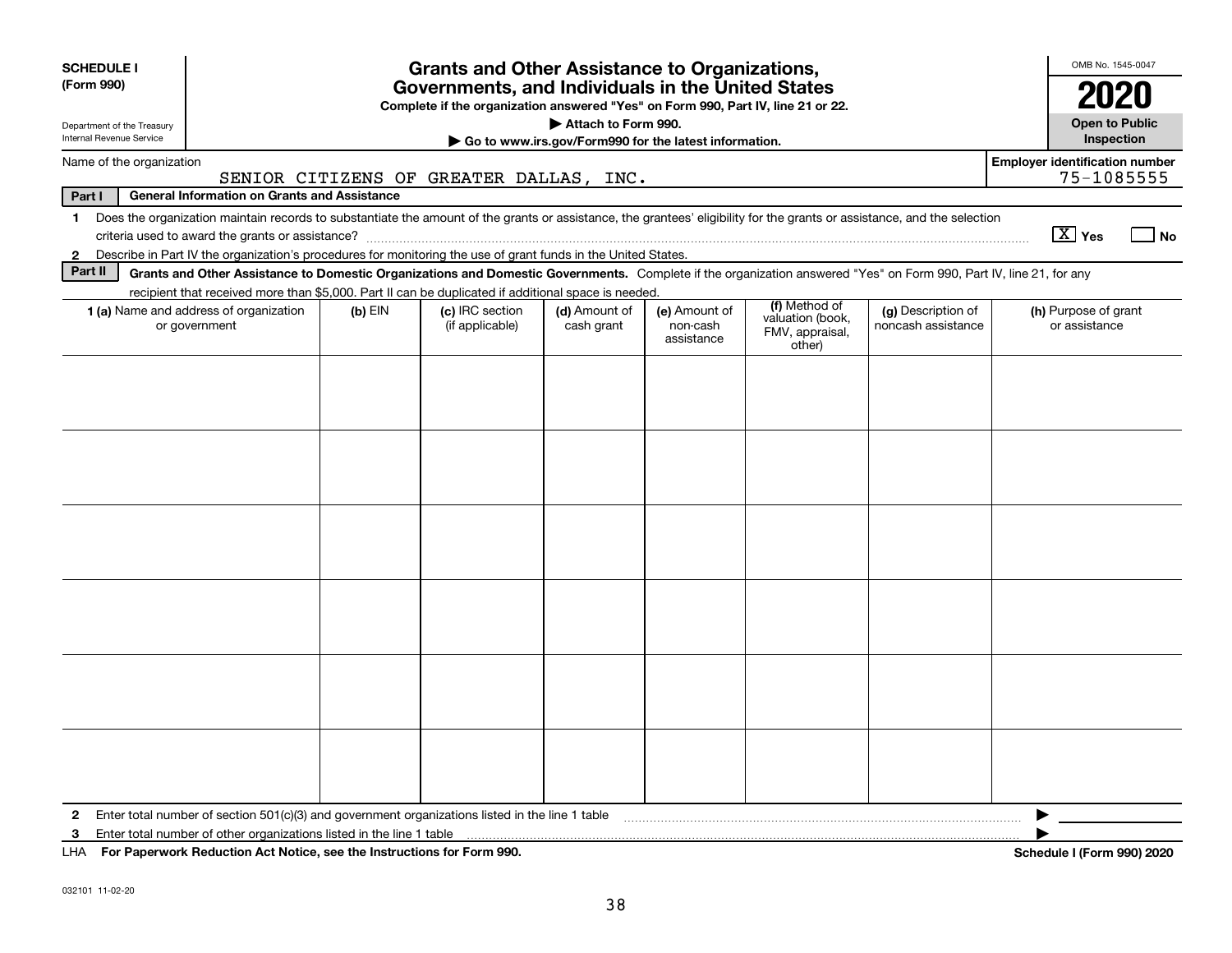#### Schedule I (Form 990) 2020 SENIOR CITIZENS OF GREATER DALLAS, INC。 75-1085555 Page

**2**

**Part III | Grants and Other Assistance to Domestic Individuals. Complete if the organization answered "Yes" on Form 990, Part IV, line 22.** Part III can be duplicated if additional space is needed.

| (a) Type of grant or assistance                   | (b) Number of<br>(c) Amount of<br>recipients<br>cash grant |          | (d) Amount of non-<br>cash assistance | (e) Method of valuation<br>(book, FMV, appraisal, other) | (f) Description of noncash assistance |  |
|---------------------------------------------------|------------------------------------------------------------|----------|---------------------------------------|----------------------------------------------------------|---------------------------------------|--|
|                                                   |                                                            |          |                                       |                                                          |                                       |  |
| ASSIST LOW INCOME CLIENTS IN PAYING THEIR UTILITY |                                                            |          |                                       |                                                          | HELPING THE ELDERLY WITH THEIR        |  |
| BILLS                                             | 5838                                                       | 545,043. |                                       | 353, 230. FAIR MARKET VALUE                              | NATURAL GAS BILLS                     |  |
|                                                   |                                                            |          |                                       |                                                          |                                       |  |
|                                                   |                                                            |          |                                       |                                                          |                                       |  |
|                                                   |                                                            |          |                                       |                                                          |                                       |  |
|                                                   |                                                            |          |                                       |                                                          |                                       |  |
|                                                   |                                                            |          |                                       |                                                          |                                       |  |
|                                                   |                                                            |          |                                       |                                                          |                                       |  |
|                                                   |                                                            |          |                                       |                                                          |                                       |  |
|                                                   |                                                            |          |                                       |                                                          |                                       |  |
|                                                   |                                                            |          |                                       |                                                          |                                       |  |
|                                                   |                                                            |          |                                       |                                                          |                                       |  |
|                                                   |                                                            |          |                                       |                                                          |                                       |  |
|                                                   |                                                            |          |                                       |                                                          |                                       |  |

Part IV | Supplemental Information. Provide the information required in Part I, line 2; Part III, column (b); and any other additional information.

PART I, LINE 2:

THE NOTICE OF GRANT AWARDS AS WELL AS ANY ASSURANCES AND CERTIFICATIONS ARE

MAINTAINED FOR EACH GRANT IN THE FINANCIAL OFFICE. GRANT APPLICATIONS

OUTLINING COMMUNITY NEED, WORK PLANS, OUTCOME MEASURES ARE ALSO MAINTAINED.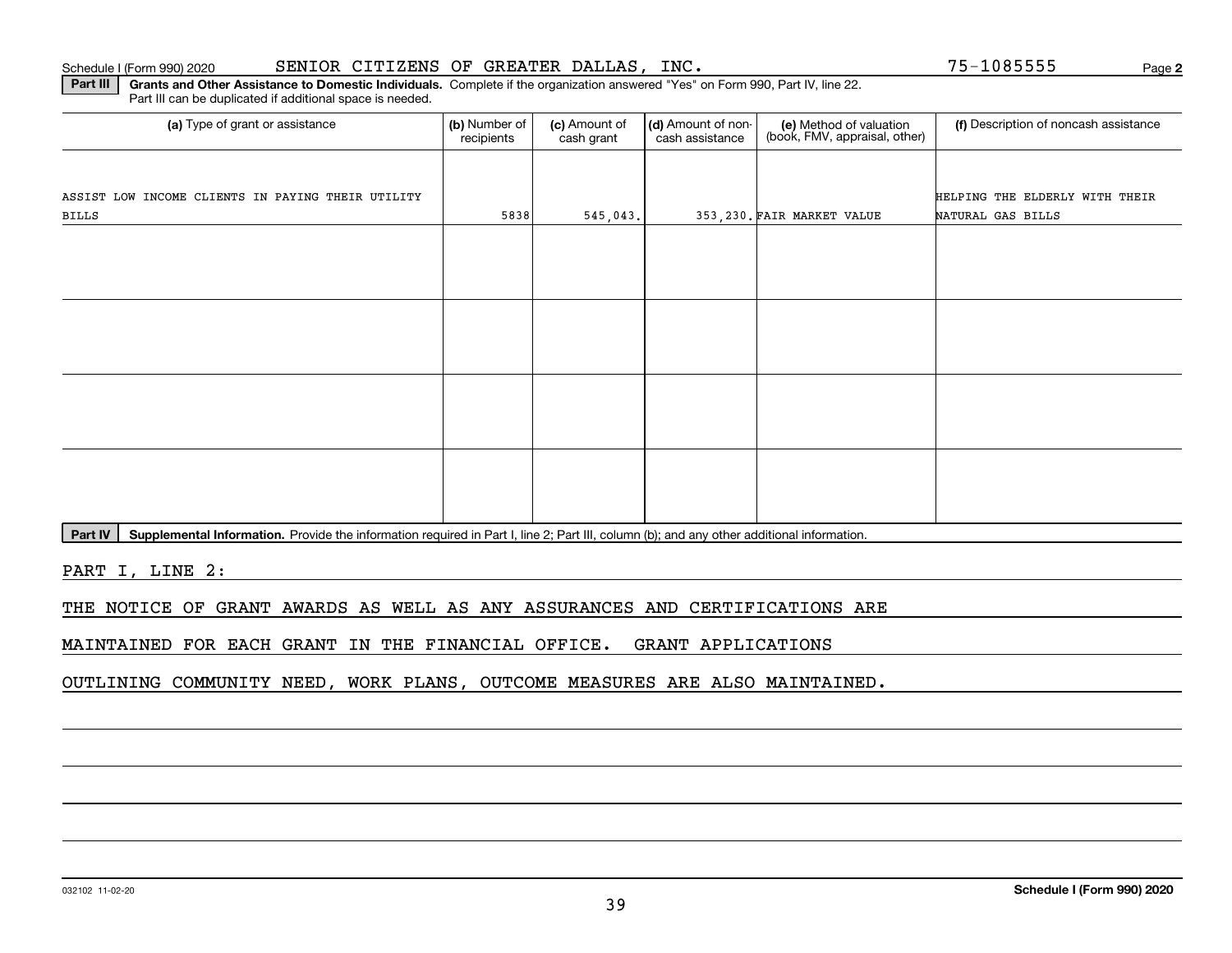| <b>Compensation Information</b><br>OMB No. 1545-0047<br><b>SCHEDULE J</b> |                                                                                                                        |                                                                                                                             |                                       |                |            |                                     |  |  |
|---------------------------------------------------------------------------|------------------------------------------------------------------------------------------------------------------------|-----------------------------------------------------------------------------------------------------------------------------|---------------------------------------|----------------|------------|-------------------------------------|--|--|
|                                                                           | (Form 990)                                                                                                             | For certain Officers, Directors, Trustees, Key Employees, and Highest                                                       |                                       |                |            |                                     |  |  |
|                                                                           |                                                                                                                        | <b>Compensated Employees</b>                                                                                                |                                       |                |            |                                     |  |  |
|                                                                           |                                                                                                                        | Complete if the organization answered "Yes" on Form 990, Part IV, line 23.<br>Attach to Form 990.                           |                                       | Open to Public |            |                                     |  |  |
|                                                                           | Department of the Treasury<br>Internal Revenue Service                                                                 | Go to www.irs.gov/Form990 for instructions and the latest information.                                                      |                                       |                | Inspection |                                     |  |  |
|                                                                           | Name of the organization                                                                                               |                                                                                                                             | <b>Employer identification number</b> |                |            |                                     |  |  |
|                                                                           |                                                                                                                        | SENIOR CITIZENS OF GREATER DALLAS, INC.                                                                                     |                                       | 75-1085555     |            |                                     |  |  |
|                                                                           | Part I                                                                                                                 | <b>Questions Regarding Compensation</b>                                                                                     |                                       |                |            |                                     |  |  |
|                                                                           |                                                                                                                        |                                                                                                                             |                                       |                | Yes        | No                                  |  |  |
|                                                                           |                                                                                                                        | 1a Check the appropriate box(es) if the organization provided any of the following to or for a person listed on Form 990,   |                                       |                |            |                                     |  |  |
|                                                                           |                                                                                                                        | Part VII, Section A, line 1a. Complete Part III to provide any relevant information regarding these items.                  |                                       |                |            |                                     |  |  |
|                                                                           | First-class or charter travel                                                                                          | Housing allowance or residence for personal use                                                                             |                                       |                |            |                                     |  |  |
|                                                                           | Travel for companions<br>Payments for business use of personal residence                                               |                                                                                                                             |                                       |                |            |                                     |  |  |
|                                                                           |                                                                                                                        | Health or social club dues or initiation fees<br>Tax indemnification and gross-up payments                                  |                                       |                |            |                                     |  |  |
|                                                                           | Discretionary spending account<br>Personal services (such as maid, chauffeur, chef)                                    |                                                                                                                             |                                       |                |            |                                     |  |  |
|                                                                           |                                                                                                                        |                                                                                                                             |                                       |                |            |                                     |  |  |
|                                                                           | <b>b</b> If any of the boxes on line 1a are checked, did the organization follow a written policy regarding payment or |                                                                                                                             |                                       |                |            |                                     |  |  |
|                                                                           |                                                                                                                        | reimbursement or provision of all of the expenses described above? If "No," complete Part III to explain                    |                                       | 1b             |            |                                     |  |  |
| 2                                                                         |                                                                                                                        | Did the organization require substantiation prior to reimbursing or allowing expenses incurred by all directors,            |                                       |                |            |                                     |  |  |
|                                                                           |                                                                                                                        |                                                                                                                             |                                       | $\mathbf{2}$   |            |                                     |  |  |
| з                                                                         |                                                                                                                        | Indicate which, if any, of the following the organization used to establish the compensation of the organization's          |                                       |                |            |                                     |  |  |
|                                                                           |                                                                                                                        | CEO/Executive Director. Check all that apply. Do not check any boxes for methods used by a related organization to          |                                       |                |            |                                     |  |  |
|                                                                           |                                                                                                                        | establish compensation of the CEO/Executive Director, but explain in Part III.                                              |                                       |                |            |                                     |  |  |
|                                                                           | $\lfloor \texttt{X} \rfloor$ Compensation committee                                                                    | $X$ Written employment contract                                                                                             |                                       |                |            |                                     |  |  |
|                                                                           |                                                                                                                        | $ \mathbf{X} $ Independent compensation consultant<br>Compensation survey or study<br>X                                     |                                       |                |            |                                     |  |  |
|                                                                           | $\boxed{\textbf{X}}$ Form 990 of other organizations                                                                   | Approval by the board or compensation committee                                                                             |                                       |                |            |                                     |  |  |
|                                                                           |                                                                                                                        |                                                                                                                             |                                       |                |            |                                     |  |  |
|                                                                           |                                                                                                                        | During the year, did any person listed on Form 990, Part VII, Section A, line 1a, with respect to the filing                |                                       |                |            |                                     |  |  |
|                                                                           | organization or a related organization:                                                                                |                                                                                                                             |                                       |                |            |                                     |  |  |
|                                                                           |                                                                                                                        | Receive a severance payment or change-of-control payment?                                                                   |                                       | 4a             |            | $\underline{x}$                     |  |  |
|                                                                           |                                                                                                                        | Participate in or receive payment from a supplemental nonqualified retirement plan?                                         |                                       | 4b             |            | $\overline{\mathtt{x}}$             |  |  |
| с                                                                         |                                                                                                                        | Participate in or receive payment from an equity-based compensation arrangement?                                            |                                       | 4c             |            | $\overline{\text{x}}$               |  |  |
|                                                                           |                                                                                                                        | If "Yes" to any of lines 4a-c, list the persons and provide the applicable amounts for each item in Part III.               |                                       |                |            |                                     |  |  |
|                                                                           |                                                                                                                        |                                                                                                                             |                                       |                |            |                                     |  |  |
|                                                                           |                                                                                                                        | Only section 501(c)(3), 501(c)(4), and 501(c)(29) organizations must complete lines 5-9.                                    |                                       |                |            |                                     |  |  |
| 5                                                                         |                                                                                                                        | For persons listed on Form 990, Part VII, Section A, line 1a, did the organization pay or accrue any compensation           |                                       |                |            |                                     |  |  |
|                                                                           | contingent on the revenues of:                                                                                         |                                                                                                                             |                                       |                |            |                                     |  |  |
|                                                                           |                                                                                                                        | a The organization? <b>Manual Community Community</b> Community Community Community Community Community Community Community |                                       | 5а             |            | $\overline{\mathbf{x}}$             |  |  |
|                                                                           |                                                                                                                        |                                                                                                                             |                                       | <b>5b</b>      |            | $\overline{\text{x}}$               |  |  |
|                                                                           |                                                                                                                        | If "Yes" on line 5a or 5b, describe in Part III.                                                                            |                                       |                |            |                                     |  |  |
| 6.                                                                        |                                                                                                                        | For persons listed on Form 990, Part VII, Section A, line 1a, did the organization pay or accrue any compensation           |                                       |                |            |                                     |  |  |
|                                                                           | contingent on the net earnings of:                                                                                     |                                                                                                                             |                                       |                |            |                                     |  |  |
|                                                                           |                                                                                                                        |                                                                                                                             |                                       | 6a             |            | <u>x</u><br>$\overline{\mathtt{x}}$ |  |  |
|                                                                           |                                                                                                                        |                                                                                                                             |                                       | 6b             |            |                                     |  |  |
|                                                                           |                                                                                                                        | If "Yes" on line 6a or 6b, describe in Part III.                                                                            |                                       |                |            |                                     |  |  |
|                                                                           |                                                                                                                        | 7 For persons listed on Form 990, Part VII, Section A, line 1a, did the organization provide any nonfixed payments          |                                       |                |            |                                     |  |  |
|                                                                           |                                                                                                                        |                                                                                                                             |                                       | 7              |            | x                                   |  |  |
| 8                                                                         |                                                                                                                        | Were any amounts reported on Form 990, Part VII, paid or accrued pursuant to a contract that was subject to the             |                                       |                |            |                                     |  |  |
|                                                                           |                                                                                                                        | initial contract exception described in Regulations section 53.4958-4(a)(3)? If "Yes," describe in Part III                 |                                       | 8              |            | x                                   |  |  |
| 9                                                                         |                                                                                                                        | If "Yes" on line 8, did the organization also follow the rebuttable presumption procedure described in                      |                                       |                |            |                                     |  |  |
|                                                                           |                                                                                                                        | uli Deduction Act Notice, ace the Instructions for Form 000                                                                 |                                       | 9              |            |                                     |  |  |

LHA For Paperwork Reduction Act Notice, see the Instructions for Form 990. Schedule J (Form 990) 2020

032111 12-07-20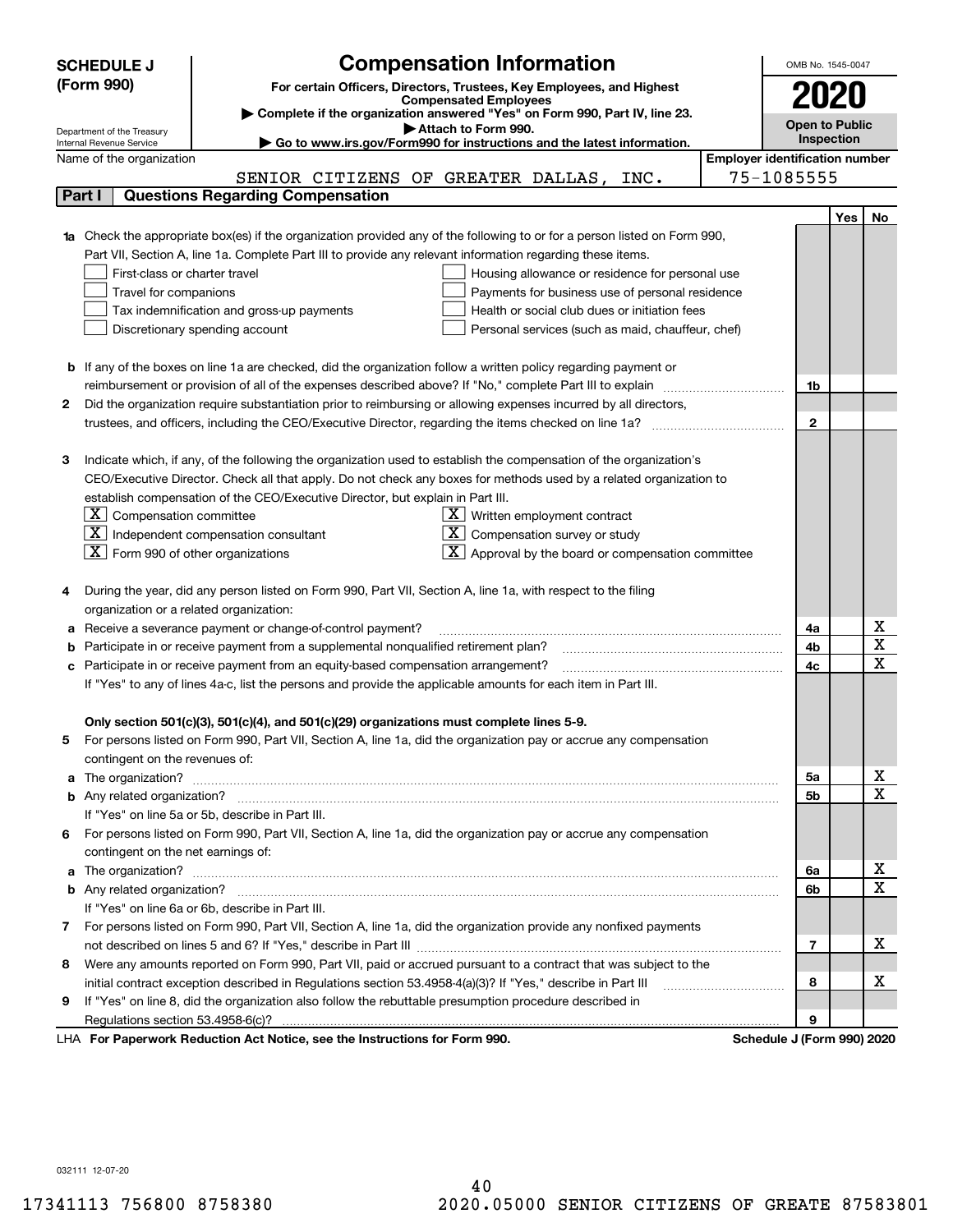#### SENIOR CITIZENS OF GREATER DALLAS, INC. 75-1085555

# **Part II Officers, Directors, Trustees, Key Employees, and Highest Compensated Employees.**  Schedule J (Form 990) 2020 Page Use duplicate copies if additional space is needed.

For each individual whose compensation must be reported on Schedule J, report compensation from the organization on row (i) and from related organizations, described in the instructions, on row (ii). Do not list any individuals that aren't listed on Form 990, Part VII.

**Note:**  The sum of columns (B)(i)-(iii) for each listed individual must equal the total amount of Form 990, Part VII, Section A, line 1a, applicable column (D) and (E) amounts for that individual.

|                          |                    |                          | (B) Breakdown of W-2 and/or 1099-MISC compensation |                                           | (C) Retirement and             | (D) Nontaxable   | (E) Total of columns | (F) Compensation                                           |
|--------------------------|--------------------|--------------------------|----------------------------------------------------|-------------------------------------------|--------------------------------|------------------|----------------------|------------------------------------------------------------|
| (A) Name and Title       |                    | (i) Base<br>compensation | (ii) Bonus &<br>incentive<br>compensation          | (iii) Other<br>reportable<br>compensation | other deferred<br>compensation | benefits         | $(B)(i)$ - $(D)$     | in column (B)<br>reported as deferred<br>on prior Form 990 |
| STACEY MALCOLMSON<br>(1) | (i)                | 204,500.                 | $\overline{0}$ .                                   | 1,980.                                    | 16,300.                        | 3,335.           | 226, 115.            | $\overline{0}$ .                                           |
| PRESIDENT & CEO          | (ii)               | $\overline{0}$ .         | $\overline{0}$ .                                   | $\overline{0}$ .                          | $\overline{0}$ .               | $\overline{0}$ . | $\overline{0}$ .     | $\overline{\mathbf{0}}$ .                                  |
|                          | $(\sf{i})$         |                          |                                                    |                                           |                                |                  |                      |                                                            |
|                          | (ii)               |                          |                                                    |                                           |                                |                  |                      |                                                            |
|                          | $(\sf{i})$         |                          |                                                    |                                           |                                |                  |                      |                                                            |
|                          | (ii)               |                          |                                                    |                                           |                                |                  |                      |                                                            |
|                          | $(\sf{i})$         |                          |                                                    |                                           |                                |                  |                      |                                                            |
|                          | (ii)               |                          |                                                    |                                           |                                |                  |                      |                                                            |
|                          | (i)                |                          |                                                    |                                           |                                |                  |                      |                                                            |
|                          | (ii)               |                          |                                                    |                                           |                                |                  |                      |                                                            |
|                          | (i)                |                          |                                                    |                                           |                                |                  |                      |                                                            |
|                          | (ii)               |                          |                                                    |                                           |                                |                  |                      |                                                            |
|                          | (i)                |                          |                                                    |                                           |                                |                  |                      |                                                            |
|                          | (ii)<br>$(\sf{i})$ |                          |                                                    |                                           |                                |                  |                      |                                                            |
|                          | (ii)               |                          |                                                    |                                           |                                |                  |                      |                                                            |
|                          | $(\sf{i})$         |                          |                                                    |                                           |                                |                  |                      |                                                            |
|                          | (ii)               |                          |                                                    |                                           |                                |                  |                      |                                                            |
|                          | $(\sf{i})$         |                          |                                                    |                                           |                                |                  |                      |                                                            |
|                          | (ii)               |                          |                                                    |                                           |                                |                  |                      |                                                            |
|                          | (i)                |                          |                                                    |                                           |                                |                  |                      |                                                            |
|                          | (ii)               |                          |                                                    |                                           |                                |                  |                      |                                                            |
|                          | (i)                |                          |                                                    |                                           |                                |                  |                      |                                                            |
|                          | (ii)               |                          |                                                    |                                           |                                |                  |                      |                                                            |
|                          | (i)                |                          |                                                    |                                           |                                |                  |                      |                                                            |
|                          | (ii)               |                          |                                                    |                                           |                                |                  |                      |                                                            |
|                          | (i)                |                          |                                                    |                                           |                                |                  |                      |                                                            |
|                          | (ii)               |                          |                                                    |                                           |                                |                  |                      |                                                            |
|                          | (i)                |                          |                                                    |                                           |                                |                  |                      |                                                            |
|                          | (ii)               |                          |                                                    |                                           |                                |                  |                      |                                                            |
|                          | $(\sf{i})$         |                          |                                                    |                                           |                                |                  |                      |                                                            |
|                          | (ii)               |                          |                                                    |                                           |                                |                  |                      |                                                            |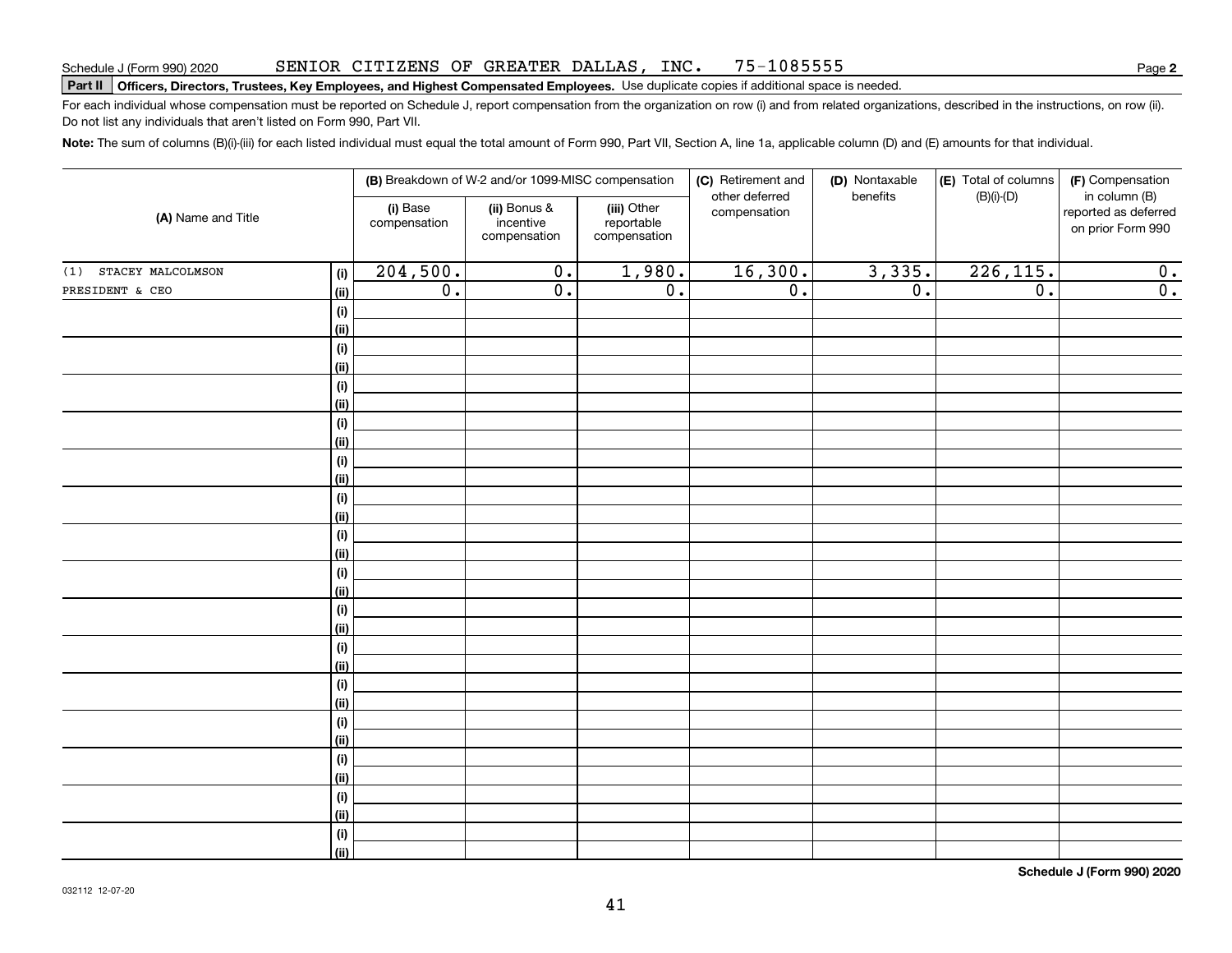#### **Part III Supplemental Information**

Schedule J (Form 990) 2020 SENIOR CITIZENS OF GREATER DALLAS, INC. 75-1085555<br>Part III Supplemental Information<br>Provide the information, explanation, or descriptions required for Part I, lines 1a, 1b, 3, 4a, 4b, 4c, 5a, 5b

#### SCHEDULE J, PART I, LINE 3

ANNUAL COMMUNITY COUNCIL PUBLICATIONS AND ANNUAL GUIDESTAR COMPENSATION

SURVEY OF SALARY STRUCTURE IN THE DALLAS AREA ARE USED TO DETERMINE THE

PROPRIETY OF THE COMPENSATION OF TOP OFFICERS. THE EXECUTIVE

COMPENSATION REVIEW COMMITTEE OF THE BOARD OF DIRECTORS EVALUATES CEO

PERFORMANCE ANNUALLY AND MAKES COMPENSATION DECISIONS.

**Schedule J (Form 990) 2020**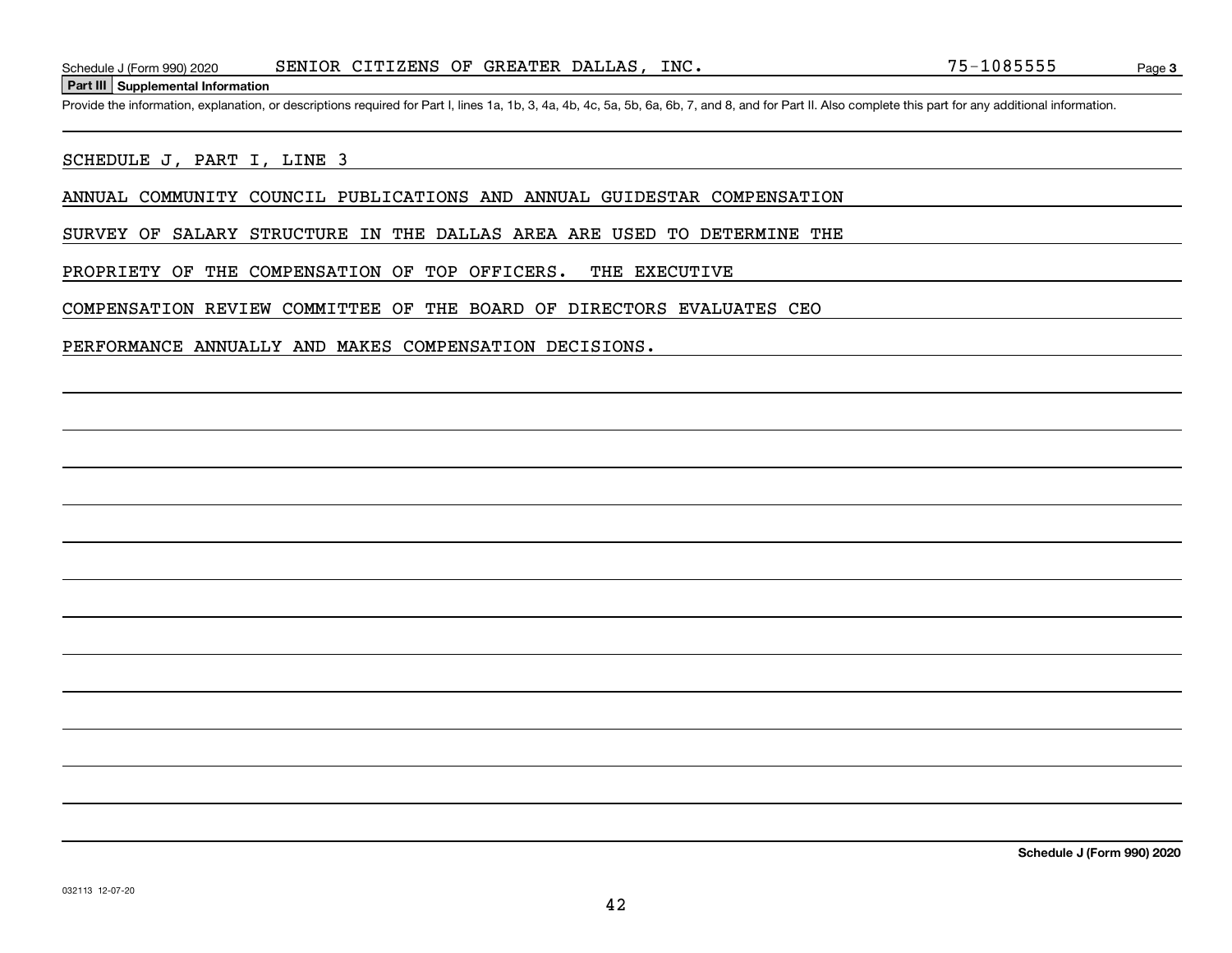## **SCHEDULE M (Form 990)**

# **Noncash Contributions**

OMB No. 1545-0047

| Department of the Treasury |
|----------------------------|
| Internal Revenue Service   |

**Complete if the organizations answered "Yes" on Form 990, Part IV, lines 29 or 30.** <sup>J</sup>**2020 Attach to Form 990.** J

**Open to Public Inspection**

| Name of the organization |
|--------------------------|
|--------------------------|

 **Go to www.irs.gov/Form990 for instructions and the latest information.** J

|        | Name of the organization                                                                                                       |                               |                                                                                         |                                                    |                           | <b>Employer identification number</b>                        |     |     |    |
|--------|--------------------------------------------------------------------------------------------------------------------------------|-------------------------------|-----------------------------------------------------------------------------------------|----------------------------------------------------|---------------------------|--------------------------------------------------------------|-----|-----|----|
|        | SENIOR CITIZENS OF GREATER DALLAS, INC.                                                                                        |                               |                                                                                         |                                                    |                           | 75-1085555                                                   |     |     |    |
| Part I | <b>Types of Property</b>                                                                                                       |                               |                                                                                         |                                                    |                           |                                                              |     |     |    |
|        |                                                                                                                                | (a)<br>Check if<br>applicable | (b)<br>Number of<br>contributions or<br>items contributed  Form 990, Part VIII, line 1g | (c)<br>Noncash contribution<br>amounts reported on |                           | (d)<br>Method of determining<br>noncash contribution amounts |     |     |    |
| 1.     |                                                                                                                                |                               |                                                                                         |                                                    |                           |                                                              |     |     |    |
| 2      |                                                                                                                                |                               |                                                                                         |                                                    |                           |                                                              |     |     |    |
| 3      |                                                                                                                                |                               |                                                                                         |                                                    |                           |                                                              |     |     |    |
| 4      |                                                                                                                                |                               |                                                                                         |                                                    |                           |                                                              |     |     |    |
| 5      | Clothing and household goods                                                                                                   | $\mathbf x$                   |                                                                                         |                                                    | 35,452. THRIFT SHOP VALUE |                                                              |     |     |    |
| 6      |                                                                                                                                |                               |                                                                                         |                                                    |                           |                                                              |     |     |    |
| 7      |                                                                                                                                |                               |                                                                                         |                                                    |                           |                                                              |     |     |    |
| 8      |                                                                                                                                |                               |                                                                                         |                                                    |                           |                                                              |     |     |    |
| 9      |                                                                                                                                |                               |                                                                                         |                                                    |                           |                                                              |     |     |    |
| 10     | Securities - Closely held stock                                                                                                |                               |                                                                                         |                                                    |                           |                                                              |     |     |    |
| 11     | Securities - Partnership, LLC, or                                                                                              |                               |                                                                                         |                                                    |                           |                                                              |     |     |    |
|        | trust interests                                                                                                                |                               |                                                                                         |                                                    |                           |                                                              |     |     |    |
| 12     |                                                                                                                                |                               |                                                                                         |                                                    |                           |                                                              |     |     |    |
| 13     | Qualified conservation contribution -                                                                                          |                               |                                                                                         |                                                    |                           |                                                              |     |     |    |
|        |                                                                                                                                |                               |                                                                                         |                                                    |                           |                                                              |     |     |    |
| 14     | Qualified conservation contribution - Other                                                                                    |                               |                                                                                         |                                                    |                           |                                                              |     |     |    |
| 15     | Real estate - Residential                                                                                                      |                               |                                                                                         |                                                    |                           |                                                              |     |     |    |
| 16     | Real estate - Commercial                                                                                                       |                               |                                                                                         |                                                    |                           |                                                              |     |     |    |
| 17     |                                                                                                                                |                               |                                                                                         |                                                    |                           |                                                              |     |     |    |
| 18     |                                                                                                                                |                               |                                                                                         |                                                    |                           |                                                              |     |     |    |
| 19     |                                                                                                                                |                               |                                                                                         |                                                    |                           |                                                              |     |     |    |
| 20     | Drugs and medical supplies                                                                                                     |                               |                                                                                         |                                                    |                           |                                                              |     |     |    |
| 21     |                                                                                                                                |                               |                                                                                         |                                                    |                           |                                                              |     |     |    |
| 22     |                                                                                                                                |                               |                                                                                         |                                                    |                           |                                                              |     |     |    |
| 23     |                                                                                                                                |                               |                                                                                         |                                                    |                           |                                                              |     |     |    |
| 24     | Archeological artifacts                                                                                                        |                               |                                                                                         |                                                    |                           |                                                              |     |     |    |
| 25     | (SHARING THE $W$ )<br>Other $\blacktriangleright$                                                                              | X                             | $\mathbf 0$                                                                             |                                                    | 353,230.COST              |                                                              |     |     |    |
| 26     | (SUPPLIES/GIFT)<br>Other $\blacktriangleright$                                                                                 | $\overline{\mathtt{x}}$       | 3,007                                                                                   |                                                    | 41,715. THRIFT SHOP VALUE |                                                              |     |     |    |
| 27     | (VOLUNTEER REC)<br>Other $\blacktriangleright$                                                                                 | $\overline{\mathtt{x}}$       | 1,024                                                                                   |                                                    | $13,600.$ COST            |                                                              |     |     |    |
| 28     | Other $\blacktriangleright$                                                                                                    |                               |                                                                                         |                                                    |                           |                                                              |     |     |    |
| 29     | Number of Forms 8283 received by the organization during the tax year for contributions                                        |                               |                                                                                         |                                                    |                           |                                                              |     |     |    |
|        | for which the organization completed Form 8283, Part V, Donee Acknowledgement                                                  |                               |                                                                                         |                                                    | 29                        |                                                              |     |     |    |
|        |                                                                                                                                |                               |                                                                                         |                                                    |                           |                                                              |     | Yes | No |
|        | 30a During the year, did the organization receive by contribution any property reported in Part I, lines 1 through 28, that it |                               |                                                                                         |                                                    |                           |                                                              |     |     |    |
|        | must hold for at least three years from the date of the initial contribution, and which isn't required to be used for          |                               |                                                                                         |                                                    |                           |                                                              |     |     |    |
|        | exempt purposes for the entire holding period?                                                                                 |                               |                                                                                         |                                                    |                           |                                                              | 30a |     | х  |
| b      | If "Yes," describe the arrangement in Part II.                                                                                 |                               |                                                                                         |                                                    |                           |                                                              |     |     |    |
| 31     | Does the organization have a gift acceptance policy that requires the review of any nonstandard contributions?                 |                               |                                                                                         |                                                    |                           |                                                              | 31  | x   |    |
|        | 32a Does the organization hire or use third parties or related organizations to solicit, process, or sell noncash              |                               |                                                                                         |                                                    |                           |                                                              |     |     |    |
|        | contributions?                                                                                                                 |                               |                                                                                         |                                                    |                           |                                                              | 32a |     | x  |

**For Paperwork Reduction Act Notice, see the Instructions for Form 990. Schedule M (Form 990) 2020** describe in Part II. LHA

**33**If the organization didn't report an amount in column (c) for a type of property for which column (a) is checked,

032141 11-23-20

**b**If "Yes," describe in Part II.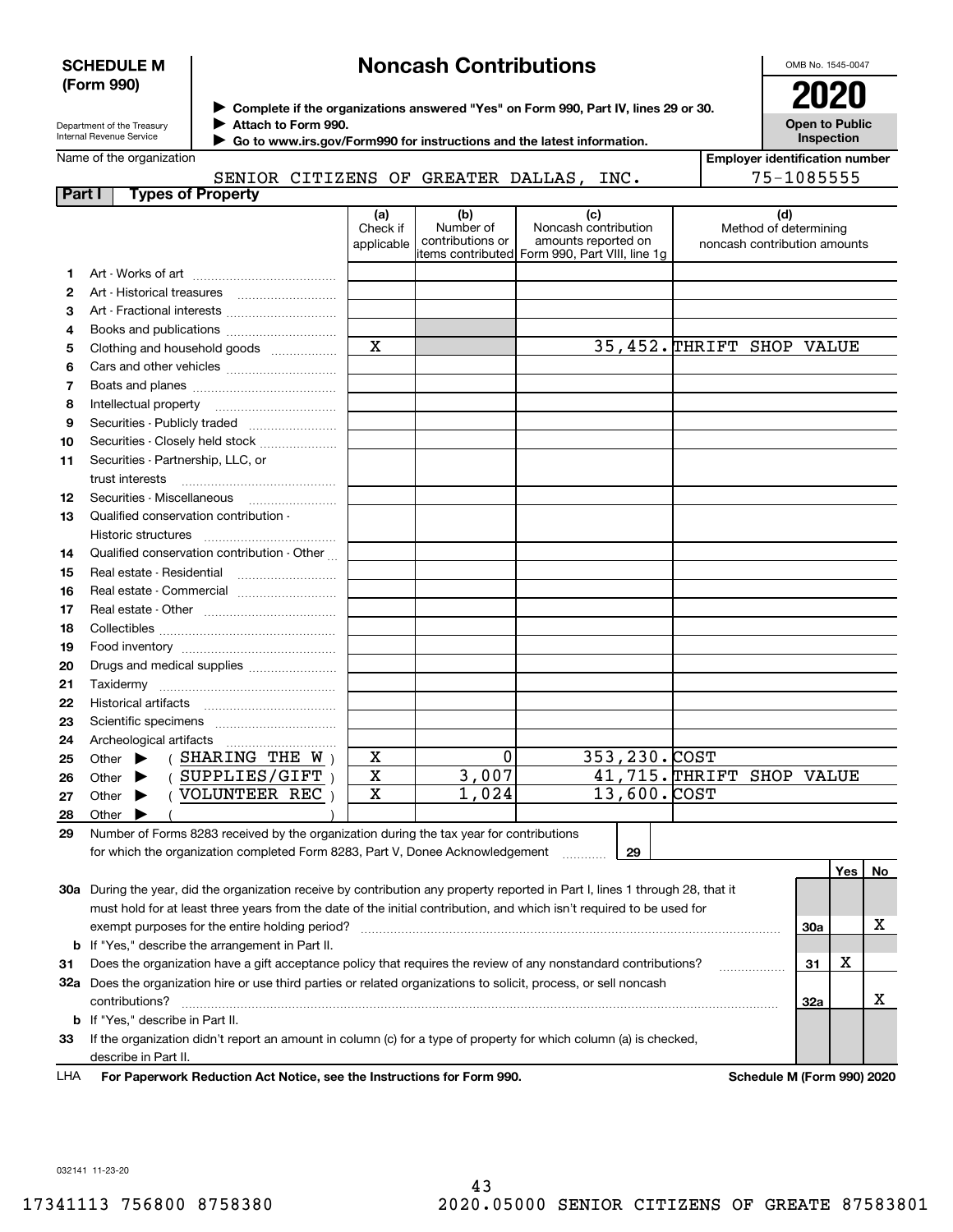|                 | Schedule M (Form 990) 2020                | SENIOR CITIZENS OF GREATER DALLAS, INC. |  |  | 75-1085555                                                                                                                                                                                                                                                           | Page 2 |
|-----------------|-------------------------------------------|-----------------------------------------|--|--|----------------------------------------------------------------------------------------------------------------------------------------------------------------------------------------------------------------------------------------------------------------------|--------|
| Part II         | this part for any additional information. |                                         |  |  | Supplemental Information. Provide the information required by Part I, lines 30b, 32b, and 33, and whether the organization<br>is reporting in Part I, column (b), the number of contributions, the number of items received, or a combination of both. Also complete |        |
|                 |                                           |                                         |  |  |                                                                                                                                                                                                                                                                      |        |
|                 |                                           |                                         |  |  |                                                                                                                                                                                                                                                                      |        |
|                 |                                           |                                         |  |  |                                                                                                                                                                                                                                                                      |        |
|                 |                                           |                                         |  |  |                                                                                                                                                                                                                                                                      |        |
|                 |                                           |                                         |  |  |                                                                                                                                                                                                                                                                      |        |
|                 |                                           |                                         |  |  |                                                                                                                                                                                                                                                                      |        |
|                 |                                           |                                         |  |  |                                                                                                                                                                                                                                                                      |        |
|                 |                                           |                                         |  |  |                                                                                                                                                                                                                                                                      |        |
|                 |                                           |                                         |  |  |                                                                                                                                                                                                                                                                      |        |
|                 |                                           |                                         |  |  |                                                                                                                                                                                                                                                                      |        |
|                 |                                           |                                         |  |  |                                                                                                                                                                                                                                                                      |        |
|                 |                                           |                                         |  |  |                                                                                                                                                                                                                                                                      |        |
|                 |                                           |                                         |  |  |                                                                                                                                                                                                                                                                      |        |
|                 |                                           |                                         |  |  |                                                                                                                                                                                                                                                                      |        |
|                 |                                           |                                         |  |  |                                                                                                                                                                                                                                                                      |        |
|                 |                                           |                                         |  |  |                                                                                                                                                                                                                                                                      |        |
|                 |                                           |                                         |  |  |                                                                                                                                                                                                                                                                      |        |
|                 |                                           |                                         |  |  |                                                                                                                                                                                                                                                                      |        |
|                 |                                           |                                         |  |  |                                                                                                                                                                                                                                                                      |        |
|                 |                                           |                                         |  |  |                                                                                                                                                                                                                                                                      |        |
|                 |                                           |                                         |  |  |                                                                                                                                                                                                                                                                      |        |
|                 |                                           |                                         |  |  |                                                                                                                                                                                                                                                                      |        |
|                 |                                           |                                         |  |  |                                                                                                                                                                                                                                                                      |        |
|                 |                                           |                                         |  |  |                                                                                                                                                                                                                                                                      |        |
|                 |                                           |                                         |  |  |                                                                                                                                                                                                                                                                      |        |
|                 |                                           |                                         |  |  |                                                                                                                                                                                                                                                                      |        |
|                 |                                           |                                         |  |  |                                                                                                                                                                                                                                                                      |        |
|                 |                                           |                                         |  |  |                                                                                                                                                                                                                                                                      |        |
| 032142 11-23-20 |                                           |                                         |  |  | Schedule M (Form 990) 2020                                                                                                                                                                                                                                           |        |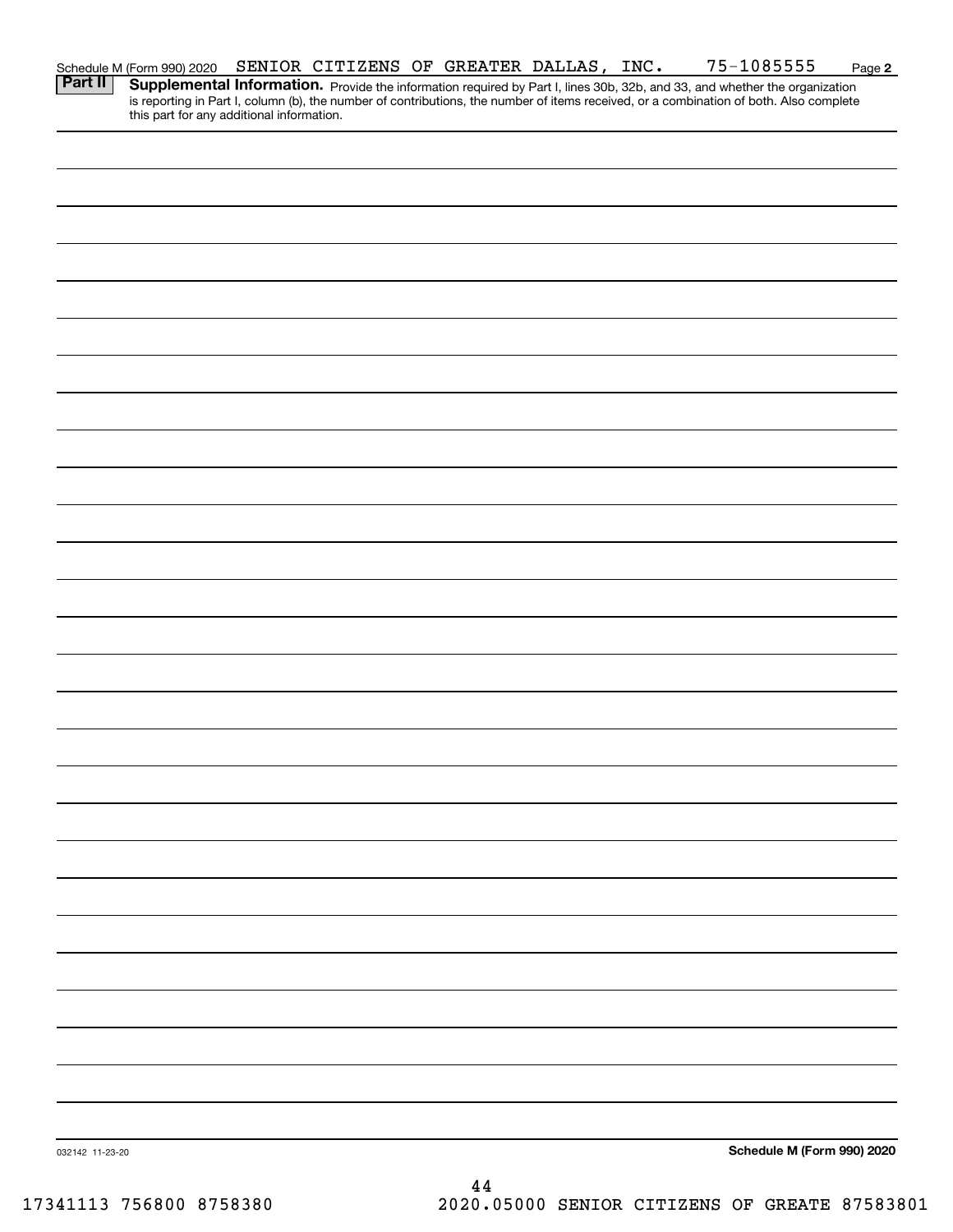**(Form 990 or 990-EZ)**

Department of the Treasury Internal Revenue Service Name of the organization

**Complete to provide information for responses to specific questions on Form 990 or 990-EZ or to provide any additional information. SCHEDULE O Supplemental Information to Form 990 or 990-EZ**

OMB No. 1545-0047 **Open to Public Inspection2020**

SENIOR CITIZENS OF GREATER DALLAS, INC. | 75-1085555

**| Attach to Form 990 or 990-EZ. | Go to www.irs.gov/Form990 for the latest information.**

**Employer identification number**

FORM 990, PART III, LINE 4A, PROGRAM SERVICE ACCOMPLISHMENTS:

DECREASED THEIR EXPENSES WITH TOTAL FINANCIAL IMPACT OF \$6.3M.

FORM 990, PART III, LINE 4B, PROGRAM SERVICE ACCOMPLISHMENTS: GROUP PARTIES, AND OTHER SOCIAL ACTIVITIES TO REDUCE THE ISOLATION AND LONELINESS RESIDENTS EXPERIENCE.

FORM 990, PART III, LINE 4D, OTHER PROGRAM SERVICES:

CAREGIVER SUPPORT PROGRAM - 2,426 OLDER ADULTS AND FAMILY CAREGIVERS

RECEIVED SUPPORTIVE COUNSELING, INFORMATION, AND RESOURCES TO HELP

NAVIGATE THE CHALLENGES OF AGING AND CARING FOR AGING LOVED ONES. 87%

OF CAREGIVERS REPORTED A DECREASE IN STRESS AFTER CONNECTING WITH THE

PROGRAM AND TRAINED STAFF. THE PROGRAM ALSO FACILITATES MULTIPLE

CAREGIVING WITH CONFIDENCE SEMINARS AND SUPPORT GROUPS IN ENGLISH AND

SPANISH EACH YEAR.

EXPENSES \$ 315,898. INCLUDING GRANTS OF \$ 0. REVENUE \$ 0.

SENIOR COMPANION PROGRAM - 87 LOW-INCOME SENIOR COMPANIONS IN DALLAS AND COLLIN COUNTIES PROVIDED VIRTUAL ASSISTANCE TO 75 FRAIL ELDERLY INDIVIDUALS, DUE TO COVID-19 IN THE 20-21 FY. COMPANIONS TRADITIONALLY ACCOMPANY CLIENTS TO MEDICAL APPOINTMENTS AND THE GROCERY STORE, ASSIST WITH RESPITE CARE, PREPARE MEALS, AS WELL AS PROVIDE NEEDED COMPANIONSHIP. 100% OF VOLUNTEERS EXPERIENCED A DECREASE IN LONELINESS AND ISOLATION AND INCREASED THEIR SENSE OF PURPOSE THROUGH THESE VIRTUAL VOLUNTEER ACTIVITIES.

EXPENSES \$ 583,548. INCLUDING GRANTS OF \$ 0. REVENUE \$ 0.

032211 11-20-20 LHA For Paperwork Reduction Act Notice, see the Instructions for Form 990 or 990-EZ. Schedule O (Form 990 or 990-EZ) 2020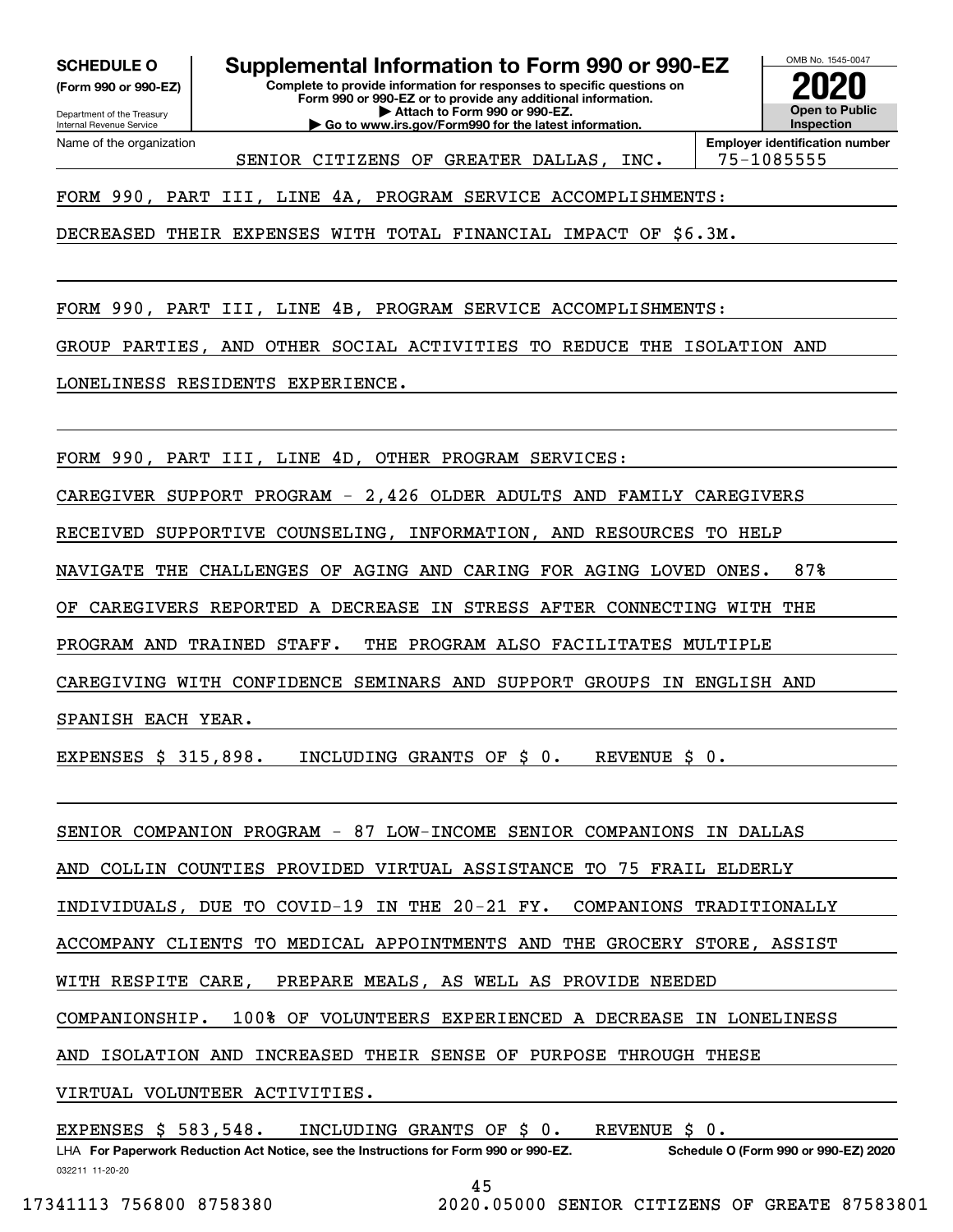| Schedule O (Form 990 or 990-EZ) 2020 |                                    |  |      | Page 2                                              |
|--------------------------------------|------------------------------------|--|------|-----------------------------------------------------|
| Name of the organization             | SENIOR CITIZENS OF GREATER DALLAS, |  | INC. | <b>Employer identification number</b><br>75-1085555 |
|                                      |                                    |  |      |                                                     |
|                                      |                                    |  |      |                                                     |

GUARDIANSHIP PROGRAM - INCAPACITATED ELDERLY RECEIVED LEGAL GUARDIANSHIP SERVICES AFTER BECOMING LEGALLY INCAPACITATED BY THE DALLAS COUNTY PROBATE COURTS. CERTIFIED GUARDIANSHIP CASE MANAGERS MAY PROVIDE DIRECT SERVICE TO CLIENTS IN DALLAS, COLLIN, DENTON, HUNT, ROCKWALL, AND KAUFMAN COUNTIES TO PROTECT VULNERABLE ELDERLY FROM ABUSE, NEGLECT, AND EXPLOITATION. GUARDIANSHIP CASE MANAGERS WERE ACCOUNTABLE TO AND FOR THEIR CLIENTS AT ALL TIMES AND CARRIED WORK CELL PHONES 24/7. 100% OF GUARDIANSHIP CLIENTS WERE MONITORED BY THE DALLAS COUNTY PROBATE COURTS OR THE HEALTH AND HUMAN SERVICES COMMISSION OF THE STATE OF TEXAS, AND ALL WERE GRANTED CONTINUANCE BASED ON THE QUALITY OF CARE CLIENTS RECEIVED.

EXPENSES \$ 466,175. INCLUDING GRANTS OF \$ 0. REVENUE \$ 62,404.

RETIRED AND SENIOR VOLUNTEER PROGRAM - 187 RSVP MEMBERS IN DALLAS AND COLLIN COUNTIES VOLUNTEERED AT MORE THAN 50 NONPROFIT AGENCIES, HOSPITALS, AND SCHOOLS, AND DIRECTLY ASSISTED 485 INDIVIDUALS. VOLUNTEERS PRIMARILY SERVED VIRTUALLY, INCLUDING SERVING AS TUTORS AND MENTORS, WORKING AS SENIOR MEDICARE FRAUD PATROL TEAMS, FOOD BANKS AND PANTRIES, ASSISTING WITH DISASTER PREPAREDNESS, SERVING AS CARING CALLERS, BUILDING RAMPS, AND PROVIDING MINOR HOME REPAIR FOR THE ELDERLY AND DISABLED. RSVP VOLUNTEERS PROVIDED 21,000 HOURS OF SERVICE WORTH \$599,340, ACCORDING TO INDEPENDENT SECTOR, TO THESE LOCAL ORGANIZATIONS. WITH THIS SUPPORT, LOCAL ORGANIZATIONS WERE ABLE TO EXPAND CAPACITY AND BETTER MEET THE NEEDS OF THE COMMUNITY. EXPENSES \$ 309,724. INCLUDING GRANTS OF \$ 0. REVENUE \$ 0.

46

|  | AGE - ADVOCACY GROUP FOR ELDERS - THE AGE PROGRAM EDUCATED 1,375 |  |  |  |  |  |  |  |  |  |  |
|--|------------------------------------------------------------------|--|--|--|--|--|--|--|--|--|--|
|--|------------------------------------------------------------------|--|--|--|--|--|--|--|--|--|--|

032212 11-20-20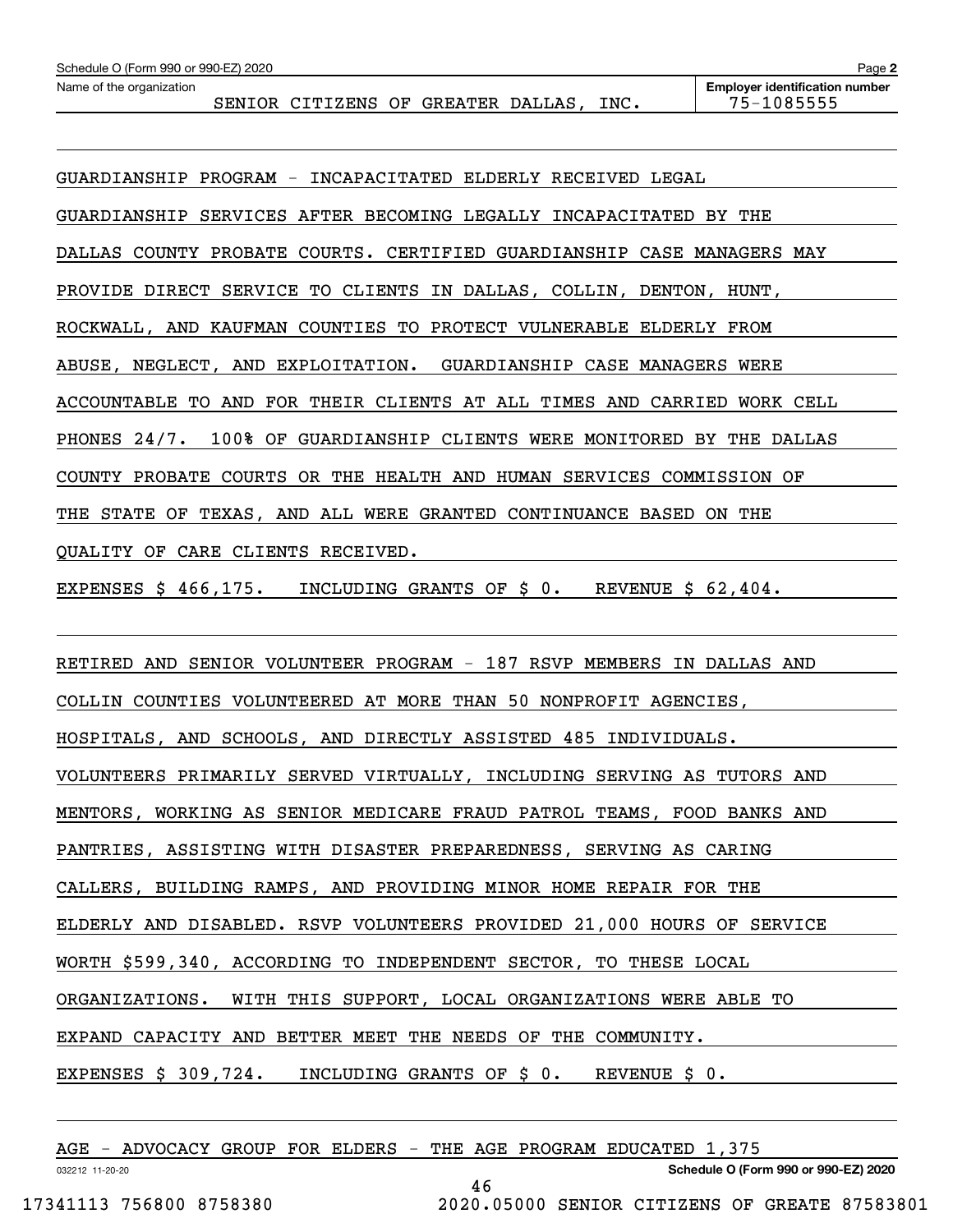| Schedule O (Form 990 or 990-EZ) 2020                                       | Page 2                                              |  |  |  |  |
|----------------------------------------------------------------------------|-----------------------------------------------------|--|--|--|--|
| Name of the organization<br>SENIOR CITIZENS OF GREATER DALLAS, INC.        | <b>Employer identification number</b><br>75-1085555 |  |  |  |  |
| ADVOCATES TO BE ABLE TO ADVOCATE ON ISSUES THAT AFFECT OLDER ADULTS,       |                                                     |  |  |  |  |
| INCLUDING BETTER PROTECTIONS FOR NURSING HOME RESIDENTS AND STRONGER       |                                                     |  |  |  |  |
| ELDER FINANCIAL ABUSE LAWS, AS WELL AS CITY SERVICES FOR OLDER ADULTS.     |                                                     |  |  |  |  |
| PRESENTATIONS WERE MADE ON TOPICS INCLUDING; TEXAS STATE LEGISLATIVE       |                                                     |  |  |  |  |
| ISSUES, SCAMS & FRAUD TARGETING OLDER ADULTS, AND A STATE LEGISLATIVE      |                                                     |  |  |  |  |
| FORUM WAS HELD TO DISCUSS STATE LEGISLATIVE PRIORITIES FOR THIS            |                                                     |  |  |  |  |
| SESSION. THE MAJOR ADVOCACY SUCCESSES WERE: MAINTAINING CITY OF DALLAS'    |                                                     |  |  |  |  |
| FUNDING FOR OLDER ADULTS, INCLUDING TRANSPORTATION, DENTAL ASSISTANCE,     |                                                     |  |  |  |  |
| SENIOR EMPLOYMENT; FUNDING FOR AMERICORPS SENIORS PROGRAMS; FUNDING<br>AND |                                                     |  |  |  |  |
| THE ELDER JUSTICE ACT; MORE FUNDING FOR TEXAS ADULT PROTECTIVE             |                                                     |  |  |  |  |
| SERVICES; AND FULL FUNDING FOR STATE LONG-TERM CARE OMBUDSMEN IN           |                                                     |  |  |  |  |
| ASSISTED LIVING FACILITIES.                                                |                                                     |  |  |  |  |
| EXPENSES \$ 152,282.<br>INCLUDING GRANTS OF \$ 0.<br>REVENUE \$ 0.         |                                                     |  |  |  |  |
|                                                                            |                                                     |  |  |  |  |

FORM 990, PART VI, SECTION B, LINE 11B:

INITIAL REVIEW OF THE FORM 990 IS CONDUCTED BY AUDIT COMMITTEE. QUESTIONS AND CONCERNS ARE ADDRESSED, THEN THE FORM 990 IS DISTRIBUTED TO FULL BOARD OF DIRECTORS. BOARD OF DIRECTOR QUESTIONS AND CONCERNS ARE ADDRESSED, THEN THE FORM 990 IS SIGNED AND E-FILED

FORM 990, PART VI, SECTION B, LINE 12C:

THE CONFLICT OF INTEREST FORM IS UPDATED ANNUALLY BY STAFF AND THE BOARD OF DIRECTORS. THE AUDIT COMMITTEE IS RESPONSIBLE FOR REVIEWING ANY POTENTIAL CONFLICTS REGARDING THE BOARD OF DIRECTORS. MANGAEMENT STAFF REVIEWS ANY STAFF CONFILCTS. SIGNED FORMS ARE KEPT BY THE FINANCE OFFICE.

FORM 990, PART VI, SECTION B, LINE 15:

032212 11-20-20 **Schedule O (Form 990 or 990-EZ) 2020** THE EXECUTIVE COMPENSATION REVIEW COMMITTEE WHICH IS COMPRISED OF CURRENT 47